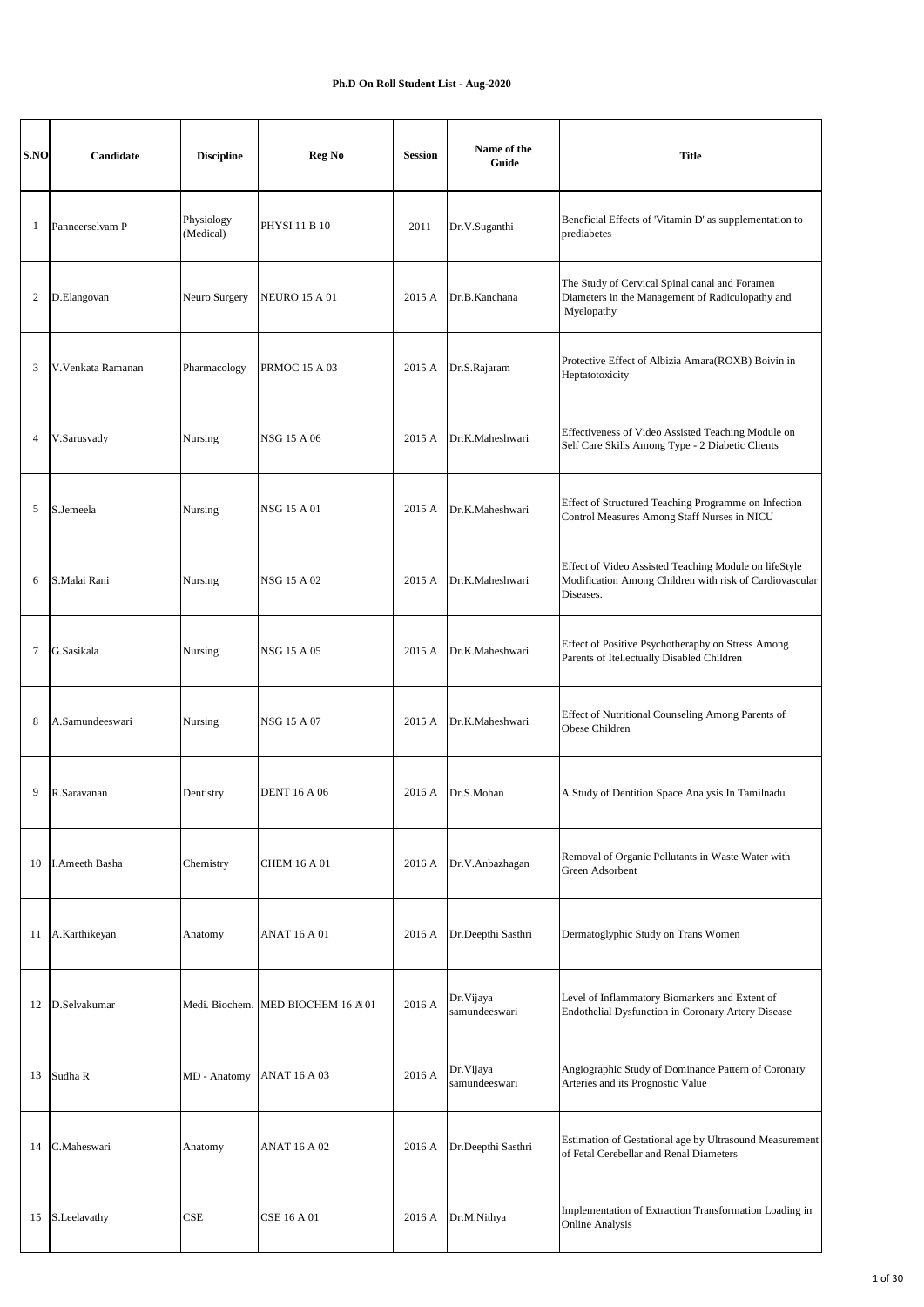| S.NO | Candidate               | <b>Discipline</b>                                | Reg No               | <b>Session</b> | Name of the<br>Guide | <b>Title</b>                                                                                                                                        |
|------|-------------------------|--------------------------------------------------|----------------------|----------------|----------------------|-----------------------------------------------------------------------------------------------------------------------------------------------------|
| 16   | K.Shantha Shalini       | CSE                                              | <b>CSE 16 A 02</b>   | 2016 A         | Dr.M.Nithya          | Smart Health Care Mining System using Clouds                                                                                                        |
| 17   | R.Shobana               | CSE                                              | <b>CSE 16 A 03</b>   | 2016 A         | Dr.M.Nithya          | A New Secure System for Cloud Stroage                                                                                                               |
| 18   | B.S.Inbasekaran         | <b>EEE</b>                                       | EEE 16 A 01          | 2016 A         | Dr.P.Selvam          | Analysis of AC converter with voltage and current<br>Injection Techniques for Aerospace Applications                                                |
| 19   | S.Prakash               | Mech.Engg.                                       | <b>MECH 16 A 01</b>  | 2016 A         | Dr.M.Prabhakar       | Experimental Aalysis and Simulation of Biodiesel Blend<br>Spray Characteristics in Diesel Engine                                                    |
| 20   | Sanjay Singh            | Mech.Engg.                                       | <b>MECH 16 A 02</b>  | 2016 A         | Dr.M.Prabhakar       | Experimentation on use of Algae oil as Biofuel in Diesel<br>Engine                                                                                  |
| 21   | M.Saravanakumar         | Mech.Engg.                                       | MECH 16 A 03         | 2016 A         | Dr.M.Prabhakar       | Experimentation on use of Lemon Grass Biofuel in Diesel<br>Engine                                                                                   |
| 22   | R. Venkatesh            | Mech.Engg.                                       | <b>MECH 16 A 04</b>  | 2016 A         | Dr.M.Prabhakar       | Effect of Thermal Barrier Coating on Piston in Diesel<br><b>Engine Using Biofuel</b>                                                                |
| 23   | K.S.Lalithaa            | Homoeopathy                                      | <b>HOMOE 16 A 01</b> | 2016 A         | Dr.Sunny Mathew      | Effect of Homoeopathic Drugs in Geriatric Depression                                                                                                |
| 24   | A.Nagarajan             | Homoeopathy                                      | <b>HOMOE 16 A 02</b> | 2016 A         | Dr.Sunny Mathew      | Hypoglycemic Effect of Homoeopathic Drugs in Type - 2<br>Diabetes Mellitus                                                                          |
| 25   | K.Rajamanickam          | Homoeopathy                                      | <b>HOMOE 16 A 03</b> | 2016 A         | Dr.Sunny Mathew      | Effect of Carduus Marianus and Chelidonium Majus in<br><b>Hepatic Damage</b>                                                                        |
| 26   | H.Anbalagan             | Management                                       | <b>MGT 16 A 01</b>   | 2016 A         | Dr.P.Marish Kumar    | Knowledge Management Practices in India Small and<br><b>Medium Enterptises</b>                                                                      |
| 27   | Ilankathir.S            | MD - Anatomy                                     | <b>ANAT 16 B 01</b>  | 2016 B         | K.R.Srinivaasan      | Matoglyphic Analysis Correlation with Congenital Heart<br><b>Diseases</b>                                                                           |
| 28   | Radha.K                 | MD - Anatomy                                     | <b>ANAT 16 B 03</b>  | 2016 B         | K.R.Srinivaasan      | Anthropometric Study of Facial Morphology and its<br>Correlations with Personality Traits                                                           |
| 29   | Saranya.A               | Anatomy                                          | <b>ANAT 16 B 04</b>  | 2016 B         | K.R.Srinivaasan      | Historical Study on Effects of Cucurbita Pepo Seed Oil<br>(PSO) on Stress Induced Infertility in Male Albino Rats.                                  |
| 30   | Vidhya.R                | Anatomy                                          | <b>ANAT 16 B 05</b>  | 2016 B         | K.R.Srinivaasan      | Quantitative and Qualitative Analysis of Dermatoglyphics<br>to Predict Hypertension.                                                                |
| 31   | Indra Priya Dharshini.K | Dentistry [ Oral<br>Pathology &<br>Microbiology] | <b>DENT 16 B 01</b>  | 2016 B         | R.Saranyan           | Expression of Anagiogenesis Markers in Oral Dysplastic<br>Epithelium, Verrucous Carcinoma and Oral Squamous<br>Cell Carcinoma - A Comparative Study |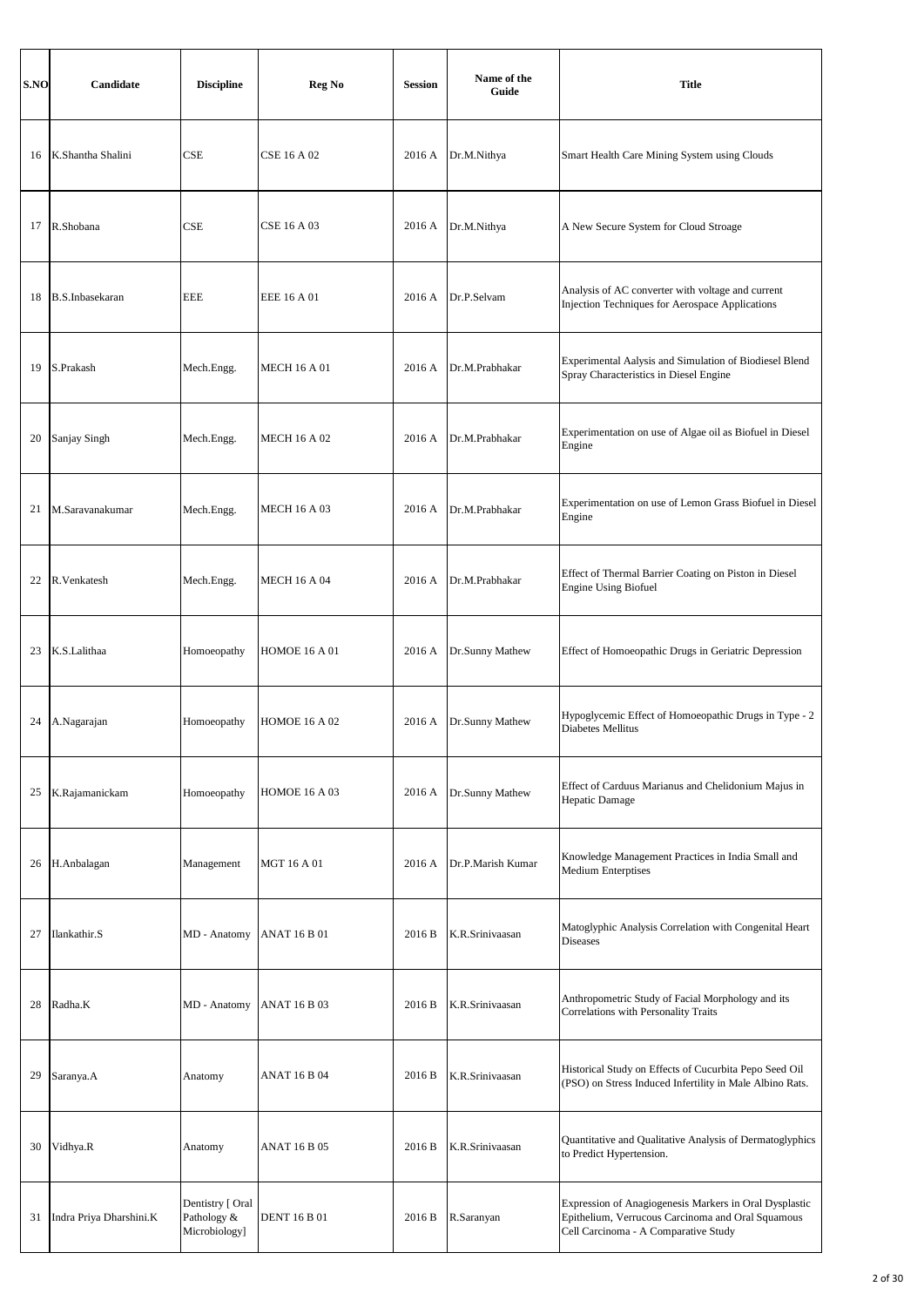| S.NO | Candidate                 | <b>Discipline</b>                                | Reg No                       | <b>Session</b> | Name of the<br>Guide | <b>Title</b>                                                                                                                                       |
|------|---------------------------|--------------------------------------------------|------------------------------|----------------|----------------------|----------------------------------------------------------------------------------------------------------------------------------------------------|
| 32   | Sekar.B                   | Dentistry [ Oral<br>Pathology &<br>Microbiology] | <b>DENT 16 B 03</b>          | 2016 B         | R.Saranyan           | Expression of Various Tumor Microenvironment Markers<br>in Primary Oral Squamous Cell Carcinoma with and<br>without Regional Lymphnode Metast Asis |
| 33   | Nilamani.G                | <b>ECE</b>                                       | <b>ECE 16 B 01</b>           | 2016 B         | Dr.Muthumanickam     | Certain Investigations on Power Estimation to reduce<br>Consumption in Domestic Through Embedded<br>Technology                                     |
| 34   | Sathish.R                 | <b>ECE</b>                                       | <b>ECE 16 B 02</b>           | 2016 B         | Dr. D. Vinod Kumar   | Hybrid Image Processing Schemes for Biometric system                                                                                               |
| 35   | G. Vijai                  | Power System                                     | <b>POWSYS 16 B 01</b>        | 2016 B         | Dr.P.Selvam          | Advanced Distribution Automation for a Smart Grid<br>Environment                                                                                   |
| 36   | Loganathan P              | <b>EEE</b>                                       | EEE 16 B 02                  | 2016 B         | Dr.P.Selvam          | Analysis of Wind Power Converter Using Heat Measuring<br>Method for Heat Flux Sensor                                                               |
| 37   | Mahesh.R                  | Mechanical                                       | MECH ENGG 16 B 04            | 2016 B         | Dr.K.G.Muthurajan    | Experimental Investigation of Emission Characteristics of<br>a DICI Engine Using Ethanol Fuel Extracted From Jack<br>Fruit Peel                    |
| 38   | Thiagarajan.C             | Mechanical                                       | MECH ENGG 16 B 08            | 2016 B         | Dr.M.Prabhakar       | Experimental Investigation of Biodiesel in Different<br>operating Parameters Using DI CI Engine                                                    |
| 39   | Surendrababu              | Mechanical                                       | MECH ENGG 16 B 06            | 2016 B         | Dr.K.G.Muthurajan    | Experimental Investigation of CRDI Engine Using<br>Ethanol as Fuel                                                                                 |
| 40   | Kumaran.P                 | Mechanical                                       | MECH ENGG 16 B 02            | 2016 B         | Dr.S.Natarajan       | Study of Combustion and Emission Characteristics of a<br>VCR Diesel Using Neat Vegetable Oils                                                      |
| 41   | Lakshminarayanan.N        | Mechanical                                       | MECH ENGG 16 B 03            | 2016 B         | Dr.K.G.Muthurajan    | Experimental Investigation on Performance of Bio-fuel<br><b>Banana Fruit Peelings</b>                                                              |
| 42   | <b>B.</b> Samuvel Michael | Mechanical                                       | MECH ENGG 16 B 07            | 2016 B         | Dr.K.G.Muthurajan    | Experimental Investigation on Plastic oil Using DICI<br>Engine With Modifying the Engine Operating Parameters                                      |
| 43   | Senthil.J                 | Mechanical                                       | MECH ENGG 16 B 05            | 2016 B         | Dr.M.Prabhakar       | Experimental Investigation on Performance of Pyrolysis<br>Oil in DICI Engine                                                                       |
| 44   | Elanthiraiyan             | Mechanical                                       | MECH ENGG 16 <sup>B</sup> 01 | 2016 B         | Dr.S.Natarajan       | Optimization of Operating Parameters Using Biodiesel in<br>DICI - Engine                                                                           |
| 45   | Baby Vanitha.S            | Pharmacy                                         | <b>PHARM 16 B 01</b>         | 2016 B         | Dr. B.Jaykar         | Neuroprotective Activity of Selected Medicinal Plants<br>Againts Amyloid Beta Peptides and Tau Aggregation in<br><b>Alzheimer's Disease</b>        |
| 46   | Sangeetha.S               | Pharmacy                                         | <b>PHARM 16 B 05</b>         | 2016 B         | Dr. B.Jaykar         | Analytical Method Development and Validation of<br>Selecterd Drugs Molecules and their Formulations                                                |
| 47   | Gnanasekaran J            | Pharmacy                                         | PHARM 16 B 03                | 2016 B         | Dr.B.Arul            | Isolation, Characterization & Evaluation of Noval<br>Mucoadhesive Polymers from Selected Plants.                                                   |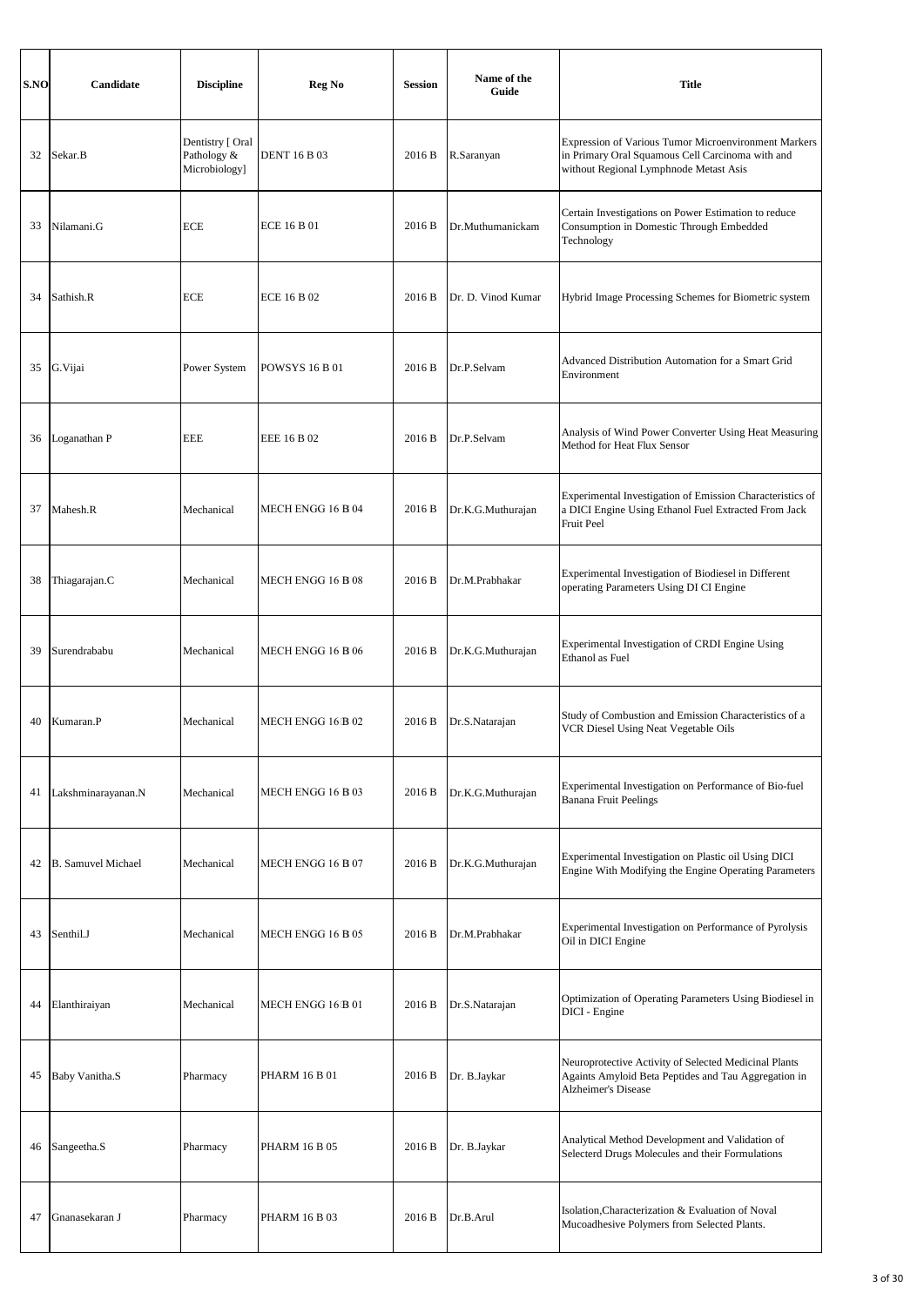| S.NO | Candidate               | <b>Discipline</b>           | Reg No                  | <b>Session</b> | Name of the<br>Guide                | <b>Title</b>                                                                                                         |
|------|-------------------------|-----------------------------|-------------------------|----------------|-------------------------------------|----------------------------------------------------------------------------------------------------------------------|
| 48   | Chandramohan K          | Pharmacy                    | <b>PHARM 16 B 02</b>    | 2016 B         | Dr.M.Kumar                          | Novel Application of LC-MS/MS Measure in<br>Pharmacokinetic Studies                                                  |
| 49   | <b>NATARAJAN N</b>      | Bio-Chemistry               | BIO CHEM 17 B 01        | Jul-17         | Dr.Prabhasheela                     | Nano Particles - An Advanced Wound Dressing for Next<br>Generation.                                                  |
| 50   | SIVAKUMAR N             | Bio - Chemistry             | <b>BIO CHEM 17 B 02</b> | $Jul-17$       | Dr.Prabhasheela                     | Evaluation of Biochemical Parameters in Pancreatic<br>Cancer - Pre and Post Treated Patients                         |
| 51   | SHAJUKUMAR K K          | Chemistry                   | CHEM 17 B 01            | $Jul-17$       | Dr.V.Anbazhagan                     | Synthesis, Characterisation & Environmental Applications<br>of Oxides of Nano Particles of Copper, Titanium & Silver |
| 52   | <b>SUJAYA G</b>         | Chemistry                   | <b>CHEM 17 B 02</b>     | $Jul-17$       | Dr.V.Anbazhagan                     | Synthesis, Characterisation & Biological Applications of<br>Oxides of Nano Particles of Zinc, Aluminium & Iron       |
| 53   | PUSHPAVATHI K           | CS                          | CS 17 B 01              | $Jul-17$       | Dr.K.L.Shanmuganatha<br>$\mathbf n$ | A New Approach To Ontology Mapping for Extracting<br>Implicit Knowledge Using Temporal Information                   |
| 54   | <b>PADMA RAGAM S</b>    | English                     | <b>ENG 17 B 01</b>      | Jul-17         | Dr.Jennifer G Joseph                | Feministic Perspective in Indian Writing                                                                             |
| 55   | <b>ARCHANAK</b>         | Management                  | <b>MGT 17 B 01</b>      | Jul-17         | Dr.P.Marish Kumar                   | A Study on Work Life Balance Among Employees in<br>Banking Sector with Special Reference to Kerala.                  |
| 56   | <b>BARAKATH ALI S</b>   | Management                  | <b>MGT 17 B 02</b>      | Jul-17         | Dr.P.M.Murali                       | Impact of Knowledge Management in IT Service Delivery<br>Industries                                                  |
| 57   | <b>BHASKARAN NAIR V</b> | Management                  | <b>MGT 17 B 03</b>      | $Jul-17$       | Dr.P.Marish Kumar                   | Total Quality Management Practices in Constructions<br>Industry With Special Reference to South Kerala               |
| 58   | <b>GURUPRASAD K.S</b>   | Hospital Manage MGT 17 B 04 |                         | $Jul-17$       | Dr.P.M.Murali                       | Problems and Prospects of Medical Tourism Management                                                                 |
| 59   | Hemapriya D             | Management                  | <b>MGT 17 B 05</b>      | Jul-17         | Dr.P.Marish Kumar                   | Work Stress amoung Employees of Software Companies<br>in Bengaluru.                                                  |
| 60   | JOTHI NELLAI KUMAR      | Management                  | <b>MGT 17 B 06</b>      | $Jul-17$       | Dr.P.Marish Kumar                   | Impact of Organized Retail Outlets on Small Traders in<br>Tamilnadu: An Empirical Study                              |
| 61   | <b>KARTHIKEYAN P</b>    | Management                  | <b>MGT 17 B 07</b>      | Jul-17         | Dr.P.M.Murali                       | Problems and Prospects of Human Resource Management<br>in Construction Sector                                        |
| 62   | SELVAKUMAR.S            | Management                  | <b>MGT 17 B 08</b>      | $Jul-17$       | Dr.P.Marish Kumar                   | Human Resourse Development Climate of Information<br>Technology Companies in Bengaluru City.                         |
| 63   | <b>SINDHUP</b>          | Management                  | <b>MGT 17 B 09</b>      | Jul-17         | Dr.P.M.Murali                       | Impact of Communication Skills in Career Development                                                                 |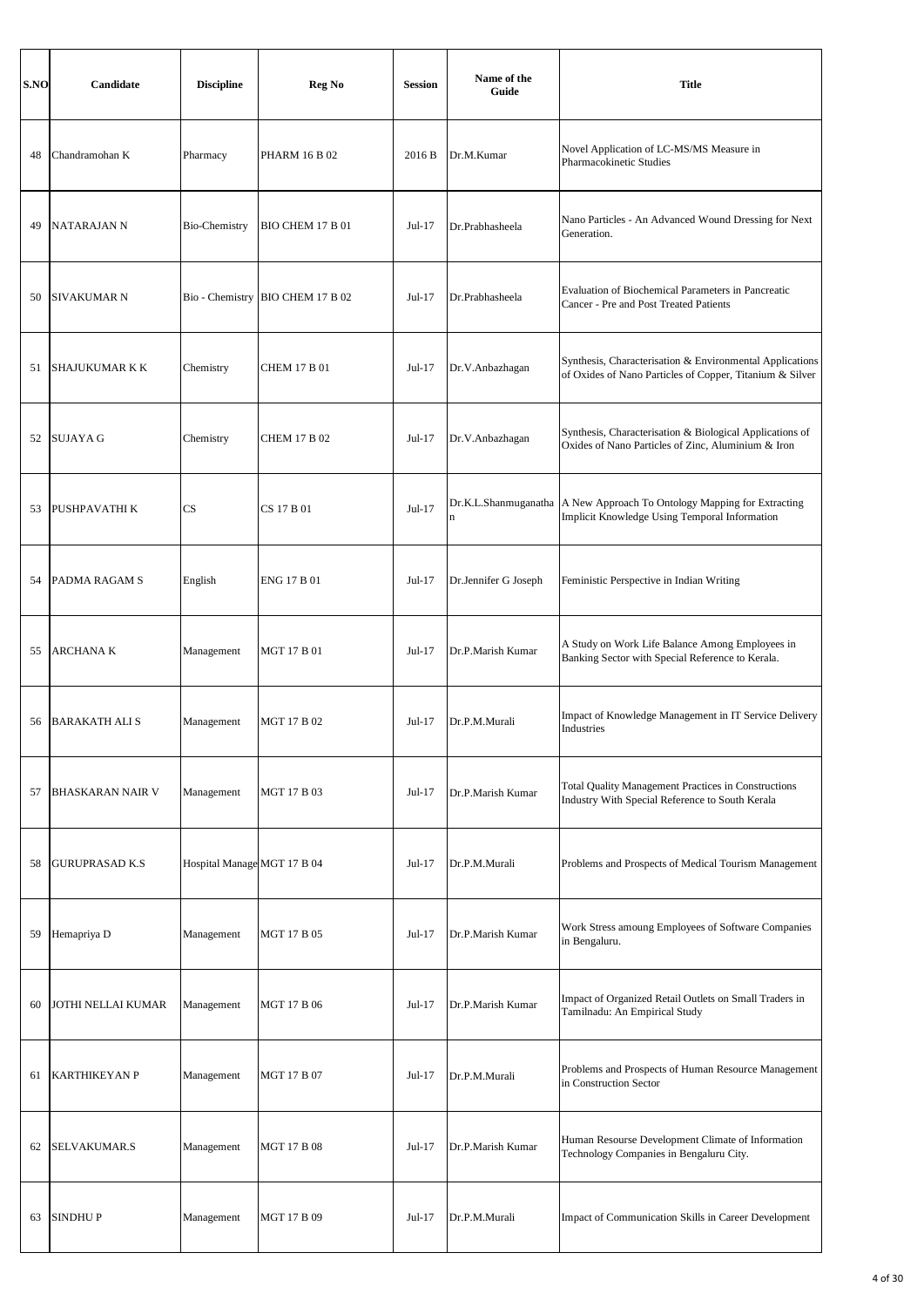| S.NO | Candidate                | <b>Discipline</b>                | Reg No               | <b>Session</b> | Name of the<br>Guide | <b>Title</b>                                                                                                                                                                 |
|------|--------------------------|----------------------------------|----------------------|----------------|----------------------|------------------------------------------------------------------------------------------------------------------------------------------------------------------------------|
| 64   | Bindu                    | Dentistry - Prostl DENT 17 B 02  |                      | Jul-17         | Dr.R.Saranyan        | A Comparitive Evaluation of Self-Estimated Satisfaction<br>with Denture Design & Adaptation Time on Denture<br>Retention in Complete Denture Patients with Torus<br>Palatini |
| 65   | <b>JOHNSON DANIEL R</b>  | Civil (Structural ICIVIL 17 B 01 |                      | Jul-17         | Dr.S.P.Sangeetha     | Flexural Behavour of RC Beams with Ceramic Waste as<br>Replacement Material                                                                                                  |
| 66   | VINODH VIJAYAKUMAR Civil |                                  | <b>CIVIL 17 B 03</b> | $Jul-17$       | Dr.S.P.Sangeetha     | Improving Urban Quality of Life Through Built<br>Environment                                                                                                                 |
| 67   | <b>BAGATHBASHA C</b>     | CSE                              | <b>CSE 17 B 01</b>   | $Jul-17$       | Dr.Rajaprakash       | A Big Data Methodology for Categorizing Technical<br><b>Support Requests Using Hadoop</b>                                                                                    |
| 68   | <b>SANKAR GANESH</b>     | CSE                              | <b>CSE 17 B 03</b>   | $Jul-17$       | Dr.Rajaprakash       | Trust Based Secure Communication in Cognitive Radio<br>Ad Hoc Networks(CRAHN)                                                                                                |
| 69   | <b>BALAMURUGAN A</b>     | EEE                              | ECE 17 B 02          | Jul-17         | Dr.D.Vinod Kumar     | Analysis of Modular Cell Based High - Gain DC/DC<br>Converter for Output Voltage Regulation in DC Grid<br>Wind Systems.                                                      |
| 70   | <b>EZHILAN.R</b>         | <b>ECE</b>                       | <b>ECE 17 B 03</b>   | Jul-17         | Dr.D.Vinod Kumar     | Image Compression Using Machine Learning Techniques                                                                                                                          |
| 71   | PUSHPARANI MK            | <b>ECE</b>                       | EEE 17 B 01          | Jul-17         | Dr.Vinod Kumar       | Detection & Analysis of Plant Leaf Diseases Using Image<br>Processing Techniques                                                                                             |
| 72   | <b>ARJUN A</b>           | EEE                              | EEE 17 B 04          | Jul-17         | Dr.P.Selvam          | An Investigation on PV Array to Extract Optimal Power<br><b>Under Mismatched Conditions</b>                                                                                  |
| 73   | <b>KALANIDHI K</b>       | <b>EEE</b>                       | EEE 17 B 02          | Jul-17         | Dr.D.Vinod Kumar     | Transmission Power Line Fault Detection Based on Deep<br><b>Learning Methods</b>                                                                                             |
| 74   | <b>RENJITH A</b>         | <b>EEE</b>                       | EEE 17 B 03          | Jul-17         | Dr.P.Selvam          | Performance Analysis of P& O MPPT Algorithm in<br>Hybrid Techniques for Wind and Solar Energy<br><b>Conversion Systems</b>                                                   |
| 75   | <b>ASHOKKUMAR S</b>      | Mechanical                       | MECH ENGG 17 B 01    | $Jul-17$       | Dr.S.Natarajan       | Machinability Studies on AL Metal Matrix Composites                                                                                                                          |
| 76   | KALYANA KUMAR            | Mechanical                       | MECH ENGG 17 B 02    | Jul-17         | Dr.S.Natarajan       | Experimental Investigation of The Effect of Various Face<br>Milling Tools in High Speed Machining of Al 6061 Alloy                                                           |
| 77   | SATHIYARAJ S             | Mechanical                       | MECH ENGG 17 B 03    | Jul-17         | Dr. Venkatesan       | Experimental Investigation and Optimization of Wire cut<br>EDM Process Parameters for Machining Mental Matrix<br>Composite.                                                  |
| 78   | <b>RATHNASABAPATHI</b>   | Homoeopathy                      | <b>HOMOE 17 B 01</b> | $Jul-17$       | Dr.Sunny Mathew      | A clinical study of poor school achievers with diffculty in<br>learning Academic skills between the age group of 8-12<br>years with Homoeopathis Remedies.                   |
| 79   | <b>SARAVANANT</b>        | Homoeopathy                      | <b>HOMOE 17 B 03</b> | $Jul-17$       | Dr.Sunny Mathew      | Effect of phosostigma in sterold induced glaucoma in<br>Rabits.                                                                                                              |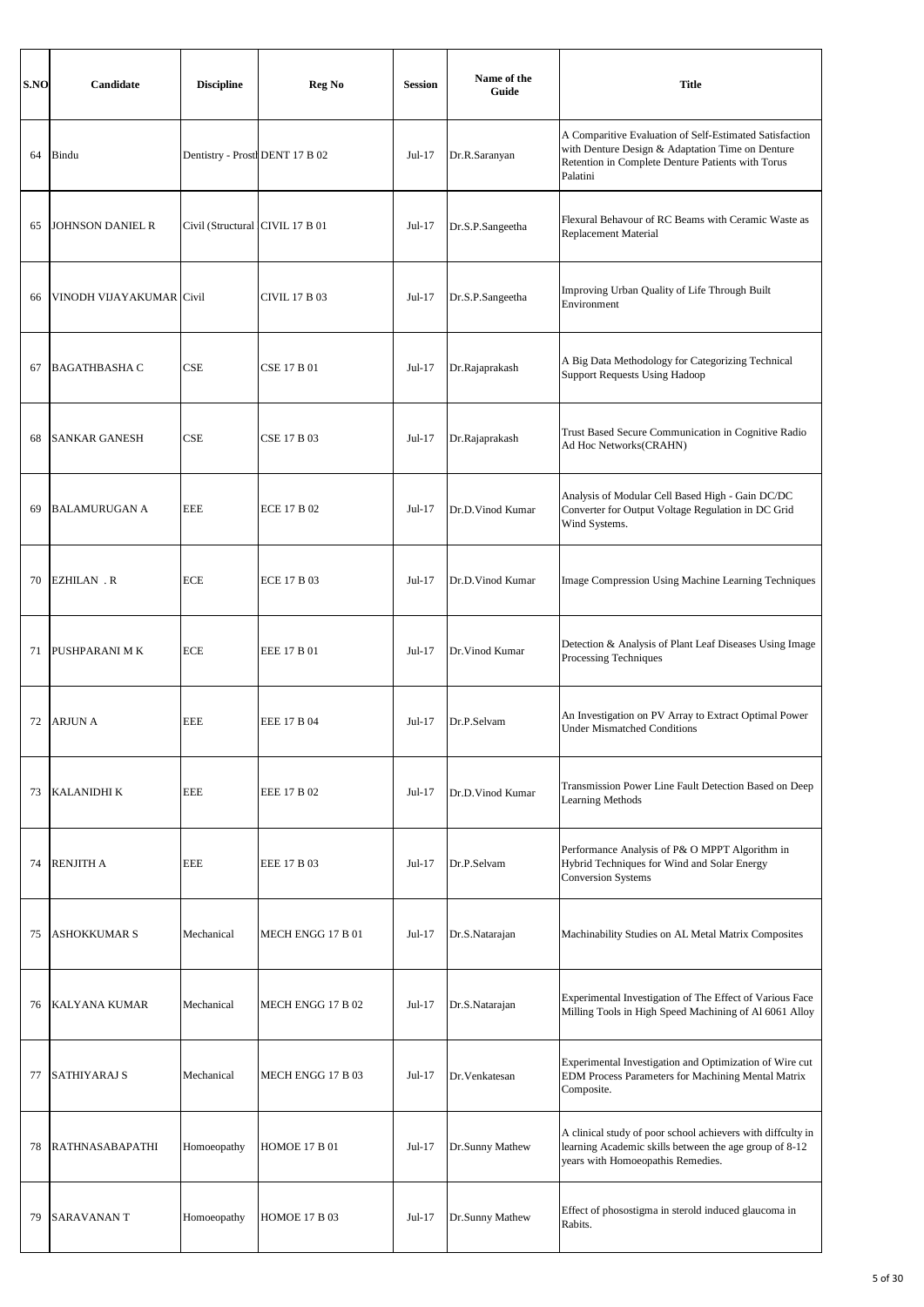| S.NO | Candidate                                           | <b>Discipline</b>             | Reg No                             | <b>Session</b> | Name of the<br>Guide           | <b>Title</b>                                                                                                                                                   |
|------|-----------------------------------------------------|-------------------------------|------------------------------------|----------------|--------------------------------|----------------------------------------------------------------------------------------------------------------------------------------------------------------|
| 80   | SENTHIL KUMAR J                                     | Homoeopathy                   | <b>HOMOE 17 B 04</b>               | $Jul-17$       | Dr.Sunny Mathew                | Prospective study of Homoeopathic management in<br>uterine fibroids by applying Boger concept.                                                                 |
| 81   | <b>VENKATESAN H</b>                                 | Homoeopathy                   | <b>HOMOE 17 B 05</b>               | $Jul-17$       | Dr.Sunny Mathew                | Systematic review of Homoeopathic clinical trials<br>published in peer reviewed journals.                                                                      |
| 82   | <b>AYYAPPANS</b>                                    |                               | Biochemistry(McMED BIOCHEM 17 B 01 | $Jul-17$       | Dr.Priya K Dhas                | A Comparative Study of Selenium, Selinium Dependent<br>Enzymes and Thyroid Antibodies in Thyroid Disorder                                                      |
| 83   | SHANMUGAPRIYA V                                     |                               | Biochemistry(McMED BIOCHEM 17 B 02 | Jul-17         | Dr.V.K.Vijayasamunde<br>eswari | Uterine Hormone Analysis and PROGIN Gene<br>Polymorphism in the Pathogenesis of Fibroid Disorder                                                               |
| 84   | <b>SUDHAR</b>                                       |                               | Biochemistry(McMED BIOCHEM 17 B 03 | $Jul-17$       | Dr.V.K.Vijayasamunde<br>eswari | Association of Renalase Gene rs2576178 and rs 10887800<br>Polymorphisms with risk of Coronary Artery Disease in<br>Hemodialysis Patients.                      |
| 85   | <b>DEEPAS</b>                                       |                               | Microbiology(McMEDMICRO 17 B 01    | $Jul-17$       | Dr.Indhra Priyadharsini        | Molecular Detection of bla NDM - 1 gene in multidrug<br>resistant non - fermenting gram - negative bacilli from<br>various clinical samples.                   |
| 86   | HAJA ABDUL NAZEER, MMicrobiology(McMEDMICRO 17 B 02 |                               |                                    | $Jul-17$       | Dr.R.Latha                     | Detection and Characterisation of Leptospira Serovars and<br>Early Diagnosis of Leptospirosis in Coastal Region of<br>Karaikal.                                |
| 87   | <b>MOHAN S</b>                                      |                               | Microbiology(McMEDMICRO 17 B 03    | $Jul-17$       | Dr.R.Latha                     | Phenotypic and Genotypic Characterization of<br>Helicobacter Pylori in Patients with Acid Peptic Disease in<br>the Coastal Region of Karaikal                  |
| 88   | YEDLA KAVITHA                                       |                               | Microbiology(McMEDMICRO 17 B 04    | $Jul-17$       | Dr.R.Latha                     | Phenotypic and Genotypic Characterization of Candida<br>from Candidiasis with Special Emphasis on non Albicans<br>Candida.                                     |
| 89   | <b>ARUN V</b>                                       |                               | Pharmacology(MPRMOC 17 B 01        | $Jul-17$       | Dr.S.Rajaram                   | Evaluation of Protective Effects of D-Pinitol and Ascorbic<br>Acid on Nephrotoxicity in Winstar Albino Rats                                                    |
| 90   | REETESH KUMAR RAI                                   |                               | Pharmacology(MPRMOC 17 B 02        | $Jul-17$       | Dr.E.Manivannan                | Cell based Screening assayas, invitro & invivo activity of<br>novel substituted triazole devivative.                                                           |
| 91   | SUDHINDRA PRATHAP A Pharmacology (MPRMOC 17 B 03    |                               |                                    | $Jul-17$       | Dr.E.Manivannan                | Pharmacological Trofilling of Novel - 1,2,4 - Triazole<br>Derivaties on Various Animal Models.                                                                 |
| 92   | Arun daniel                                         |                               | Community med COMMED 17 B 01       | $Jul-17$       | Dr.S.Sangeetha                 | The Effect of the Type of Diet on the Body Weight and<br>Glycemic Control Among People with Type 2 Diabetes -A<br><b>Factorial Randomized Controlled Trial</b> |
| 93   | BHADANE PRATIMA RANPhysiology (Med PHYSI 17 B 01    |                               |                                    | $Jul-17$       | Dr.V.Suganthi                  | Analysis of Antioxidant and Antitumor Properties of<br>Some Selected Medicinal Plants                                                                          |
| 94   | NEELAMEGAM U                                        | Physiology (Med PHYSI 17 B 02 |                                    | $Jul-17$       | Dr.V.Suganthi                  | Study on the Effect of Sorafenib with Epigallocatechin<br>Gallate on Diethylnitrosamine (Den) Induced Hepatic<br>Cancer in Experimental Animals.               |
| 95   | <b>KAVITHAP</b>                                     |                               | Pharmacy Practic PHARM 17 B 01     | $Jul-17$       | Dr.D.Uma Maheswari,            | Assessment of Medication Adherence in Asthmatic<br>Patients at Erode District of Tamilnadu                                                                     |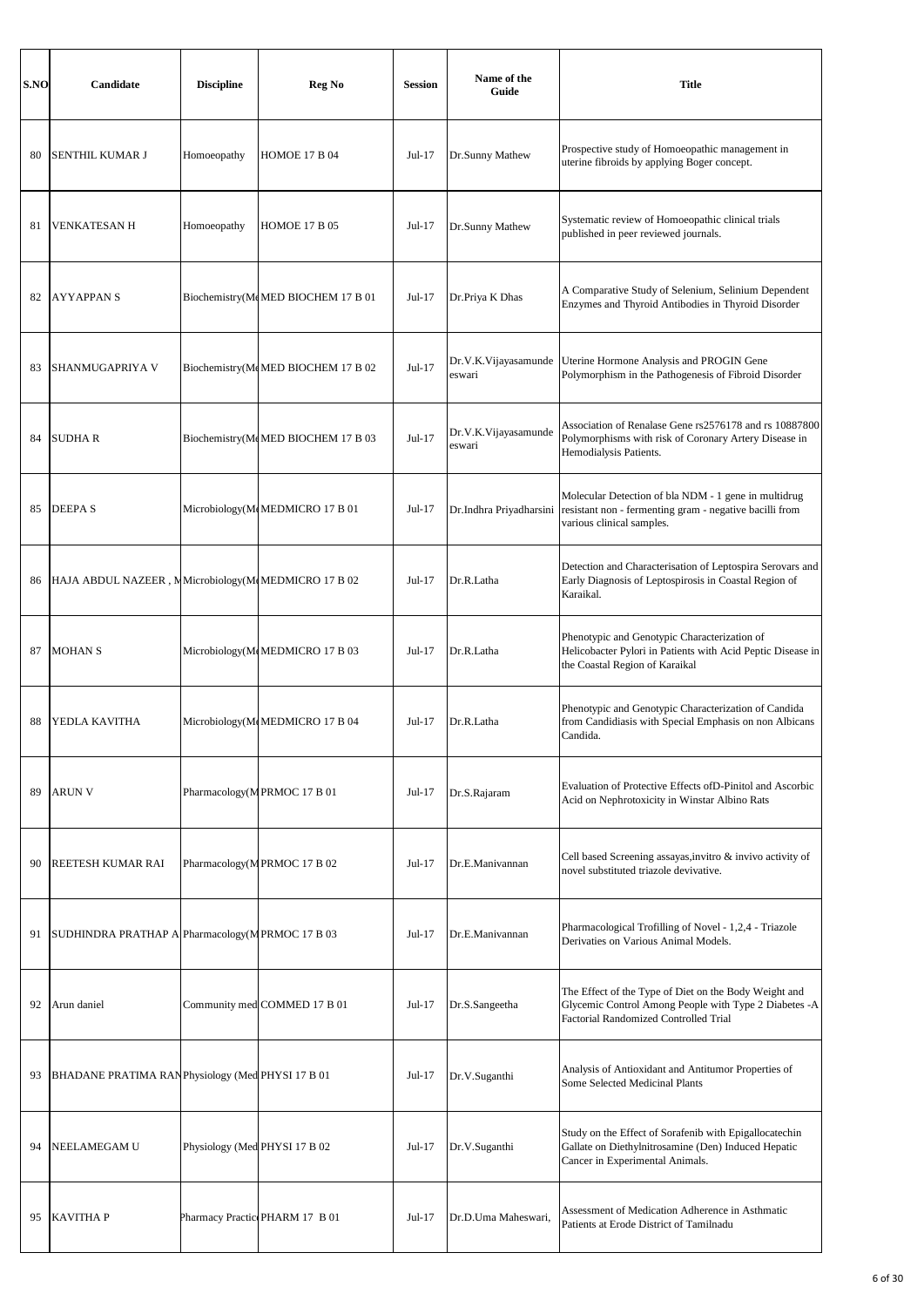| S.NO | Candidate                | <b>Discipline</b>   | Reg No                         | <b>Session</b> | Name of the<br>Guide         | <b>Title</b>                                                                                                                                                                      |
|------|--------------------------|---------------------|--------------------------------|----------------|------------------------------|-----------------------------------------------------------------------------------------------------------------------------------------------------------------------------------|
| 96   | <b>RAVIKUMAR S</b>       |                     | Pharmaceutics PHARM 17 B 02    | Jul-17         | Dr.R.Margret Chandria        | Design and Modification of Enhance the Bio availability<br>of a poorly soluble BSC class                                                                                          |
| 97   | <b>SONJA JOSE</b>        |                     | armacetical AnalyPHARM 17 B 03 | $Jul-17$       | Dr.B.R.Balakrishnan          | Isolation, Characterization & Anti - Proliferative Activity<br>of Selected Medicinal Plants                                                                                       |
| 98   | <b>SRINIVASAN P</b>      | Pharmacology        | <b>PHARM 17 B 04</b>           | Jul-17         | Dr.R.Kothai                  | Evaluation of Neuroprotective Potential of Some Selected<br>Medicinal Plants Against LPS Induced Neurotoxicity                                                                    |
| 99   | <b>VENKATESWARARAO R</b> | Pharmocology        | PHARM 17 B 05                  | $Jul-17$       | Dr.R.Kothai                  | Protective Effect of some Selected Medicinal Plants<br><b>Against Den Induced Hepatic Carcinoma</b>                                                                               |
|      | 100 BASKARAN A           | Physiotherapy       | <b>PHYSIO 17 B 01</b>          | $Jul-17$       | Dr.Prabhakara doss           | Effectiveness of Inspiratory Muscle Training and Yogic<br>Practices to Manage Pulmonary Status in Patients with<br>Asthma.                                                        |
|      | 101 MALLIKA S            | Physiotherapy       | <b>PHYSIO 17 B 02</b>          | $Jul-17$       | Dr.Prabhakara doss           | Effect of Static Stretching and Musscle Energy Technique<br>on Hamstring Flexibility in Middle Aged Women.                                                                        |
|      | 102 MURALI SANKAR K S I  | Physiotherapy       | <b>PHYSIO 17 B 03</b>          | Jul-17         | Dr.Prabhakara doss           | Effects of Aquatic Based Exercises and land based<br>Exercises on Improvement of Cardio - Respiratory<br>Functions Among Chronic Obstructive Pulmonary<br><b>Disease Patients</b> |
|      | 103 RAJAN SAMUEL A       | Physiotherapy       | PHYSIO 17 B 04                 | Jul-17         | Dr.Prabhakara doss           | Effect of Matrix Rhythm Therapy and Sports Massage on<br>Fitness Components in Young Male Athletes                                                                                |
|      | 104 RAMYAK               | Physiotherapy       | <b>PHYSIO 17 B 05</b>          | $Jul-17$       | Dr.Prabhakara doss           | The Effect of Myofascial Release and Physiotherapeutic<br>Modalities on Chronic Neck Pain Syndrome in Teachers.                                                                   |
| 105  | SAM THAMBURAJ A          | Physiotherapy       | <b>PHYSIO 17 B 06</b>          | Jul-17         | Dr.Prabhakara doss           | Effects of PNF Stretching and Myofascial Release on<br>Fitness Components in Athletes                                                                                             |
| 106  | SENTHIL KUMAR M          | Physiotherapy       | <b>PHYSIO 17 B 07</b>          | $Jul-17$       | Dr.Prabhakara doss           | Effects of Strengthening Exercises and Enhanced Balance<br>Training Program to Improve Mobility and Reduce Falls<br>in Geriatric Patients.                                        |
|      | 107 SWATHIY              | Physiotherapy       | <b>PHYSIO 17 B 08</b>          | $Jul-17$       | Dr.Prabhakara doss           | Effect of Ultracavitation and Electrolipolysis on Body Fat<br>in Middle Aged Obese Females.                                                                                       |
| 108  | <b>VELMANIK</b>          | Bio chemistry       | BIO CHEM 17 O 01               | $Oct-17$       | Dr.M.Sridevi                 | Isolation and characterization of active principle (s) from a<br>medicinal plant and its effects on STZ- induced diabetic<br>rats                                                 |
| 109  | APPASAMY K               | CS                  | CS 17 O 01                     | $Oct-17$       | DR. R.S.<br>Shanmugasundaram | Extraction & matching of finger Vein Pattern Based<br>authentication system                                                                                                       |
| 110  | <b>BALAMURUGAN R</b>     | Computer<br>Science | CS 17 O 02                     | $Oct-17$       | Dr. M. Prakash               | Certain Investigation on HOP Count Analysis Based<br>Efficient Routing in Mobile ad HOC Network                                                                                   |
| 111  | BATHSHEBA PARIMALA<br>Α  | <b>CS</b>           | CS 17 O 03                     | $Oct-17$       | DR. R.S.<br>Shanmugasundaram | Improved diagnosis using Non-Invasive method for<br>chronic Hepatic Disese                                                                                                        |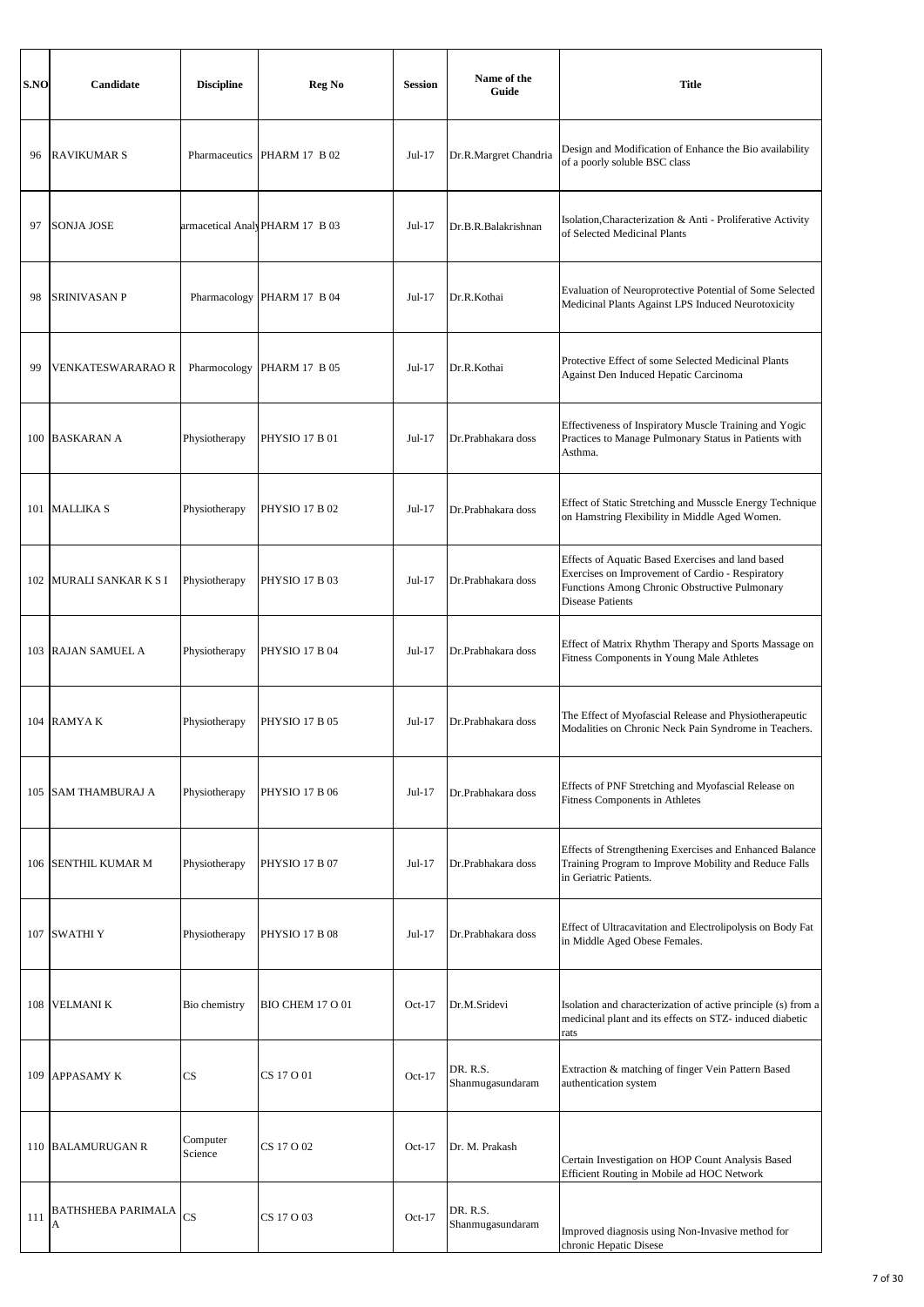| S.NO | Candidate                                  | <b>Discipline</b>         | Reg No                  | <b>Session</b> | Name of the<br>Guide         | <b>Title</b>                                                                                                                                                                                                                                 |
|------|--------------------------------------------|---------------------------|-------------------------|----------------|------------------------------|----------------------------------------------------------------------------------------------------------------------------------------------------------------------------------------------------------------------------------------------|
|      | 112 JEFFERSON B                            | CS/IT                     | CS 17 O 04              | $Oct-17$       | DR. R.S.<br>Shanmugasundaram | Detection & classification of brain tumor in hyperintense<br>MR images                                                                                                                                                                       |
|      | 113 SENTHIL KUMAR R                        | CS                        | CS 17 O 05              | $Oct-17$       | Dr. M. Prakash               | An Efficient QOS Improvement Based on Bivariate<br>Polynomial Key Distribution for Secure Data<br>Transmission in Wireless Network                                                                                                           |
| 114  | <b>EMMA CHERYL</b>                         | English                   | ENG 17 O 01             | $Oct-17$       | Dr. Jennifer G Joseph        | Critical Analysis of selected works of alice munroe                                                                                                                                                                                          |
|      | 115 JOTHYMALAR R                           | English                   | ENG 17 O 02             | $Oct-17$       | Dr. Jennifer G Joseph        | Crumological study of potroyal of transgender in literatere.                                                                                                                                                                                 |
|      | 116 SUMATHY . G. B.                        | Mathematics               | <b>MATHS 17 O 01</b>    | $Oct-17$       | Dr. V. Amirtha Lingam        | Mathematical formulations of textile industrial processes<br>using linear programming                                                                                                                                                        |
|      | 117 SANTHOSH KUMAR. C                      | Dentistry                 | <b>DENT 17 O 01</b>     | $Oct-17$       | Dr.R. Saranyan               | Assessment & Comparison of micro - RNA (miRNA)<br>experssion profile in GCF, Saliva & Plasma of oral<br>squamous cell carcinoma(OSCC) patient.                                                                                               |
|      | 118 SRIRAM. K                              | Dentistry                 | <b>DENT 17 O 02</b>     | $Oct-17$       | Dr.R. Saranyan               | Quantitative analysis of Red Complex Microbes -<br>P.gingivalis, T.denticola & T.forsythia and association with<br>expression of tumour promoting inflammation, cell<br>proliferation & invasion markers in oral squamous cell<br>carcinoma. |
|      | 119 NIRMALA C                              | Biotechnology             | <b>BIO TECH 17 O 01</b> | $Oct-17$       | Dr.M.Sridevi                 | Biosynthesis & characterization of Silver Nanoparticles by<br>Endophytic Microorganisms Isolated from medicinal<br>plants and its anticancer activity.                                                                                       |
|      | 120 LAKSHAGA JYOTHI M                      | CSE                       | CSE 17 O 01             | $Oct-17$       | DR. R.S.<br>Shanmugasundaram | Intellegence in an IoT Based Automated Classroom<br>Environment(IIACE)                                                                                                                                                                       |
|      | 121 RAMADHEVI. M                           | <b>CSE</b>                | CSE 17 O 02             | $Oct-17$       | Dr.K.L.Shanmuganatha<br>n    | Efficient Management of Education Administration using<br>embedded IOT Technology                                                                                                                                                            |
|      | 122 SANJITH N                              | CSE                       | CSE 17 O 03             | $Oct-17$       | Dr. M. Nithya                | Methodical Evaluation of the Quality & Risk Challenges<br>in Blockchain Technology                                                                                                                                                           |
| 123  | <b>BOLISHETTI SATISH</b><br><b>CHANDRA</b> | <b>ECE</b>                | <b>ECE 17 O 01</b>      | $Oct-17$       | Dr.T.Sheela                  | Certain Investigations on Data Compression Techniques<br>using Psychoacoustic Principles & Variable Length<br>Coding in Communication Signals                                                                                                |
|      | 124 R.CHANDRASEKAR                         | Mechanical<br>Engineering | MECH ENGG 17 O 01       | $Oct-17$       | Dr. K. G. Muthurajan         | Experimental investigation on performance and emission<br>characteristics of a VCR CI engine fuelled with biodisel<br>from animals waste tat.                                                                                                |
|      | 125 SATESH. T                              | Homoeopathy               | <b>HOMOE 17 O 01</b>    | $Oct-17$       | guide was not allotted       | yet to be finalized                                                                                                                                                                                                                          |
|      | 126 C. RAJALAKSHMI                         | Homoeopathy               | HOMOE 17 O 02           | $Oct-17$       |                              | yet to be finalized                                                                                                                                                                                                                          |
| 127  | SHAIKH JASMEEN VAJIR Anatomy               |                           | <b>ANAT 17 O 01</b>     | $Oct-17$       | Dr. Annabelle<br>Rajaseharan | Evaluation of Benefits & Risks of removal of Left atrial<br>appendage in patients with non valvular Atrial fibrillation<br>& atrial flutter                                                                                                  |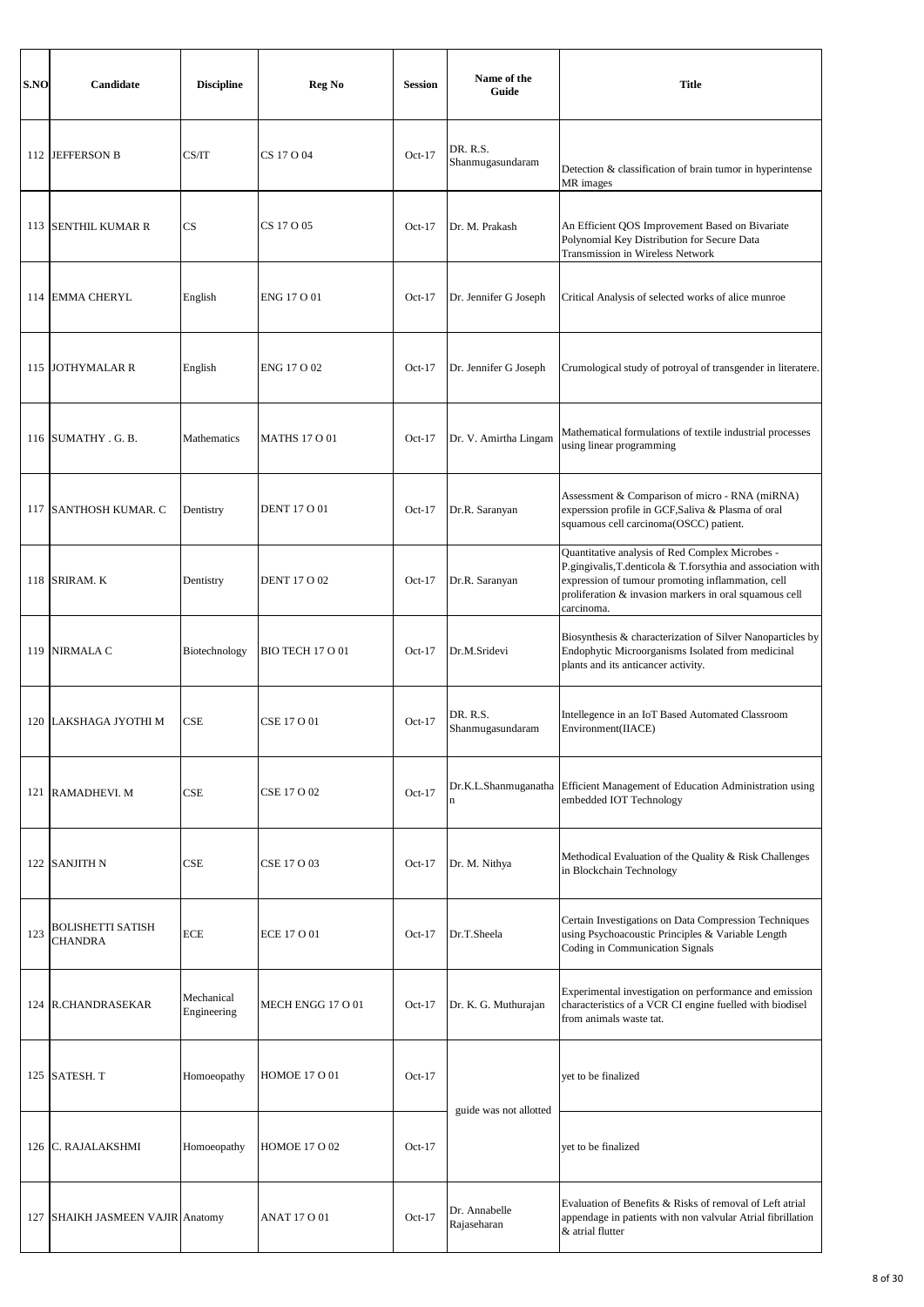| S.NO | Candidate                             | <b>Discipline</b>                                        | Reg No               | <b>Session</b> | Name of the<br>Guide        | <b>Title</b>                                                                                                                                                                                                                          |
|------|---------------------------------------|----------------------------------------------------------|----------------------|----------------|-----------------------------|---------------------------------------------------------------------------------------------------------------------------------------------------------------------------------------------------------------------------------------|
| 128  | <b>BARLA KRISHNA</b>                  | Biochemistry(M<br>edical)                                | MED BIOCHEM 17 O 01  | $Oct-17$       | Priya K Dhass               | A study on the association of oxidative stress and<br>hypothyroidism in patients with metabolic syndrome.                                                                                                                             |
| 129  | KAMALA KANTA PARHI                    | Biochemistry<br>(Medical)                                | MED BIOCHEM 17 O 02  | $Oct-17$       | Dr. Vijayasamundeeswa<br>ri | A Study of Prevalence of Thyroid Disorders in End Stage<br>Renal Disease(ESRD) Patients on Maintenance<br>Hemodialysis (MHD)in an Urban area                                                                                          |
| 130  | KATTA ASHOK VITTAL                    | Biochemistry(M<br>edical)                                | MED BIOCHEM 17 O 03  | $Oct-17$       | Dr.M.Murugan                | Protective effects of the medicinal plants in the prevention<br>of protein glycation & oxidative damage of the crystalline<br>lens proteins in sugar induced cataract an invitro study on<br>bouine lenses.                           |
| 131  | PULLAKANAM S P<br><b>TEJASWI</b>      | Biochemistry(M<br>edical)                                | MED BIOCHEM 17 O 04  | $Oct-17$       | Dr.M.Murugan                | An Evaluation of oxidative stress & Metabolic syndrome<br>in breast cancer patients - DRE & post chemotherapy                                                                                                                         |
| 132  | <b>ALBER M MATHIARASU</b>             | Community<br>Medicne                                     | COMMED 17 O 01       | $Oct-17$       | Dr. S. Sangeetha            | A study to evaluate the prevalence, Epidemiological<br>Determinants, Co Morbidity, Complications and<br>community based prevention initiatives of type 2 Diabetes<br>Mellitus at selected rural and urban south indian<br>population. |
| 133  | V S B VIDYA SAGAR<br><b>KUNA</b>      | Microbiology(M<br>edical)                                | MED MICRO 17 O 01    | $Oct-17$       | Dr. K. Sethumadhavan        | Molecular and biochemical characterization of microbes<br>in chronic kidney disease patients. A Comparative study<br>with normal individuals                                                                                          |
| 134  | VOLETI. ARCHANA                       | Microbiology(M<br>edical)                                | MED MICRO 17 O 02    | $Oct-17$       | Dr. K. Sethumadhavan        | Effect of arginine rich food supplements in smear positive<br>pulmonary Tuberculosis Patients of North Coastal AP                                                                                                                     |
| 135  | <b>VIJAYAK</b>                        | Medical<br>Education(Mole<br>cular Gnetics in<br>PCOS/TB | OBG 17 O 01          | $Oct-17$       | Dr.S.Ravikumar              | Not yet submitted                                                                                                                                                                                                                     |
| 136  | <b>JAWAHAR R</b>                      | Pathology(Medi<br>cal)                                   | PATHO 17 O 01        | $Oct-17$       | Dr.S.Ravikumar              | Not yet submitted                                                                                                                                                                                                                     |
| 137  | ARBIND KUMAR<br><b>CHOUDHARY</b>      | Pharmacology(<br>Medical)                                | <b>PRMOC 17 O 01</b> | $Oct-17$       | Dr.E.Manivannan             | An Evaluation of Neuropharmacological screening of<br>Terminalla chebela fruit pulp aqneou extract in rat model                                                                                                                       |
| 138  | BALATRIPURASUNDARI<br>A               | Pharmacology                                             | PRMOC 17 O 02        | $Oct-17$       | Dr. R. Sivaraj              | The influence of genetic polymorphism in regulation of<br>anticoagulant therapy in patients of venous<br>thromboembolism with reference to CYP2C9 & VKORC1<br>in south Indian Population.                                             |
| 139  | <b>BYNA</b><br><b>JAYACHANDRABABU</b> | Pharmacology(<br>Medical)                                | <b>PRMOC 17 O 03</b> | $Oct-17$       | Dr.S.Rajaram                | Hepatoprotective Effect of Bark Extract of Albizia<br>Odoratissima on Drugs Induced Hepatotoxicity in Albino<br>Rats.                                                                                                                 |
| 140  | <b>INDLA RAVI</b>                     | Pharmacology(<br>Medical)                                | <b>PRMOC 17 O 05</b> | $Oct-17$       | Dr. E. Manivannan           | Evaluation of various CNS activity like Anxicty,<br>depression and dementia in mucura pruriens by using<br>wistar albino rats                                                                                                         |
| 141  | ABDUL KHADAR B.A.                     | Physiology(Med<br>ical)                                  | PHYSI 17 O 01        | $Oct-17$       | Dr. V. Milind V<br>Bhutkar  | Evaluation of the possible fertility boosting properties of<br>Hemidesmus indicus and hybanthus enneaspermus(Indian<br>Medical Plants), in male albino rats.                                                                          |
| 142  | <b>AMUDHARAJ D</b>                    | Physiology<br>(Medical)                                  | PHYSI 17 O 02        | $Oct-17$       | Dr. V. Milind V<br>Bhutkar  | Cardiovascular autonomic milieu in young healthy adults<br>correlated with learning styles, auditory & visual reaction<br>time.                                                                                                       |
| 143  | <b>HEMALATHA M</b>                    | Physiology<br>(Medical)                                  | PHYSI 17 O 03        | $Oct-17$       | Dr. V. Milind V<br>Bhutkar  | Effect of menstrual cycle on cardiovascular autonomic<br>milieu ascertained by daily heart rate variability recordings<br>in young healthy females correlated with<br>anthropometry, reaction times & hormonal profiles.              |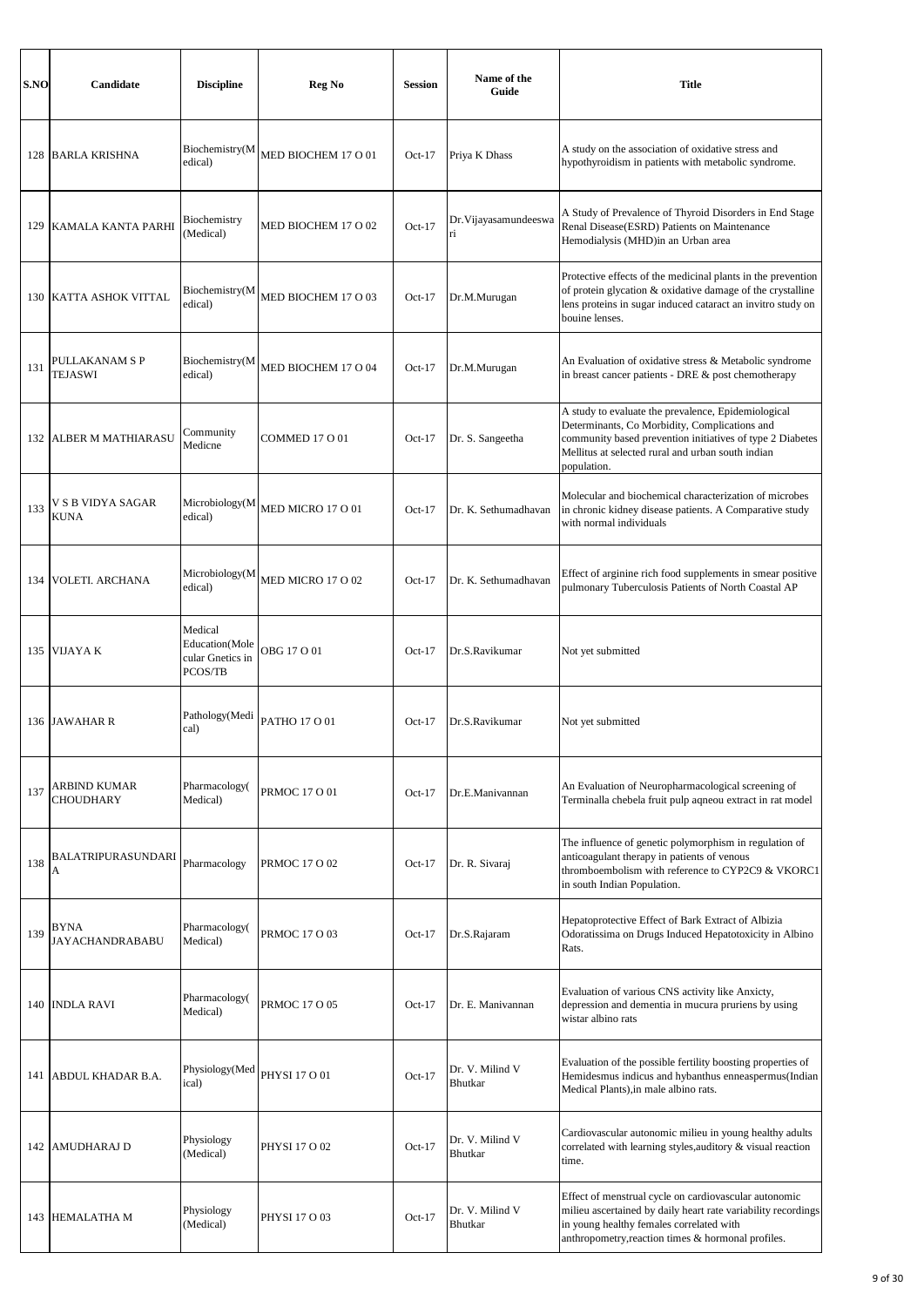| S.NO | Candidate                                                 | <b>Discipline</b>                        | Reg No        | <b>Session</b> | Name of the<br>Guide | <b>Title</b>                                                                                                                                                                                                                                                                   |
|------|-----------------------------------------------------------|------------------------------------------|---------------|----------------|----------------------|--------------------------------------------------------------------------------------------------------------------------------------------------------------------------------------------------------------------------------------------------------------------------------|
|      | 144 S. JAYABALAKRISHNAN                                   | Physiology(Med<br>ical)                  | PHYSI 17 O 04 | $Oct-17$       | Dr. V. Suganthi      | <b>RE-REGISTER</b>                                                                                                                                                                                                                                                             |
| 145  | <b>ANGELIN JENIFER S</b>                                  | Community<br><b>Health Nursing</b>       | NSG 17 O 01   | $Oct-17$       | Dr.G.Muthamil Selvi  | A community based study to assess the high risk foot<br>status and evaluate the effectiveness of foot care<br>intervention package on knowledge and practice among<br>clients with type II Diabetes Mellitus.                                                                  |
| 146  | ANNIE ANNAL M                                             | Maternity<br>Nursing                     | NSG 17 O 02   | $Oct-17$       | Dr.G.Muthamil Selvi  | Effectiveness of selected nursing Interventional package<br>on perimenopausal symptoms and quality of life among<br>perimenopausal women.                                                                                                                                      |
|      | <b>147 AYEE A</b>                                         | Nursing<br>/Psychiatric<br>Nursing       | NSG 17 O 03   | $Oct-17$       | Dr.G.Muthamil Selvi  | Effectiveness of integrated yoga asanas on selected<br>parameters among school children                                                                                                                                                                                        |
|      | <b>148 BALASUBRAMANIAN K</b>                              | Mental Health<br>Nursing                 | NSG 17 O 04   | $Oct-17$       | Dr. S. Malathi       | Effectiveness of Coping Strategies on Quality of Life<br>among Nurses                                                                                                                                                                                                          |
|      | 149 BERTTLE PRIYA D                                       | Obstetrics &<br>Gynecological<br>Nursing | NSG 17 O 05   | $Oct-17$       | Dr.G.Muthamil Selvi  | Effectiveness of selected nursing strategies on reducing<br>lactational failure among nursing mothers.                                                                                                                                                                         |
|      | 150 DHANALAKSHMI J                                        | Medical<br>Surgical<br>Nursing           | NSG 17 O 06   | $Oct-17$       | Dr. S. Malathi       | Nursing Intervention Strategies on Biophysiological<br>Variables Among Patients Undergoing Hemodialysis                                                                                                                                                                        |
|      | 151 GOMATHI P                                             | Community<br><b>Health Nursing</b>       | NSG 17 O 07   | $Oct-17$       | Dr.K.Kamala          | A study to assess the prevalence of health problems and<br>effectiveness of educational intervention on prevention of<br>health problems among sanitary workers at municipality,<br>Karaikal district, Puducherry (U.T), India.                                                |
|      | 152 HEMAVATHI, P                                          | Community<br><b>Health Nursing</b>       | NSG 17 O 08   | $Oct-17$       | Dr. S. Malathi       | Life Style Modification Regimen on Polycystic Ovary<br>Syndrome(PCOS) Among Adolescent Girls.                                                                                                                                                                                  |
|      | 153 KAVITHA S.D                                           | Community<br><b>Health Nursing</b>       | NSG 17 O 09   | $Oct-17$       | Dr.S.Malathi         | Comprehensive Nursing Strategies on Menopausal<br>Problems Among Menopausal Women                                                                                                                                                                                              |
|      | 154 MANIKANDAN T                                          | Cardiavascular<br>& Thoracic<br>Nursing  | NSG 17 O 10   | $Oct-17$       | Dr.G.Muthamil Selvi  | Effectiveness of selected nursing Interventions on stress<br>and well being of subjects with acid peptic disorder.                                                                                                                                                             |
|      | 155 PALANIYAMMAL U                                        | Community<br><b>Health Science</b>       | NSG 17 O 11   | $Oct-17$       | Dr.S.Malathi         | Impact of Iron Supplementation on Anxiety & Sexual<br>Dysfunction of Women with Iron Deficiency Anemia                                                                                                                                                                         |
|      | <b>PAULCHAMY</b><br>156 THIRUNAGALINGA<br><b>PANDIYAN</b> | Paediatric<br>Nursing                    | NSG 17 O 12   | $Oct-17$       | Dr.G.Muthamil Selvi  | Effectiveness of selected intervention on health status<br>among children                                                                                                                                                                                                      |
|      | 157 RAJI G                                                | Medical<br>Surgical<br>Nursing           | NSG 17 O 13   | $Oct-17$       | Dr.K.Kamala          | A study to assess the common physical and psychological<br>problems of elderly and evaluate the effectiveness of<br>interventional programme on quality of life among elderly<br>persons (65-85Years) in selected elderly homes at<br>Nagapatiinam district, Tamilnadu, India. |
| 158  | <b>RAVI VARMAN D</b>                                      | Medical<br>Surgical<br>Nursing           | NSG 17 O 14   | $Oct-17$       | Dr.K.Kamala          | A study to evaluate the effectiveness of the skill training<br>programme on knowledge, attitude and practice of BLS<br>(Basic Life Support) among teachers in selected colleges<br>at Karaikal district, Puducherry (U.T), India.                                              |
|      | 159 RUBA A                                                | Obstetrics &<br>Gynecological<br>Nursing | NSG 17 O 15   | $Oct-17$       | Dr.K.Kamala          | A study to assess the Biopsychosocial Problems and<br>evaluate the effectiveness of counseling on<br>Biopsychosocial Problems and the quality of life among<br>infertile women (25-45 years) in a selected infertility<br>hospital at Thiruvarur district, Tamilnadu, India.   |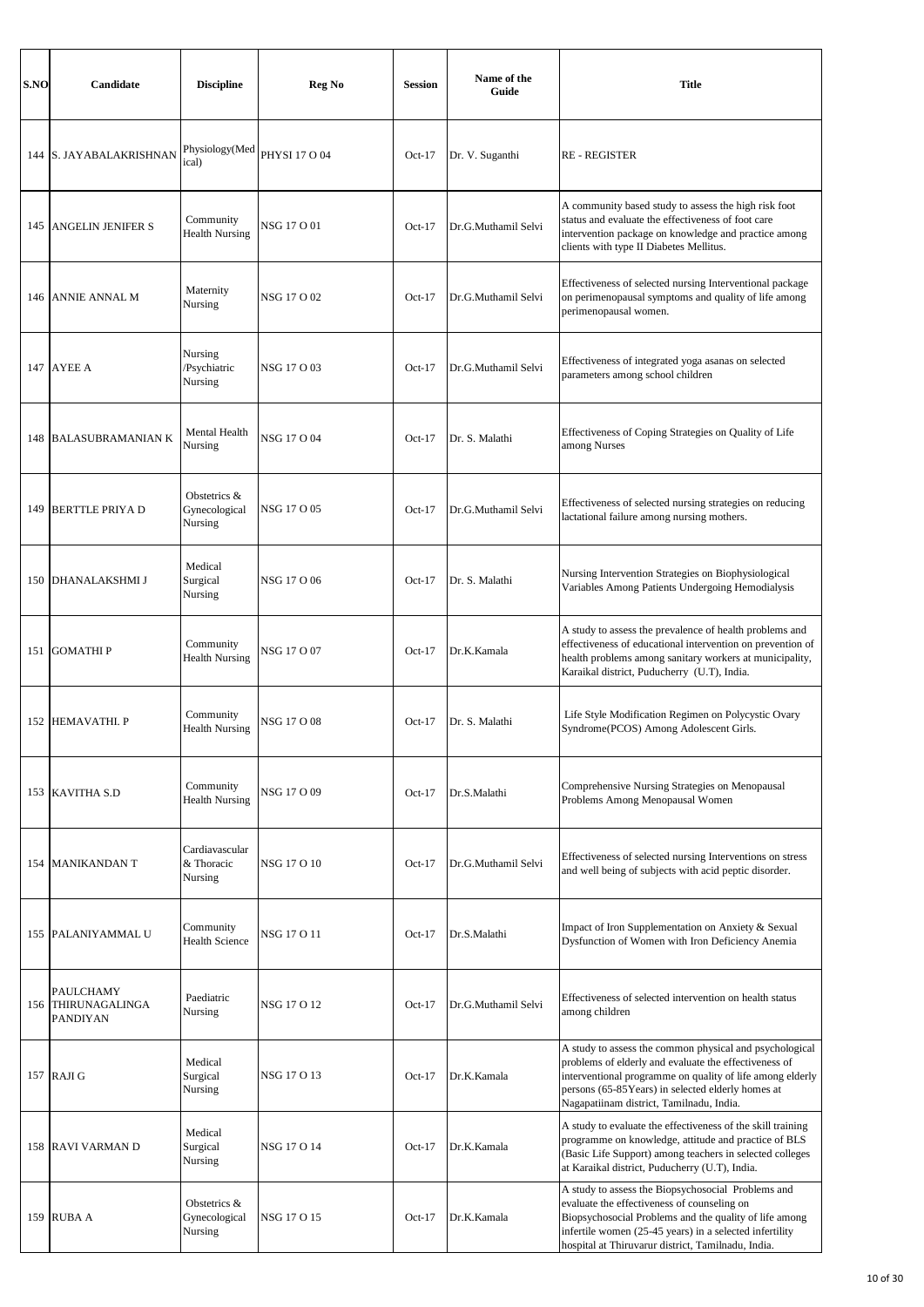| S.NO | <b>Candidate</b>                                       | <b>Discipline</b>                                  | Reg No               | <b>Session</b> | Name of the<br>Guide        | <b>Title</b>                                                                                                                                                                                                                                            |
|------|--------------------------------------------------------|----------------------------------------------------|----------------------|----------------|-----------------------------|---------------------------------------------------------------------------------------------------------------------------------------------------------------------------------------------------------------------------------------------------------|
| 160  | SARIDHA PREMA A                                        | Obstetrics &<br>Gynecological<br>Nursing           | NSG 17 O 16          | $Oct-17$       | Dr.S.Malathi                | Hand on Skill Training Programme on Active<br>Management of Third Stage of Labour(AMTSL)Among<br>Skilled Brith Attendant                                                                                                                                |
| 161  | <b>SILPA CHINTHAM</b>                                  | Community<br><b>Health Nursing</b>                 | NSG 17 O 17          | $Oct-17$       | Dr.S.Malathi                | Impact of Nutritional Interventional Strategy on bone<br>Mineral Health among Women in Selected Urban Areas.                                                                                                                                            |
| 162  | <b>SINDHU V V</b>                                      | Community<br><b>Health Nursing</b>                 | NSG 17 O 18          | $Oct-17$       | Dr.G.Muthamilselvi          | Effectiveness of trataka exercises and Nutritional<br>supplementation on refractive errors among children                                                                                                                                               |
| 163  | <b>SRIDEVI R</b>                                       | Obstetrics &<br>Gynecological<br>Nursing           | NSG 17 O 19          | $Oct-17$       | Dr.K.Kamala                 | A study to explore the lived in experiences and evaluate<br>the effectiveness of flax seed and counselling on quality of<br>life among menopausal women (45-65 yrs) at selected<br>urban area, Karaikal district, Puducherry (U.T), India               |
| 164  | TAMIL SELVAN C                                         | Nusing/Cardiav<br>ascular &<br>Thoracic<br>Nursing | NSG 17 O 20          | $Oct-17$       | Dr.G.Muthamil Selvi         | Effeectiveness of comprehensive nursing intervention on<br>biophysiological parameters and quality of life among<br>patients with chronic obstructive pulmonary disease.                                                                                |
| 165  | VALLURI LUCY KEZIA<br><b>KAMALAKUMARI</b>              | Community<br><b>Health Nursing</b>                 | NSG 17 O 21          | $Oct-17$       | Dr.K.Kamala                 | Identify the behavioral problems of school children and<br>effectiveness of educational program on prevention and<br>management of behavioural problems of school children<br>among teacers working in selected schools, Hyderabad,<br>Telangana India. |
| 166  | <b>VEGUNA RANI M</b>                                   | Medical<br>Surgical<br>Nursing                     | NSG 17 O 22          | $Oct-17$       | Dr.K.Kamala                 | Evaluate the effectiveness of exercise and counseling on<br>quality of life among client's undergoing Haemodialysis, at<br>selected hospital, Nagunur, Karimnagar, Telangana India.                                                                     |
| 167  | <b>VENKATESAN M P</b>                                  | Pediatric<br>Nursing                               | NSG 17 O 23          | $Oct-17$       | Dr.K.Kamala                 | A Study to identify smart phone addiction and evaluate<br>the interventional training programme on effects of smart<br>phone addiction among school children (10-14 yrs) in<br>selected schools at Karaikal district, Puducherry (U.T),<br>India.       |
| 168  | <b>VIMALA N</b>                                        | Paediatric<br>Nursing                              | NSG 17 O 24          | $Oct-17$       | Dr.K.Maheswari              | Effectiveness of an Interventional Package on Quality of<br>Life Among HIV Children                                                                                                                                                                     |
| 169  | <b>ALEX BABU</b>                                       | Pharmacology                                       | <b>PHARM 17 O 01</b> | $Oct-17$       | Dr.R.Kothai                 | Evaluation of Neuroprotective activity of some selected<br>medicinal plants against LPS induced Neurotoxicity.                                                                                                                                          |
| 170  | <b>BANDALMURI RAMA</b><br><b>RAO</b>                   | Pharmaceutical<br>Analysis                         | PHARM 17 O 02        | $Oct-17$       | Dr. B.S. Venkateswarlu      | Analytical Development and Validation of multi<br>compound in phamaceutical formulations by using HPLC<br>& LC-MS/MS Methods                                                                                                                            |
| 171  | Barwal Surekha Bharatsingh Pharmacognosy PHARM 17 O 03 |                                                    |                      | $Oct-17$       | Dr. B. R. Balakrishnan      | Preparation, evaluation and standardization of Avleha<br>from some traditional medicinal plants; An antitussive<br>formulation.                                                                                                                         |
| 172  | <b>BEESHA S KAMAL</b>                                  | Pharmacognosy<br>&<br>Phytochemistry               | <b>PHARM 17 O 04</b> | $Oct-17$       | Dr. B. R. Balakrishnan      | Pharmacognostical, Phytichemical, Pharmacological and<br>biotechnological studies on selected medicinal plants.                                                                                                                                         |
| 173  | <b>BENNY K.J.</b>                                      | Pharmaceutics                                      | PHARM 17 O 05        | $Oct-17$       | Dr. R. Margaret<br>Chandira | Design & Comparative characterization orally<br>disintegrating of a selected drug using superdisintegrants                                                                                                                                              |
| 174  | <b>GOPINATH R</b>                                      | Pharmaceutical<br>Analysis                         | PHARM 17 O 06        | $Oct-17$       | Dr.M.Kumar                  | Develipment& validation of liquid chromatography mass<br>spectroscopy(LC -MS/MS) methods for quantitative<br>analysis of some active pharmaceutical ingredients in<br>human biological fluids                                                           |
| 175  | <b>GOURI SANKAR</b><br><b>KANDUKURI</b>                | Pharmacognosy                                      | <b>PHARM 17 O 07</b> | $Oct-17$       | Dr. B.S. Venkateswarlu      | Phytochemical & Pharmacological screening of folk plant<br>from palnadu region of andhra pradesh                                                                                                                                                        |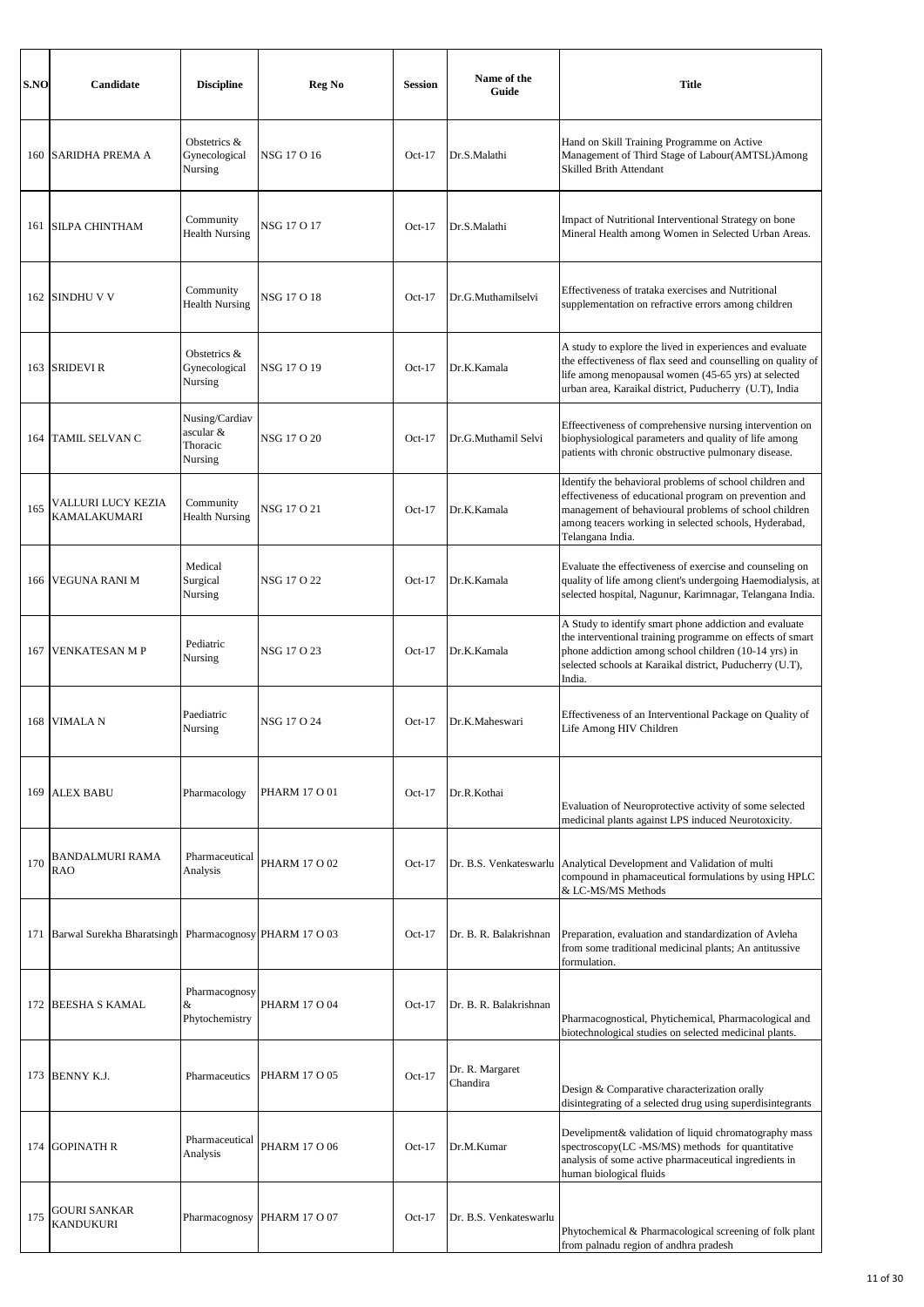| S.NO | Candidate                       | <b>Discipline</b>           | Reg No               | <b>Session</b> | Name of the<br>Guide        | <b>Title</b>                                                                                                                        |
|------|---------------------------------|-----------------------------|----------------------|----------------|-----------------------------|-------------------------------------------------------------------------------------------------------------------------------------|
|      | 176 JAMEELA HELEN JACOB         | Pharmacutical<br>Chemistry  | PHARM 17 O 08        | $Oct-17$       | Dr. R. Margaret<br>Chandira | Comparoson of GMP Requirements for sterile<br>preparations in USA, Europe & Asian Countries                                         |
|      | 177 JOHN THOMAS                 | Pharmaceutical<br>Chemistry | <b>PHARM 17 O 10</b> | $Oct-17$       | Dr. B. R. Balakrishnan      | Extraction, Isolation, Characterisation & Biological<br><b>Evaluation of Some Selected Medicinal Plants</b>                         |
|      | 178 NANJAPPANK                  | Pharmacutical<br>Chemistry  | PHARM 17 O 12        | $Oct-17$       | Dr.M.Kumar                  | Analytical Method Development and Validation of<br>Selected Drug Molecules and Their Formulations                                   |
|      | 179 Nardela Manu Sri            | Pharmaceutics               | <b>PHARM 17 O 13</b> | $Oct-17$       | Dr. B.S. Venkateswarlu      | Design & Evaluation of scaffolds from coral beach sand<br>for bone registration technique                                           |
| 180  | NIKHILESH PRAKASH<br>PALIWAL    | Pharmacology                | <b>PHARM 17 O 14</b> | $Oct-17$       | Dr.V.Gomathi                | Evaluation of new Chemical entity in treatment of neuro<br>inflammation underlying Neurogeneration & Pain                           |
| 181  | NIMMIGADDA<br><b>SAIPRUDHVI</b> | Pharmaceutical<br>Analysis  | <b>PHARM 17 O 15</b> | $Oct-17$       | Dr. B.S. Venkateswarlu      | Analytical method development and validation for the<br>estimation of new Drug Molecules in pharmaceutical<br>formulations.         |
|      | 182 PHILIP JACOB                | Pharmacy<br>Practile        | <b>PHARM 17 O 16</b> | $Oct-17$       | Dr. B. Arul                 | Drug Utilization Evaluation of Antibiotics in Tertiary Care<br>Hospitals at Pathanamthitta District                                 |
| 183  | RAKH MAHARUDRA<br><b>SHMRAO</b> | Pharmacognosy               | <b>PHARM 17 O 17</b> | $Oct-17$       | Dr. B. R. Balakrishnan      | Phytochemical investigation & Antiasthmatic activity of<br>different parts of various momordica species                             |
|      | 184 RENI P. PAUL                | Pharmacology                | PHARM 17 O 18        | $Oct-17$       | Dr. B. Arul                 | Pharmacological Studies of selected Plants in various<br>animal models of Alzheimer's Disease.                                      |
| 185  | RESHMI KRISHNA A                | Pharmaceutics               | PHARM 17 O 19        | $Oct-17$       | Dr. B. R. Balakrishnan      | Development, formulation and evaluation of<br>nanostructured zein based drug delivery system for a drug<br>wth anticancer activity. |
|      | 186 SHIVALINGAM M.R             | Pharmaceutics               | <b>PHARM 17 O 20</b> | $Oct-17$       | Dr. B. Arul                 | Formulation & Characterization of Transdermal Patches<br>for certain Proton Pump Inhaibitors                                        |
|      | <b>187 SHIVANI RAVULA</b>       | Pharmacy<br>Practice        | <b>PHARM 17 O 21</b> | $Oct-17$       | Dr. B.S. Venkateswarlu      | A Prospective observational study on drug related<br>problems in chronic diseased ambulatory patients                               |
| 188  | SUNIL DNYANDEO<br><b>KOLHE</b>  | Pharmacy<br>Practice        | <b>PHARM 17 O 22</b> | $Oct-17$       | Dr.M.Kumar                  | RP-HPLC method for analysis of certrizine Hydrochloride<br>Phenylephrine Hydrochloride & paracetamol from tablet                    |
| 189  | TADIBOYINA<br>VENKATAKISHORE    | Pharmacology                | <b>PHARM 17 O 23</b> | $Oct-17$       | Dr. B.S. Venkateswarlu      | Pharmacological screening of someselected south indian<br>medicinal plants on hepatoprotective activity                             |
| 190  | <b>TIRUMALA DEVI KOLLI</b>      | Pharmaceutics               | PHARM 17 O 24        | $Oct-17$       | Dr. B.S. Venkateswarlu      | Design, characterization & evaluation of polymeric<br>nanoparticales for colon specific drug delivery system                        |
| 191  | Sreeju P Sreedharan             | Computer<br>Science         | CS 18 AP 02          | Apr- $18$      | Dr.Nithya                   | Methodical Evalution of the quality & risk challenges in<br>blockchain thechnology                                                  |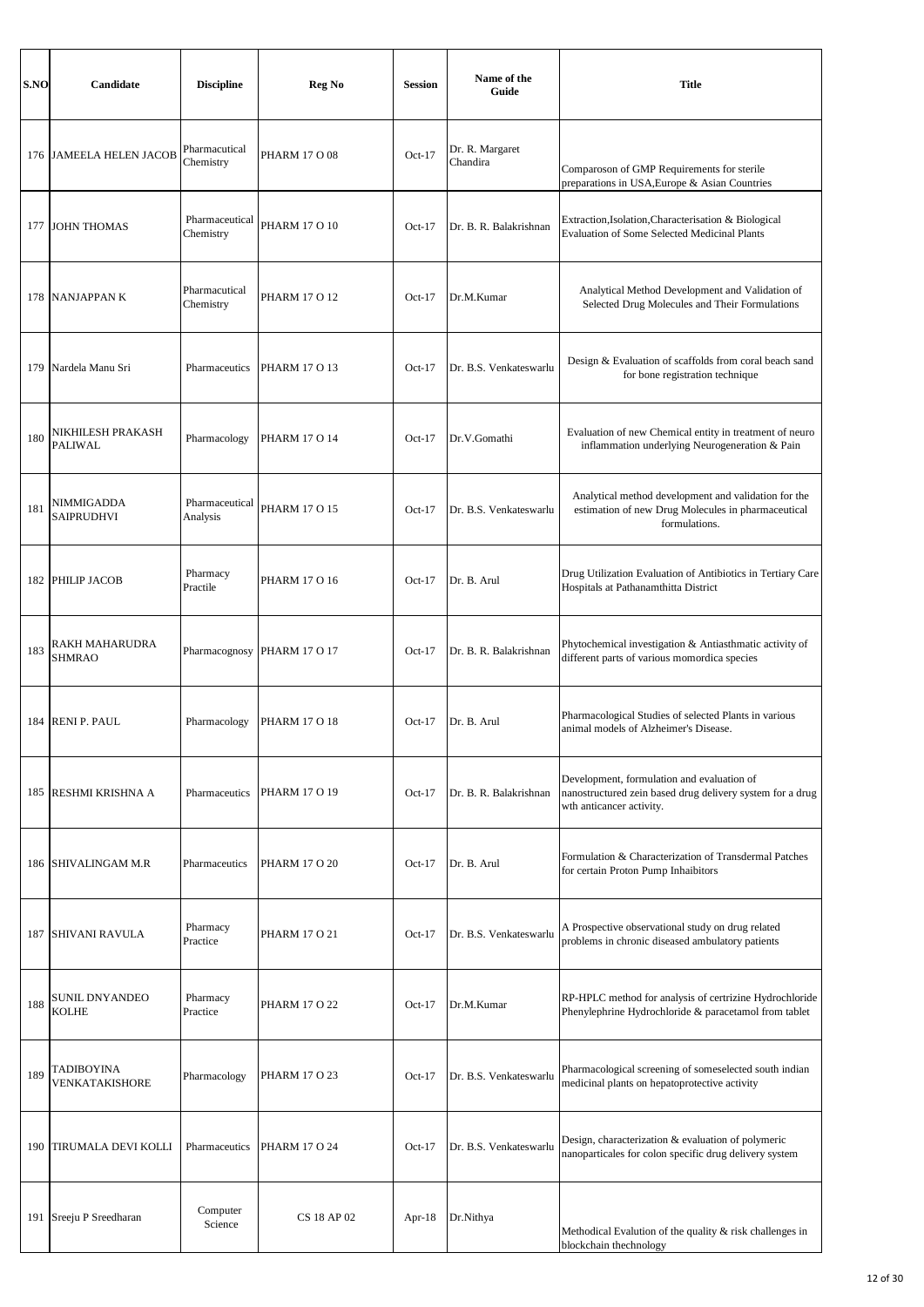| S.NO  | Candidate             | <b>Discipline</b>       | Reg No                | <b>Session</b> | Name of the<br>Guide | <b>Title</b>                                                                                                                                                  |
|-------|-----------------------|-------------------------|-----------------------|----------------|----------------------|---------------------------------------------------------------------------------------------------------------------------------------------------------------|
|       | 192 G.Kanagasabapathy | Chemistry               | <b>CHEM 18 AP 01</b>  | Apr- $18$      | Dr.V.Anbazhagan      | Synthesis characterisation and biological activities of same<br>novel azode and indole derivatives                                                            |
|       | 193 K.M.Muthu Selvi   | Chemistry               | <b>CHEM 18 AP 02</b>  | Apr- $18$      | Dr.V.Anbazhagan      | Development of a novel approach for osmolic dehydration<br>of fruits                                                                                          |
|       | 194 P.Lalitha         | Mathematics             | MATHS 18 AP 01        | Apr- $18$      | Dr. L. Tamilselvi    | contemporary Approaches in Graph labeling of graph<br>theory and its applications                                                                             |
|       | 195 Latha P Kurup     | Management              | <b>MGT 18 AP 02</b>   | Apr- $18$      | Dr.G.Murugasen       | Impact of employee participation on productivity<br>effectiveness in Pharmaceutical industry                                                                  |
| 196   | Senthil kumar Natesan | Management              | <b>MGT 18 AP 03</b>   | Apr- $18$      | Dr.G.Murugasen       | Environment Management in Small Mines                                                                                                                         |
|       | 197 V.S. Varsha Devi  | Management              | <b>MGT 18 AP 04</b>   | Apr- $18$      | Dr.G.Murugasen       | Impact of Technology in Human Resource Management<br>Processes                                                                                                |
| 198   | C.Dhinesh Kumar       | Dentistry               | <b>DENT 18 AP 01</b>  | Apr- $18$      | Dr.Jayashree Mohan   | Evaluation of Reliability and validity of the device used<br>for recording and transfer of jaw relation in completely<br>edentulous patients                  |
| 199   | Veluri Ganesh         | Medical<br>Biochemistry | MED BIOCHEM 18 AP 01  | Apr- $18$      | Dr.M.Murugan         | Correlation of serum & urinary biomarkers for early<br>detection & progression of diabetic nephropathy in type2<br>diabetes mellitus patients                 |
|       | 200 C.Jegan           | Medical<br>Microbiology | MED MICRO 18 AP 01    | Apr- $18$      | Dr.R.Latha           | Effect of antifungal Drugs & Herbal Products on agents<br>causing Dermatomycotics                                                                             |
| 201   | Kudikala Ranjith Babu | Medical<br>Physiology   | PHYSI 18 AP 01        | Apr- $18$      | Dr.Milind V Bhutkar  | The Genetic Basis of male infertility in type 2 Diabetic<br>Mellitus Patients in tertiary care hospital in Telangana                                          |
| 202 l | Y.V.A Rama Lakshmi    | Medical<br>Physiology   | PHYSI 18 AP 02        | Apr- $18$      | Dr.Milind V Bhutkar  | Cardio Protective and Hepato Protective effects of<br>ethanolic extract of picrorhiza kurroa against methotrsxate<br>induced toxicity in male wistar rats.    |
|       | 203 Thirumaran.M      | Medical<br>Physiology   | <b>PHYSI 18 AP 03</b> | Apr- $18$      | Dr.H.S.Gullapalli    | Assessment of cognitive imapairment in patients<br>diagnosed with metabolic syndrome.                                                                         |
| 204   | Sheeja Balakrishnan   | Medical<br>Anatomy      | <b>ANAT 18 AP 01</b>  | Apr- $18$      | Dr.B.Senthil kumar   | A Study on the Factors affecting development<br>of coronary collaterals in Diabetic & non<br>diabetic patients during obstructive<br>coronary artery disease. |
| 205   | Veeramuthu.M          | Medical<br>Anatomy      | <b>ANAT 18 AP 02</b>  | Apr- $18$      | Dr.S.Kavitha         | Significance of Dermatoglyphics patterns in carcinoma of<br>mammory gland                                                                                     |
|       | 206 J.Karthick Rajan  | Civil.Engg              | <b>CIVIL 18 AP 01</b> | Apr- $18$      | T.Subramani          | Experimental & Analytical study on composite concrete<br>RC frames structure using kevlar and glass fiber                                                     |
| 207   | P.Narasimhan          | Civil.Engg              | <b>CIVIL 18 AP 02</b> | Apr- $18$      | T.Subramani          | Prediction of ponnaiyar river meandering and water<br>scarcity in dharmapuri dt. Using GIS                                                                    |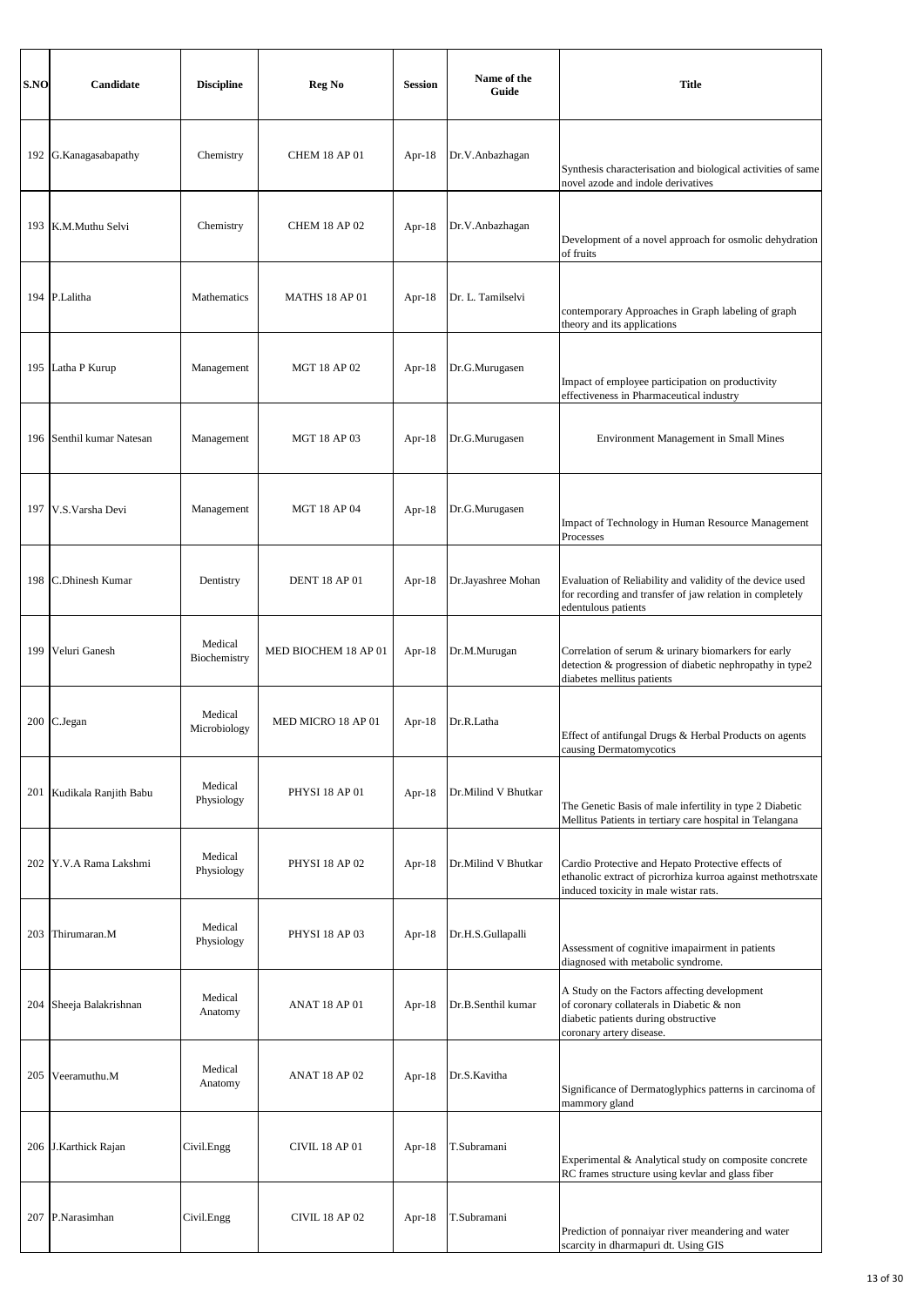| S.NO | Candidate                   | <b>Discipline</b> | Reg No               | <b>Session</b> | Name of the<br>Guide | <b>Title</b>                                                                                                                            |
|------|-----------------------------|-------------------|----------------------|----------------|----------------------|-----------------------------------------------------------------------------------------------------------------------------------------|
|      | 208 J.Umanambi              | Civil.Engg        | CIVIL 18 AP 03       | Apr- $18$      | T.Subramani          | Not Yet Completed                                                                                                                       |
|      | 209 R.Kannan                | <b>CSE</b>        | <b>CSE 18 AP 01</b>  | Apr- $18$      | Dr.R.Jaichandran     | Secured data transmission for internet of Things (IOT)                                                                                  |
| 210  | Mr.Ramakrishnan.R           | CSE               | <b>CSE 18 AP 02</b>  | Apr- $18$      | Dr.K.Sasikala        | Improving energy efficient in wireless sensor nodes in<br>internet of things using advanced low energy adaptive<br>clustering hierarchy |
|      | 211 T.Sudhan                | CSE               | <b>CSE 18 AP 03</b>  | Apr- $18$      | Dr.R.Jaichandran     | Deep learning based video Analytics for improving<br>security in surveillance                                                           |
|      | 212 Charles Rajesh Kumar. J | <b>ECE</b>        | <b>ECE 18 AP 01</b>  | Apr- $18$      | Dr .D. Vinod Kumar   | A Novel Approach of high performance energy efficient<br>architecture for wireless sensor networks in internet of<br>things             |
|      | 213 Selvaraju.S             | <b>ECE</b>        | <b>ECE 18 AP 04</b>  | Apr- $18$      | Dr.D.Vinoth kumar    | Multispectral image classification & segmentation using<br>deep Neural networks                                                         |
|      | 214 V.Thiyagu               | <b>ECE</b>        | <b>ECE 18 AP 06</b>  | Apr- $18$      | Dr.T.Sheela          | Certain Investigations on speech Recognition<br>for distance communication                                                              |
|      | 215 Mr.N.Fedal Castro       | Mechanical        | <b>MECH 18 AP 01</b> | Apr- $18$      | Dr.S.Venkatesan      | Efficiency enhancement in capturing wind energy for<br>horizontal axis wind turbine(HAWT) through new cut<br>profile blade design       |
|      | 216 M.Saravanan             | Mechanical        | <b>MECH 18 AP 02</b> | Apr- $18$      | Dr.Bubeshkumar       | Parametric Optimization of WEDM to incerase the corner<br>accuracy in Inconel 718                                                       |
|      | 217 Mr.K.Vijayakumar        | Mechanical        | <b>MECH 18 AP 03</b> | Apr-18         | Dr.Bubeshkumar       | Not Yet Completed                                                                                                                       |
|      | 218 N.P.Gopinath            | <b>EEE</b>        | EEE 18 AP 01         | Apr- $18$      | Dr.K.Boopathy        | Solar-Wind Hybrid power generation system LCCT - Z<br>source inverter for small power applications                                      |
|      | 219 D.Janani Sri            | <b>EEE</b>        | <b>EEE 18 AP 02</b>  | Apr- $18$      | Dr.Ezhilarasan       | Artificial Intelligence based energy management and Grid<br>integration of wind power system                                            |
|      | 220 Jensie Anita            | EEE               | EEE 18 AP 03         | Apr- $18$      | Dr.K.Boopathy        | Modeling of SRM for electric vechicle to improve the<br>overall performance                                                             |
|      | 221 R.Karthikeyan           | <b>EEE</b>        | EEE 18 AP 04         | Apr- $18$      | Dr.K.Boopathy        | Power quality improvement in grid system by advanced<br>filter                                                                          |
|      | 222 S.Prakash               | <b>EEE</b>        | EEE 18 AP 05         | Apr- $18$      | Dr.K.Boopathy        | Modeling of BLDC Motor with CNT coil using FPGA<br>controller                                                                           |
| 223  | P.Poornima                  | EEE               | EEE 18 AP 06         | Apr- $18$      | Dr.Ezhilarasan       | Artificial Intelligence based energy management and Grid<br>integration of Solar power system                                           |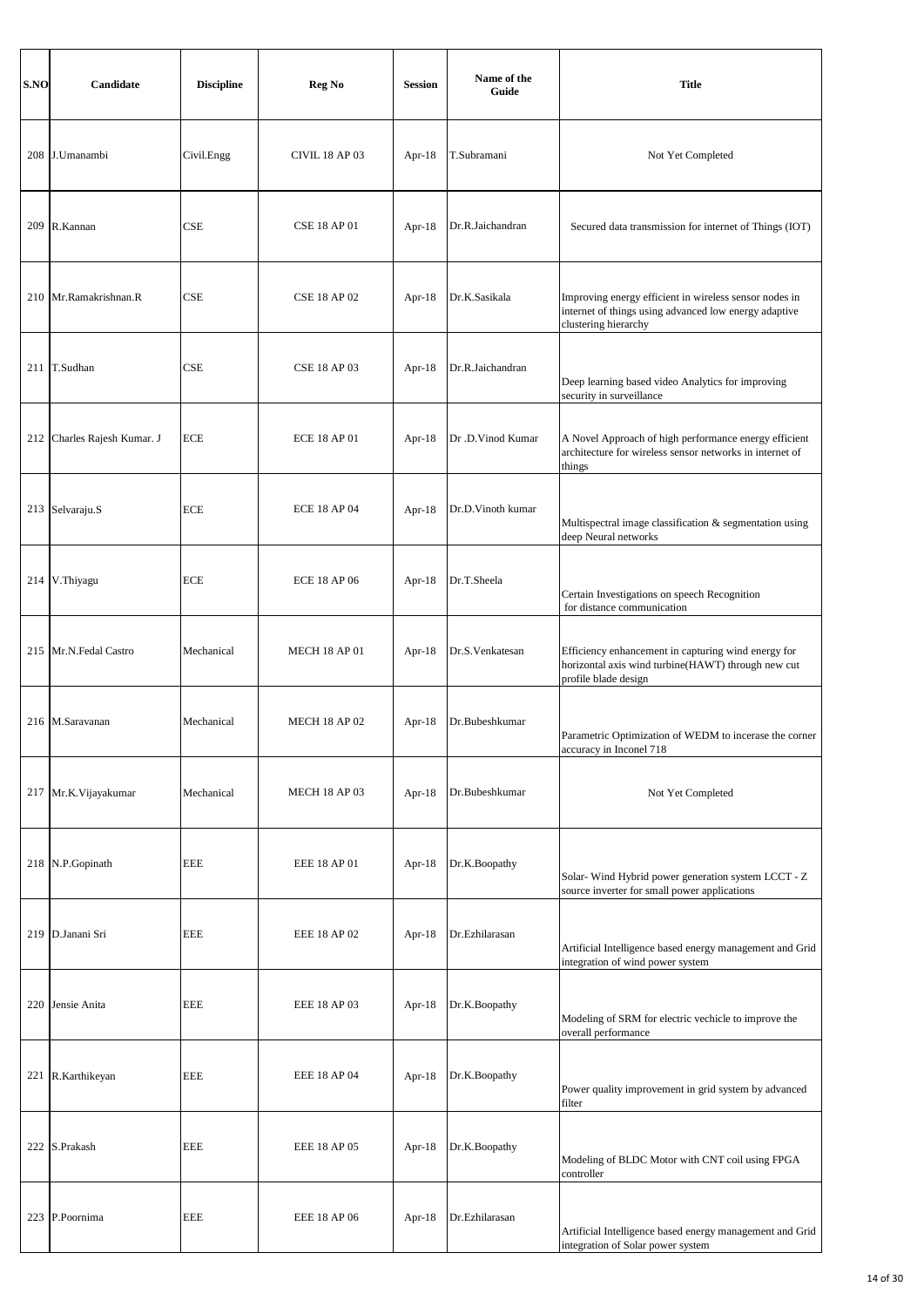| S.NO | Candidate                  | <b>Discipline</b>       | Reg No               | <b>Session</b> | Name of the<br>Guide                       | <b>Title</b>                                                                                                                                                                                          |
|------|----------------------------|-------------------------|----------------------|----------------|--------------------------------------------|-------------------------------------------------------------------------------------------------------------------------------------------------------------------------------------------------------|
| 224  | V.Rattan Kumar             | <b>EEE</b>              | <b>EEE 18 AP 07</b>  | Apr- $18$      | Dr.Ezhilarasan                             | Development of perceptive algorithm for power quality<br>improvement using multiple compensation technoque in a<br>microgrid                                                                          |
|      | 225 D.Saranya              | <b>EEE</b>              | <b>EEE 18 AP 08</b>  | Apr- $18$      | Dr.Ezhilarasan                             | Optimum power generaion of photovolatic power system<br>using smart controllers.                                                                                                                      |
| 226  | Dr.M.Gnnana Prakasham      | Homoeopathy             | <b>HOMO 18 AP 01</b> | Apr- $18$      | Dr.Sunny Mathew                            | A study on the Effectiveness of Individualized<br>Homoeopathic Intervention in ADHD using Biomarkers<br>& Standard Questionnaires: A Single blind randomized<br>placebo controlled trail.             |
|      | 227 Devi.G                 | Comm.Health             | <b>NUR 18 AP 01</b>  | Apr- $18$      | Dr.Sangeetha                               | An experimental study to assess the knowledge, attitute<br>and practice on role of banana stem juice to dissolve<br>kidney stones among nephrotithiasis patient at selected<br>hospital               |
|      | 228 P.Geetha               | OBG                     | <b>NUR 18 AP 02</b>  | Apr- $18$      | Dr. Thanga panneerselvar                   | Impact of nursing care on psychacial stress and copyinf<br>strategies among in fretility womens.                                                                                                      |
| 229  | Kumaravel Bagavathi        | Psychiatrics            | <b>NUR 18 AP 03</b>  | Apr- $18$      | Dr.Sangeetha                               | assess thee affectiveness of multimodel inbervension ob<br>perceived burden and among case gives of individuals<br>with mental health problems in govt.mohana<br>komaramangalam medica; college salem |
|      | 230 Ms.Lalitha             | Medical<br>Surgical     | <b>NUR 18 AP 04</b>  | Apr- $18$      |                                            | Dr. Thanga panneerselval Efficacy of high protein diet, breathing exercise & wound<br>cleaning with the saline for the promotion of wound<br>healing among the patients undergone abdomen surgery     |
| 231  | Ms.Mangalam                | Comm.Health             | <b>NUR 18 AP 05</b>  | Apr- $18$      |                                            | Dr. Thanga panneerselval Effectiveness of the post natal nursing intervention in<br>primi with gestational diabetes to prevent the future risk of<br>developing type 2 diabetes mellitus.             |
|      | 232 Ms.Senthamizh selvi.K  | Psychiatrics            | <b>NUR18 AP06</b>    | Apr- $18$      | Dr. Thanga panneerselvan Not Yet Completed |                                                                                                                                                                                                       |
| 233  | G.Subramani                | Paediatrics             | <b>NUR 18 AP 07</b>  | Apr- $18$      | Dr.Sangeetha                               | A study to assess the effictiveness of video assisted<br>teaching module on knowledge repading glycarine control<br>& quality of life among type I diabetics children                                 |
|      | 234 Ms. Vanitha.N          | Comm.Health             | <b>NUR 18 AP 08</b>  | Apr- $18$      | Dr. Thanga panneerselvar                   | Effect of cardiac Nursing intervention in patients with post<br>myoicardial infarction                                                                                                                |
| 235  | Chavala Sunil Kumar        | p'ceutical<br>chemistry | <b>PHAR 18 AP 01</b> | Apr- $18$      | Dr.Pasupathi                               | Prospective study of antibiotics utilization in multi<br>speciality hospitals in narasaraopet at guntur district, AP                                                                                  |
| 236  | Eldhose.M.J                | Pharmacology            | PHAR 18 AP 02        | Apr- $18$      | Dr.Kothai                                  | Neuropharmacological Investigtions of some selected<br>Medicinal plants                                                                                                                               |
| 237  | T.H.Ganesh                 | Pharmacetics            | PHAR 18 AP 03        | Apr- $18$      | Dr.Pasupathi                               | Not Yet Completed                                                                                                                                                                                     |
| 238  | Kirteebala Suresh Khairnar | Quality<br>Assurance    | PHAR 18 AP 04        | Apr- $18$      | Dr.M.V.Kumuthavalli                        | Design and delivery of polyherbal nanogel formulation for<br>skin disease                                                                                                                             |
| 239  | Rajini Sudireddy           | Pharmacy<br>Practice    | <b>PHAR 18 AP 06</b> | Apr- $18$      | Dr.Sri Venateswaralu                       | pain assessment & management of post operative patients<br>in various departments                                                                                                                     |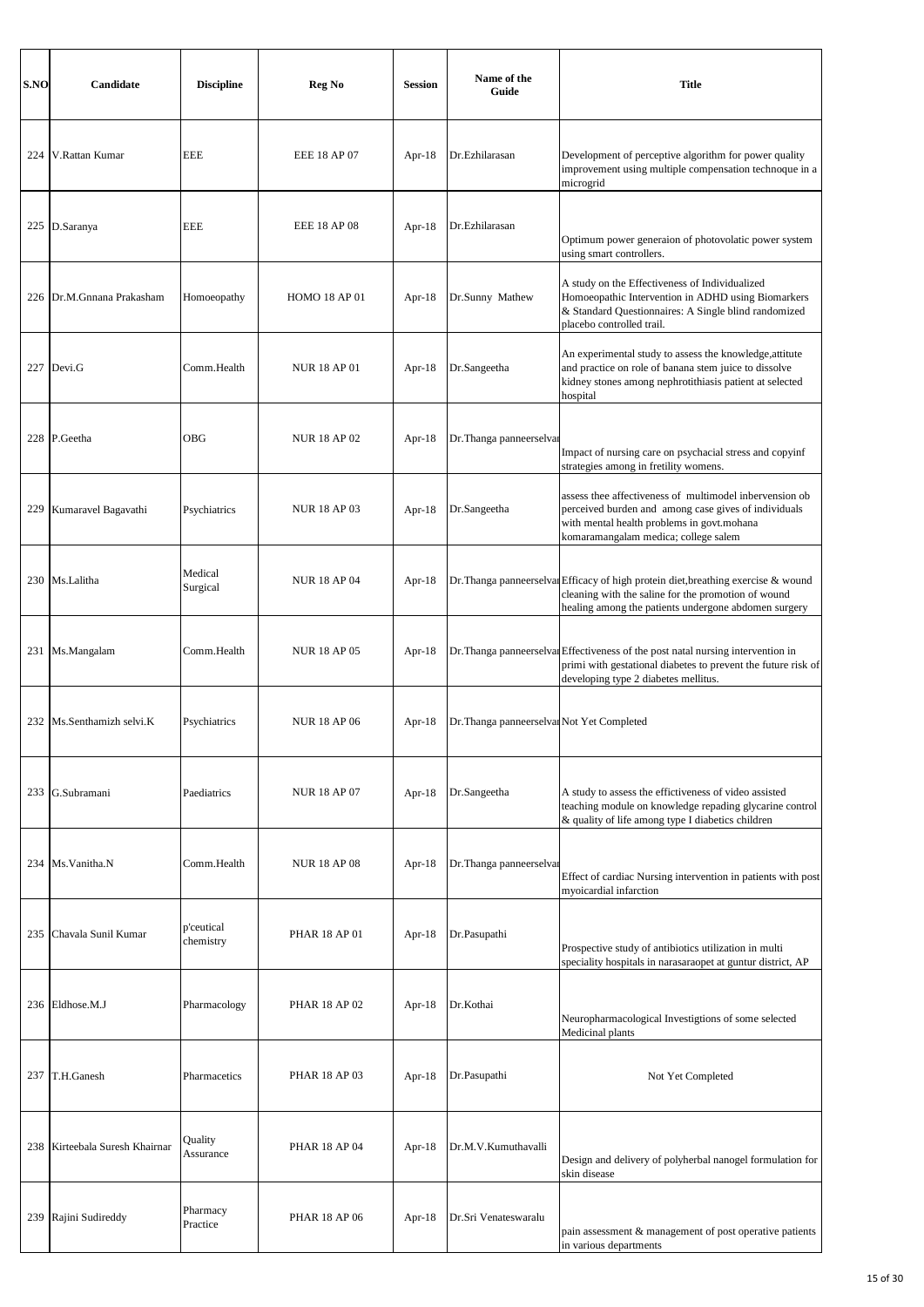| S.NO | Candidate                    | <b>Discipline</b>          | Reg No               | <b>Session</b> | Name of the<br>Guide | <b>Title</b>                                                                                                                                           |
|------|------------------------------|----------------------------|----------------------|----------------|----------------------|--------------------------------------------------------------------------------------------------------------------------------------------------------|
|      | 240 Sai Koteswar Sarma       | Pharmacogonsy              | PHAR 18 AP 07        | Apr- $18$      | Dr.B.R.Balakrishnan  | Pharmacognostical phytochemical investigation &<br>pharmacological activities of some indian medicinal<br>plants.                                      |
|      | 241 M.Saravanan              | Pharmacy QA                | <b>PHAR 18 AP 08</b> | Apr- $18$      | Dr.B.Arul            | A study on brown sea weeds for for potential antiviral<br>activity                                                                                     |
| 242  | S.Sathesh kumar              | Pharmaceutical<br>Analysis | PHAR 18 AP 09        | Apr- $18$      | Dr.Muruganantham     | Bio - Analytical Method Development And Validation of<br><b>Selected Pharmaceutical Drugs</b>                                                          |
| 243  | Shaik Abdul Saleem           | Pharmacology               | <b>PHAR 18 AP 10</b> | Apr- $18$      | Dr.R.Kothai          | Neuroproductive effect of some selected medicinal plants<br>against scopalamine induced cognitive imapairment and<br>oxidatives stress in wistar rats. |
|      | 244 Sudhakar.P               | Pharmacology               | <b>PHAR 18 AP 11</b> | Apr- $18$      | Dr.R.Kothai          | Development of a polyherbal formulation against letrozole<br>induced PCOS in rats                                                                      |
|      | 245 Sujitha.P.J              | Pharmacology               | <b>PHAR 18 AP 12</b> | Apr- $18$      | Dr.V.Gomathi         | Evaluation of neuroprotective potential and antipartison<br>activity of selected medicinal plants.                                                     |
|      | 246 Syed.Gousefiroz          | Pharmaceutics              | <b>PHAR 18 AP 13</b> | Apr- $18$      | Dr.R.Kothai          | Design and development of pulsatile drug delivery system<br>of anti - retroviral drugs.                                                                |
| 247  | Naik Pravin Pandurang        | Pharmaceutical<br>Analysis | <b>PHAR 18 AP 14</b> | Apr- $18$      | Dr.M.Kumar           | Design synthesis & biological evaluation of some<br>heterocyclic compounds                                                                             |
|      | 248 Daphal Gajanan tulshiram | p'ceutical<br>Analysis     | <b>PHAR 18 AP 15</b> | Apr- $18$      | Dr.D.Umamaheshwari   | Novel analytical techniques for the development and<br>validation of potential impurities and related substances                                       |
| 249  | Vilas Shivaji Sawale         | p'ceutical<br>chemistry    | PHAR 18 AP 16        | Apr-18         | Dr.D.Umamaheshwari   | Novel analytical techniques for the development and<br>validation of some selected drug molecules                                                      |
|      | 250 Athira A.R               | Comp.Science               | CS 18 JUL 01         | Jul-18         | Dr.Sasikala P        | Distributed cipher hashing cryptographic Technique for<br>secure date storage in cloud computing                                                       |
|      | 251 Divyasurendran           | Comp.Science               | <b>CS 18 JUL 02</b>  | Jul-18         | Dr.Sasikala K        | Efficient multi keyword search in encrypted outsourced<br>data over cloud with high security and data freshness                                        |
|      | 252 Greeshma O.S             | Comp.Science               | CS 18 JUL 03         | Jul-18         | Dr.Sasikala P        | Plant leaf diseases detection using concolution neural<br>network based on sobel edge detection algorithm and<br>zooming algoritthm.                   |
|      | 253 Kumar K                  | Comp.Science               | CS 18 JUL 04         | Jul-18         | Dr.K.Sasikala        | A lightweight encryption algorithm for highly secure<br>internet of things                                                                             |
|      | 254 Prasad V.S               | Comp.Science               | CS 18 JUL 05         | $Jul-18$       | Dr.K.Sasikala        | An efficient software defect prediction model using rule<br>based dlmnn classifier                                                                     |
| 255  | Venketesh R                  | Comp.Science               | CS 18 JUL 06         | Jul-18         | Dr.K.Sasikala        | Optimized fuzzy algorithm based efficient intrusion<br>detection system in MANET                                                                       |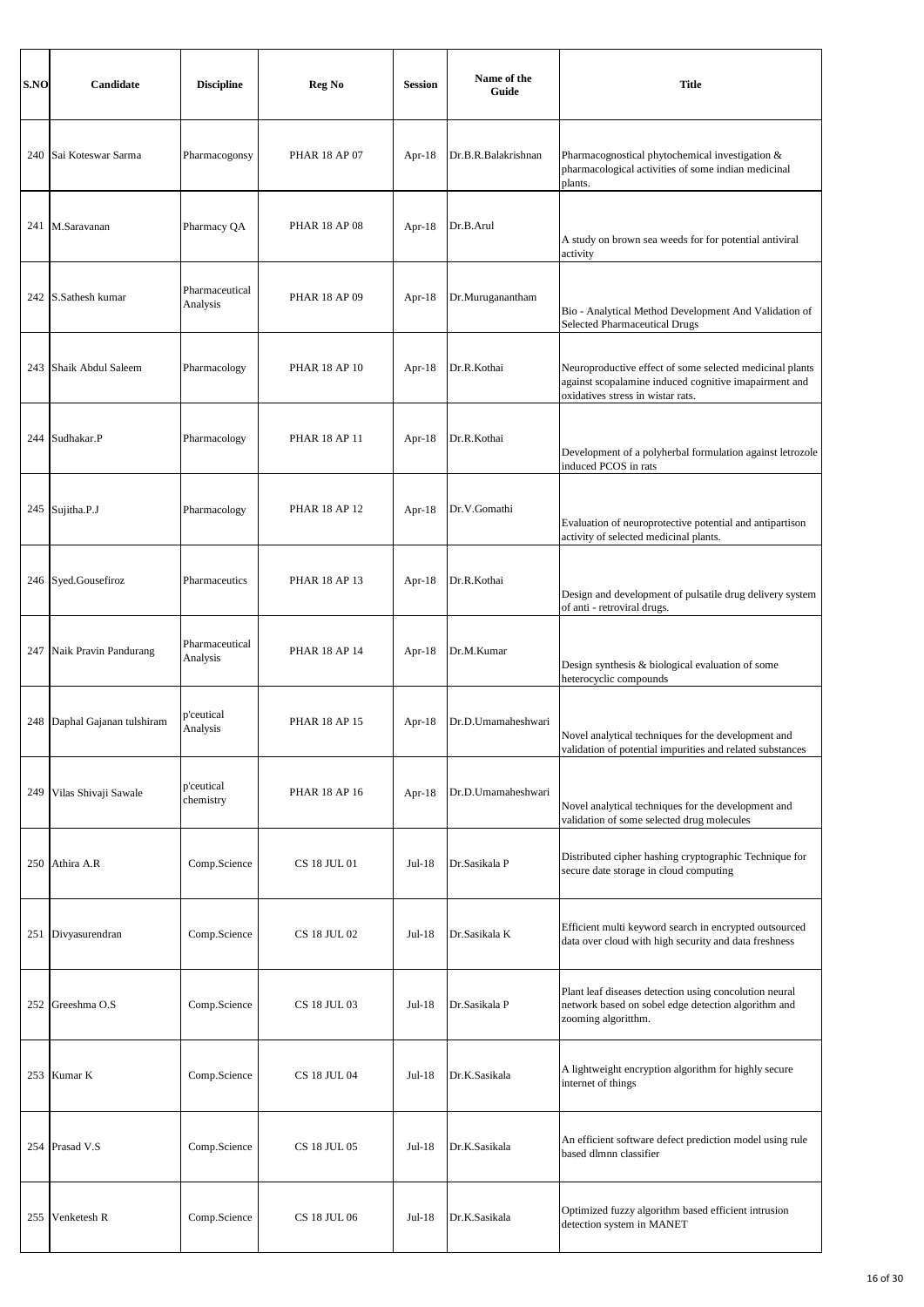| S.NO | Candidate              | <b>Discipline</b>                          | Reg No                | <b>Session</b> | Name of the<br>Guide   | <b>Title</b>                                                                                                                                                                                                                 |
|------|------------------------|--------------------------------------------|-----------------------|----------------|------------------------|------------------------------------------------------------------------------------------------------------------------------------------------------------------------------------------------------------------------------|
|      | 256 Adars U            | Electronics                                | <b>ELE 18 JUL 01</b>  | $Jul-18$       | Dr.T.Muthumanickam     | An improved light weight cryptographic algorithm for loT<br>applications                                                                                                                                                     |
| 257  | Hema priya Dharshini P | Microbiology                               | MICRO 18 JUL 01       | Jul-18         | Dr.Indrapriyadharshini | Molcular detection of clindamycin resistance in<br>staphylococcus aureus isolates among various clinical<br>samples.                                                                                                         |
|      | 258 Nithya M           | Microbiology                               | MICRO 18 JUL 02       | Jul-18         | Dr.Indrapriyadharshini | Molecular Detection of genes responsible for ESBL<br>producing enterobactericeae from university tract infection                                                                                                             |
| 259  | Vanaja Priya R         | Microbiology                               | MICRO 18 JUL 03       | $Jul-18$       | Dr.Indrapriyadharshini | Phenotypic and molecular detection of ESBL producing<br>gram negative bacilli isolated from wound infection                                                                                                                  |
|      | 260 Babitha K.C        | Management                                 | <b>MGT 18 JUL 01</b>  | Jul-18         | Dr.G.Murugasen         | A study on emotional intelligence and organisational<br>participation behaviour in public sector banks                                                                                                                       |
| 261  | Dhanasekaran B         | Management                                 | <b>MGT 18 JUL 02</b>  | $Jul-18$       | Dr.P.Marish Kumar      | A study on service marketing management in higher<br>education institutions                                                                                                                                                  |
| 262  | Shine K Prasad         | Management                                 | <b>MGT 18 JUL 04</b>  | $Jul-18$       | Dr.G.Murugasen         | A study on capacity building of employees in four<br>wheelers of car segments.                                                                                                                                               |
| 263  | Soubhagya P.J          | Management                                 | <b>MGT 18 JUL 05</b>  | Jul-18         | Dr.G.Murugasen         | A study on green management practices in MSME sector<br>in kerala                                                                                                                                                            |
|      | 264 Sreejith R.K       | Management                                 | <b>MGT 18 JUL 06</b>  | $Jul-18$       | Dr.G.Murugasen         | Influence of talent management practices on employee<br>retention and personality triats in luxury hospitality<br>industry in kerala                                                                                         |
|      | 265 Preetha M          | Management                                 | <b>MGT 18 JUL 07</b>  | $Jul-18$       | Dr.G.Murugasen         | Impact of work culture and employer branding on<br>personnel retention in it companies at chennai                                                                                                                            |
|      | 266 Lavanya V          | Commerce                                   | <b>COMM 18 JUL 01</b> | Jul-18         | Dr.A.Krishnamoorthy    | Digital user experience of E-Wallet with special reference<br>to chennai city                                                                                                                                                |
|      | 267 Preethi.K          | Commerce                                   | COMM 18 JUL 02        | $Jul-18$       | Dr.A.Krishnamoorthy    | A study on problems and prospects of small fish vendors<br>in kerala with special reference to malabar region                                                                                                                |
|      | 268 Ambika M           | d Pathology & Mi                           | <b>DENT 18 JUL 01</b> | $Jul-18$       | Dr.R.Saranyan          | Correlation of tumour hypoxia and cancer stem cell<br>marker in non metastiatics hymphatic metastasis and<br>recurrent oral squamous cell careinoma                                                                          |
|      | 269 Shalmiya K.I       | Dentistry<br>Oral Medicine<br>& Radiology  | DENT 18 JUL 02        | $Jul-18$       | Dr.N.Mohan             | Not yet completed                                                                                                                                                                                                            |
| 270  | Vanita D Revankar      | Conservative<br>dentistry &<br>Endodontics | <b>DENT 18 JUL 03</b> | $Jul-18$       | Dr.R.Saranyan          | Evaluation of Remineralising potential and microhardness<br>of four different marine skeletal species-Meretrix<br>crassostrea madrasensis, perna viridis &<br>chitosan(pennaeus monodon on human teeth - An invitro<br>study |
| 271  | Anil Kumar KV          | <b>Medical Anatomy</b>                     | ANAT 18 JUL 01        | $Jul-18$       | Dr.S.Kavitha           | A Comparative study to assess the placental vascular<br>pattern and expression of regulatory proteins in<br>Hypertensive and Diabetic pregnancies.                                                                           |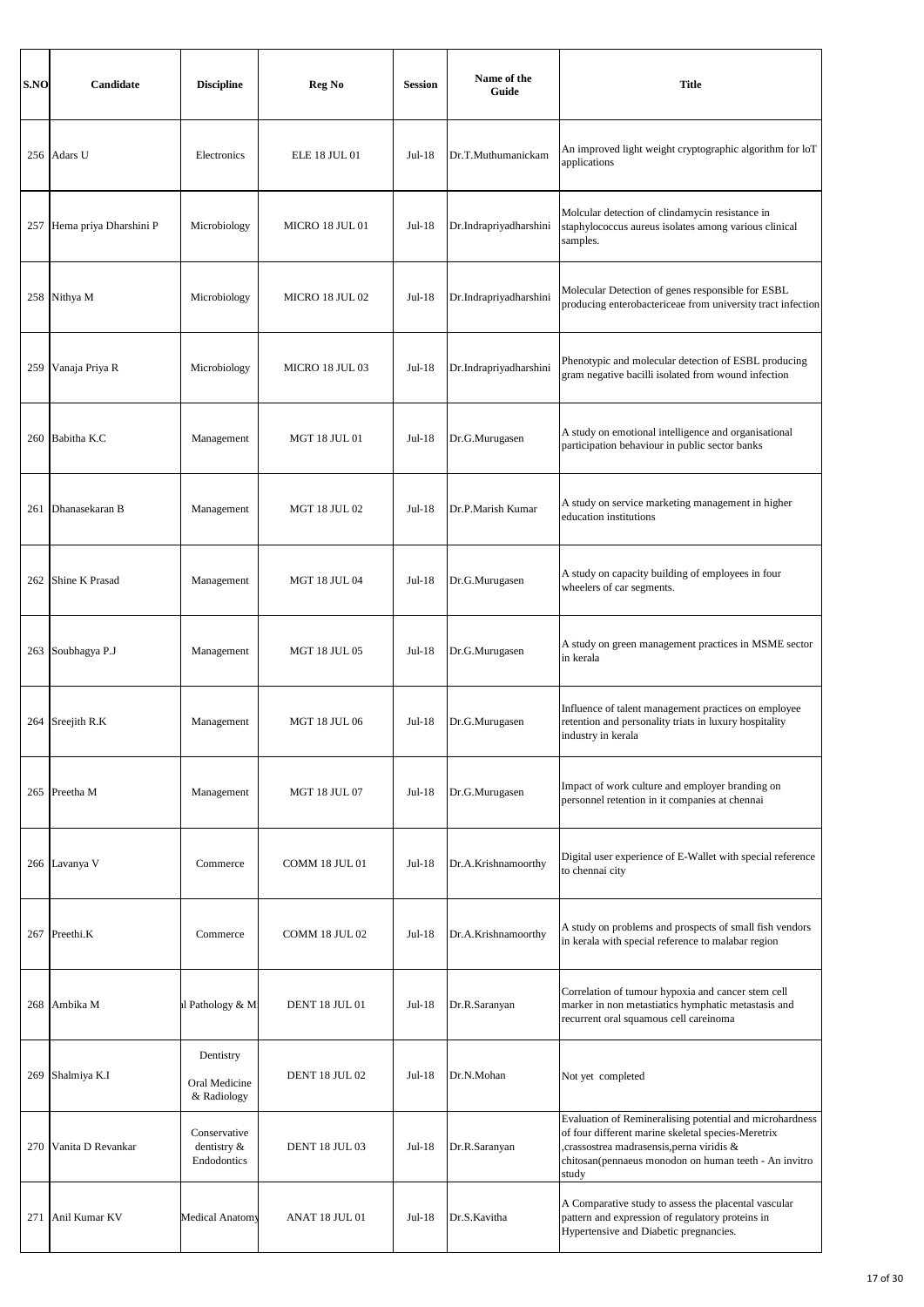| S.NO | Candidate             | <b>Discipline</b>         | Reg No               | <b>Session</b> | Name of the<br>Guide | <b>Title</b>                                                                                                                                             |
|------|-----------------------|---------------------------|----------------------|----------------|----------------------|----------------------------------------------------------------------------------------------------------------------------------------------------------|
| 272  | Ashwini Devi B        | Medical Anatomy           | ANAT 18 JUL 02       | $Jul-18$       | Dr.S.Kavitha         | Effects of chlorophytum Borivilianum extract in male<br>infertility of obesity induced wistar albino male rats.                                          |
| 273  | Ganesha Prasad K      | Medical Anatomy           | ANAT 18 JUL 03       | $Jul-18$       | Dr.B.Senthil Kumar   | Effect of antioxidants and yoga therapy on stress induced<br>male infertility                                                                            |
| 274  | Paramesh G            | <b>Medical Anatomy</b>    | ANAT 18 JUL 05       | Jul-18         | Dr.V.Rajitha         | The study on construction of Femoro Acetabular prothesis<br>using radiological technique.                                                                |
|      | 275 Raju G            | Medical Anatomy           | ANAT 18 JUL 06       | $Jul-18$       | Dr.V.Rajitha         | The study on the effect of Dactylorhiza hatagirea on<br>cyctophosphamide induced reproductive toxicity in wistar<br>albino rats.                         |
|      | 276 Rani Thankam V.S  | Medical Anatomy           | ANAT 18 JUL 07       | $Jul-18$       | Dr.S.Kavitha         | Morphological changes in Hypertensive Placents and its<br>Influence in Estimation of Gestational Age - A<br>Comparative study                            |
| 277  | Shiva Priya NR        | Medical Anatomy           | ANAT 18 JUL 08       | $Jul-18$       | Dr.B.Senthil Kumar   | Spectum of value lesions associated with Rheumatic Heart<br>Disease in Echocaridiography                                                                 |
| 278  | Sindhu KR             | Medical Anatomy           | ANAT 18 JUL 09       | $Jul-18$       | Dr.V.Rajitha         | Micronucleus frequency in peripheral blood lymphocytes<br>and buccal cells in patients with oral cancer                                                  |
| 279  | Smitha G Raj          | <b>Medical Anatomy</b>    | ANAT 18 JUL 10       | $Jul-18$       | Dr.V.Rajitha         | Nuclear anomalies in female breast cancer patients: Before<br>and after chemotherapy and raditherapy                                                     |
| 280  | Ramesh V              | Biochemistry(<br>Medical) | MEDBIOCHEM 18 JUL 01 | $Jul-18$       | Dr.D.Ponnudhali      | Association of ELMO1 gene and CTG repeat<br>polymorphism in CNDPI gene with diabetic nephropathy<br>in south indian population                           |
| 281  | Sanjay Kumar singh    | Pharmacology              | PRMOC 18 JUL 01      | $Jul-18$       | Dr.R.Sivaraj         | Neuroproductive effects of Honokoil against prenatal<br>stress in rat                                                                                    |
| 282  | Supriya P             | Pharmacology              | PRMOC 18 JUL 02      | $Jul-18$       | Dr.S.Rajaram         | The study of efficency of nardostachys jatamansi extract<br>in mice model of                                                                             |
| 283  | Kannan S              | <b>ECE</b>                | <b>ECE 18 JUL 01</b> | $Jul-18$       | Dr. Vinodkumar       | Human Identification and authentication using tongue<br>print based biometric systm                                                                      |
| 284  | Kaustubh Kumar Shukla | <b>ECE</b>                | <b>ECE 18 JUL 02</b> | $Jul-18$       | Dr.T.Muthumanickam   | Design and performance analysis of MEMS-based device<br>for environmental monitoring and healthcare                                                      |
| 285  | Malarvizhi A          | <b>ECE</b>                | <b>ECE 18 JUL 03</b> | $Jul-18$       | Dr.Nagappan          | Certain investigations on digital mammogram using<br>various normalization methods for early detection of<br>masses and microcalcification in the breast |
|      | 286 Murali G          | <b>ECE</b>                | <b>ECE 18 JUL 04</b> | $Jul-18$       | Dr.Vinodkumar        | Design of efficient image processing schemes for<br>contactless finger knuckle biometric system using deep<br>learning                                   |
| 287  | Ganesh Bharathi.R     | Mechanical                | MECH 18 JUL 01       | $Jul-18$       | Dr.S.Venkatesan      | Performance and characteristics Analysis of Tamarindus<br>Indica Seed oil as the Fuel for CI Engine.                                                     |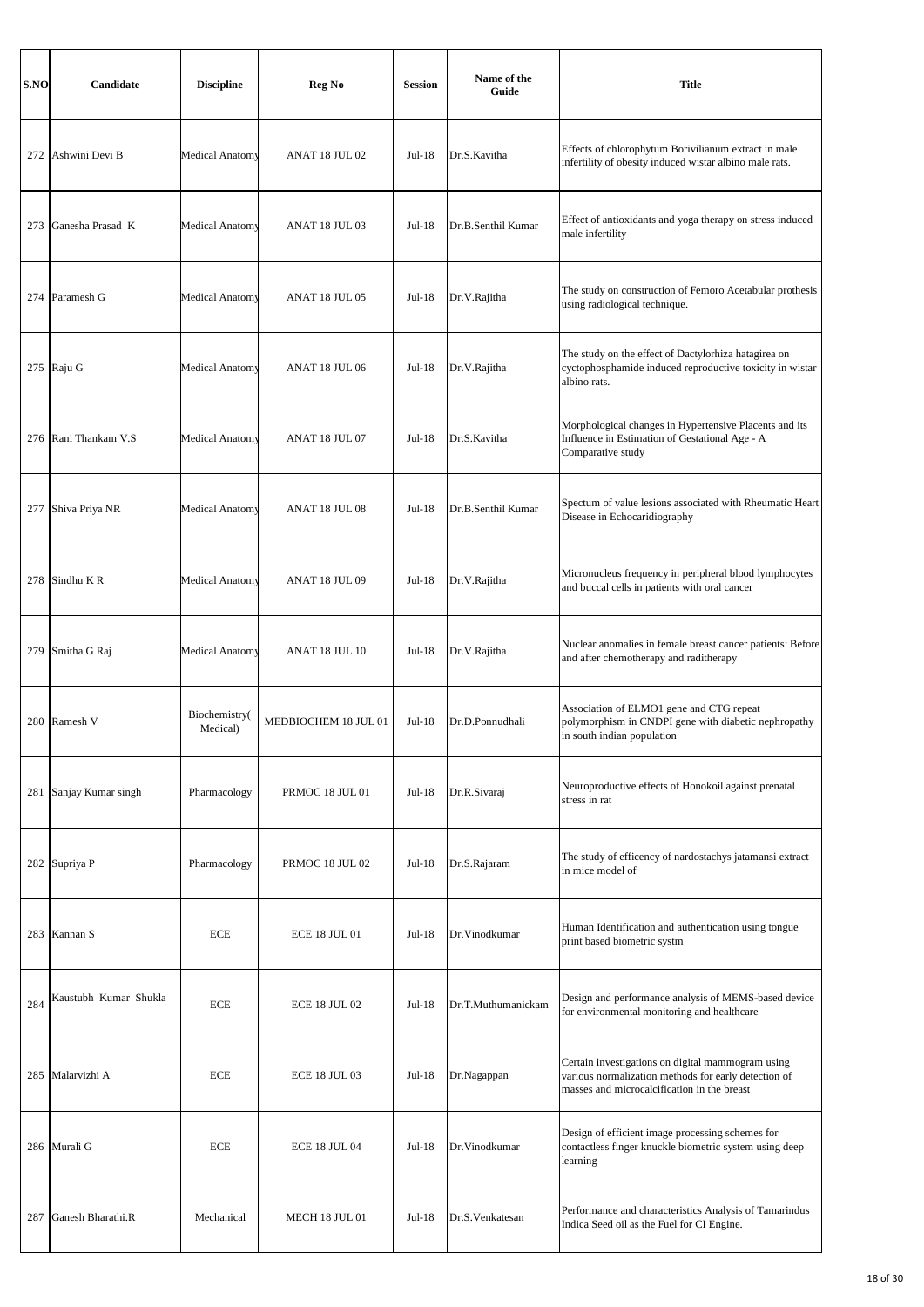| S.NO | Candidate         | <b>Discipline</b>       | Reg No                 | <b>Session</b> | Name of the<br>Guide | <b>Title</b>                                                                                                                                                                                |
|------|-------------------|-------------------------|------------------------|----------------|----------------------|---------------------------------------------------------------------------------------------------------------------------------------------------------------------------------------------|
|      | 288 Ganesh S      | Mechanical              | MECH 18 JUL 02         | Jul-18         | Dr.S.Venkatesan      | Impact of Standardization using lean Principles in Product<br><b>Development Process</b>                                                                                                    |
| 289  | Gowri Shankar     | Mechanical              | MECH 18 JUL 03         | Jul-18         | Dr.S.Venkatesan      | Investigation of swirler effect on flow pattern inside a gas<br>turbine combustor                                                                                                           |
| 290  | Mr. Imthiyas. A   | Mechanical              | MECH 18 JUL 04         | Jul-18         | Dr.BubeshKumar       | not yet completed                                                                                                                                                                           |
|      | 291 Raja S        | Mechanical              | MECH 18 JUL 05         | Jul-18         | Dr.Muthurajan        | not yet completed                                                                                                                                                                           |
|      | 292 Santhosh J    | Mechanical              | MECH 18 JUL 06         | $Jul-18$       | Dr.Muthurajan        | Not yet completed                                                                                                                                                                           |
|      | 293 Selva babu. B | Mechanical              | MECH 18 JUL 07         | Jul-18         | Dr.BubeshKumar       | Not yet completed                                                                                                                                                                           |
| 294  | Senthil kumar M   | Mechanical              | MECH 18 JUL 08         | $Jul-18$       | Dr.S. Venkatesan     | Experimental Investigation on mechanical and<br>metallurgical behaviour of friction stir welded dissimilar<br>magnesium (ZE41 A) and Aluminum (AA 2024 T3)<br>Alloy Joints.                 |
| 295  | Abirami. R        | Civil                   | <b>CIVIL 18 JUL 01</b> | $Jul-18$       | Dr.S.P. Sangeetha    | Investigation on the behaviour of beam column with fibre<br>reinforced concrete                                                                                                             |
|      | 296 Arvindan. S   | Civil                   | <b>CIVIL 18 JUL 02</b> | Jul-18         | Dr. Vijayan          | Structural health monitoring of structures by using sensors                                                                                                                                 |
|      | 297 Nivetha.C     | Civil                   | CIVIL 18 JUL 03        | $Jul-18$       | Dr.S.P. Sangeetha    | Enivironmental impact of industrial effluents on bhavani<br>river basin                                                                                                                     |
|      | 298 Subathra. P   | Civil                   | CIVIL 18 JUL 04        | $Jul-18$       | Dr.S.P. Sangeetha    | Investigation on Light Transmitting Wall panels for<br><b>Energy Efficient Building</b>                                                                                                     |
|      | 299 Suriya PA     | Civil                   | <b>CIVIL 18 JUL 06</b> | Jul-18         | Dr.S.P. Sangeetha    | Improving the strength of soil through microbial induced<br>calcite precipitation (MICP)                                                                                                    |
|      | 300 Karthik K     | CSE                     | <b>CSE 18 JUL 01</b>   | $Jul-18$       | Dr.Rajaprakash       | Not yet completed                                                                                                                                                                           |
|      | 301 Alexie alex   | <b>Medical Surgical</b> | NSG 18 JUL 01          | Jul-18         | Dr.Parimala          | A comparative study to access the impact of home care<br>nursing strategies on peripheral neuropathy among<br>smokers and non smokers with diabetes mellitus in<br>selected community area. |
|      | 302 Aneesh D      | Psychiatric             | <b>NSG 18 JUL 02</b>   | $Jul-18$       | Dr.Selvanayaki       | Effectiveness of Mindfulness Meditation on Anxiety,<br>Depression and Stress among Elderely in Selected old Age<br>Homes.                                                                   |
| 303  | Arockiamary I     | <b>Medical Surgical</b> | <b>NSG 18 JUL 03</b>   | Jul-18         | Dr.Parimala          | Effectiveness of comprehensive nursing care package on<br>hypertension among patients in selected hospital chennai                                                                          |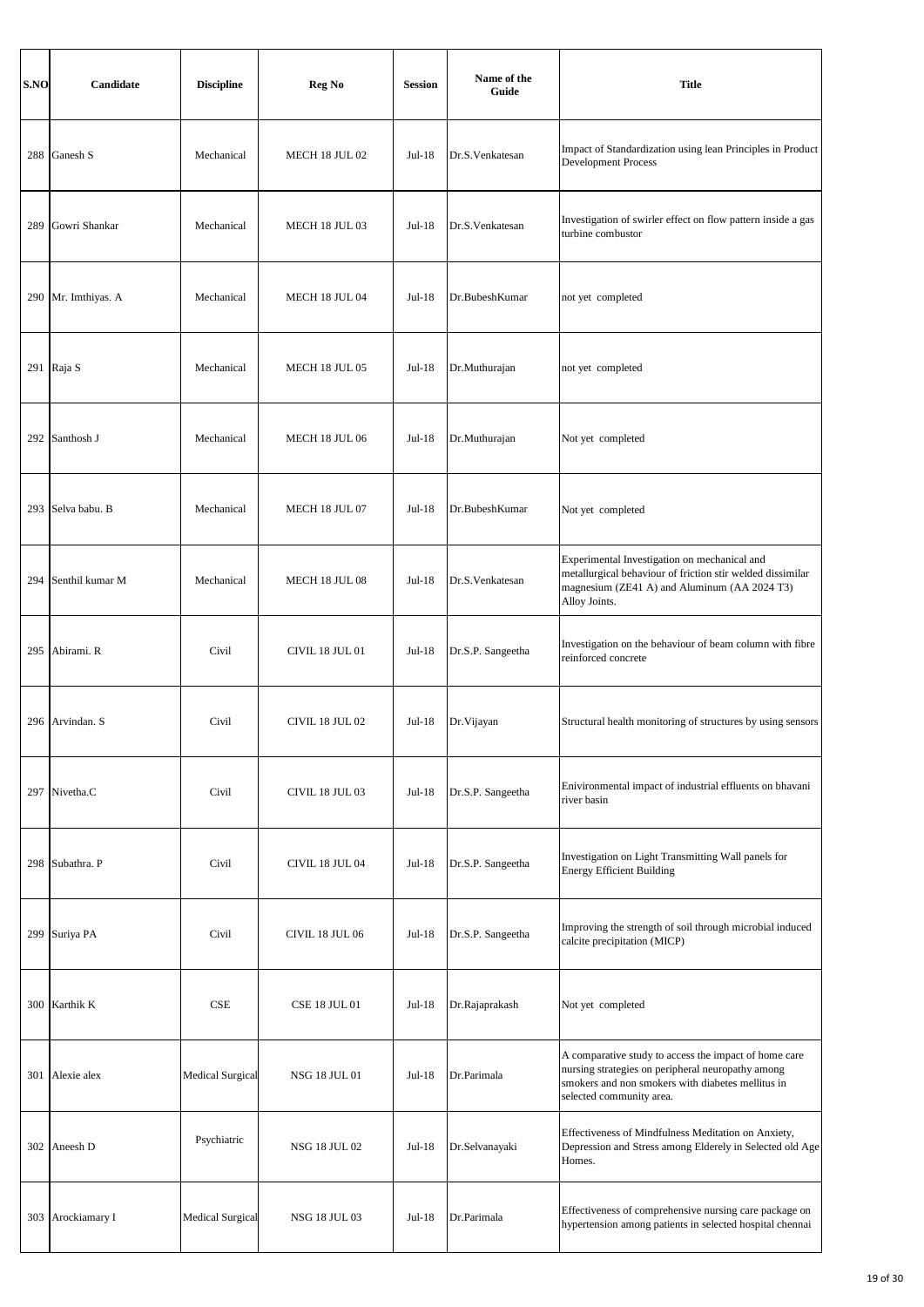| S.NO | Candidate                  | <b>Discipline</b>       | Reg No               | <b>Session</b> | Name of the<br>Guide | <b>Title</b>                                                                                                                                                                                                                                                |
|------|----------------------------|-------------------------|----------------------|----------------|----------------------|-------------------------------------------------------------------------------------------------------------------------------------------------------------------------------------------------------------------------------------------------------------|
| 304  | <b>Blessly Pramila S.P</b> | Child health $\square$  | NSG 18 JUL 04        | Jul-18         | Dr.Puvana            | Effect of Training package on basic skill among<br>intellectually challenged children in selected homes at<br>coimbatore.                                                                                                                                   |
| 305  | Deepa R                    | <b>Medical Surgical</b> | <b>NSG 18 JUL 05</b> | Jul-18         | Dr.Parimala          | A study to assess the effectiveness of interventional<br>package on sensormotor function among cerebro vascular<br>accident (CVA) patients in selected hospital coimbatore                                                                                  |
| 306  | Gaoudam N                  | Surgical (Nursing       | <b>NSG 18 JUL 06</b> | Jul-18         | Dr.Ambujam           | A Comparative study to assess the effectiveness of<br>massage therapy VS music therapy among patients who<br>underwent abdominal surgery in VMMCH, Karaikal                                                                                                 |
| 307  | Jancy P.O                  | Child health $\square$  | <b>NSG 18 JUL 07</b> | Jul-18         | Dr.Parimala          | The effectiveness of reading skill training on academic<br>performance among dyslexic children in selected primary<br>schools.                                                                                                                              |
| 308  | Jayabharathi J             | OBG(Nursing)            | <b>NSG 18 JUL 08</b> | $Jul-18$       | Dr.Ambujam           | A study to assess the effectiveness of music therpy on pain<br>preception, maternal and newborn parameters among<br>parturient mothers in selected hospitals, karaikal                                                                                      |
| 309  | Kalaivani E                | eadiatrics(Nursin;      | NSG 18 JUL 09        | Jul-18         | Dr.Ambujam           | Effectiveness of child to mother programme on personal<br>and environmental hygiene among mothers of children<br>studying in selected primary schools at karaikal sistrict                                                                                  |
|      | 310 Lalitha R              | Psychiatric□            | <b>NSG 18 JUL 10</b> | Jul-18         | Dr.Puvana            | Effect of assertiveness training on behavioral problem<br>among patients with alcohol dependence syndrome in<br>selected de-addiction center, at puducherry                                                                                                 |
| 311  | Merridith S                | Psychiatric□            | <b>NSG 18 JUL 11</b> | $Jul-18$       | Dr.S.Malathi         | Effectiveness of Behavioural Parental Training on mental<br>health of Adolescents among parents in selected schools.                                                                                                                                        |
|      | 312 Padma Priya R.G        | Psychiatric□            | <b>NSG 18 JUL 12</b> | Jul-18         | Dr.Ambujam           | Explore the factors influencing obesity and assess the<br>effectiveness of counselling on lifestyle modification in<br>terms of Physical activity and food habits among<br>adolescent girls in selected schools at kraikal                                  |
|      | 313 Pandian Saroja         | Peadiatrics $\square$   | <b>NSG 18 JUL 13</b> | $Jul-18$       | Dr.Puvana            | Effectiveness of holistic care on quality of life among<br>children with nephrotic syndrome in a selected hospital at<br>madurai                                                                                                                            |
| 314  | Prabhakaran                | Comm.Health□            | <b>NSG 18 JUL 14</b> | Jul-18         | Dr.V.Selvanayaki     | Effectiveness of Educational Intervention Program on<br>Disaster Preparedness & Disaster Management among the<br>Residents in Disaster prone areas.                                                                                                         |
| 315  | Santhi <sub>P</sub>        | Comm.Health□            | NSG 18 JUL 15        | $Jul-18$       | Dr.Ambujam           | A study to assess the effectiveness of behaviour change<br>communication (BCC) on knowledge on practice on<br>selected aspects of reproductive health among adolescent<br>girls at selected schools, karaikal district                                      |
|      | 316 Sivakala K             | Mental Health $\Box$    | NSG 18 JUL 16        | Jul-18         | Dr.Ambujam           | Explore the causative factors of breast cancer and assess<br>the effectiveness of breast cancer awareness program on<br>knowledge on prevention of breast cancer and practice of<br>self breast examination among women of selected village<br>at karaikal. |
| 317  | A.Thenmozhi                | OBG(Nursing)            | <b>NSG 18 JUL 18</b> | Jul-18         | Dr.Selvanayaki       | Effectiveness of intervention on problems related to<br>puberty among adolescent girls in selected rural areas.                                                                                                                                             |
| 318  | Vinoba.J                   | OBG(Nursing             | <b>NSG 18 JUL 19</b> | $Jul-18$       | Dr.Ambujam           | Effectiveness of pranayama(slow pace bhastrika) on risk<br>factors hypertension among obese women in selected<br>areas of karaikal district                                                                                                                 |
| 319  | Visala V                   | Comm.Health             | <b>NSG 18 JUL 20</b> | Jul-18         | Dr.Ambujam           | Effectiveness on empowerment program on disaster<br>preparedness on knowledge, attitude and skill among adult<br>women of selected coastal villages karaikal                                                                                                |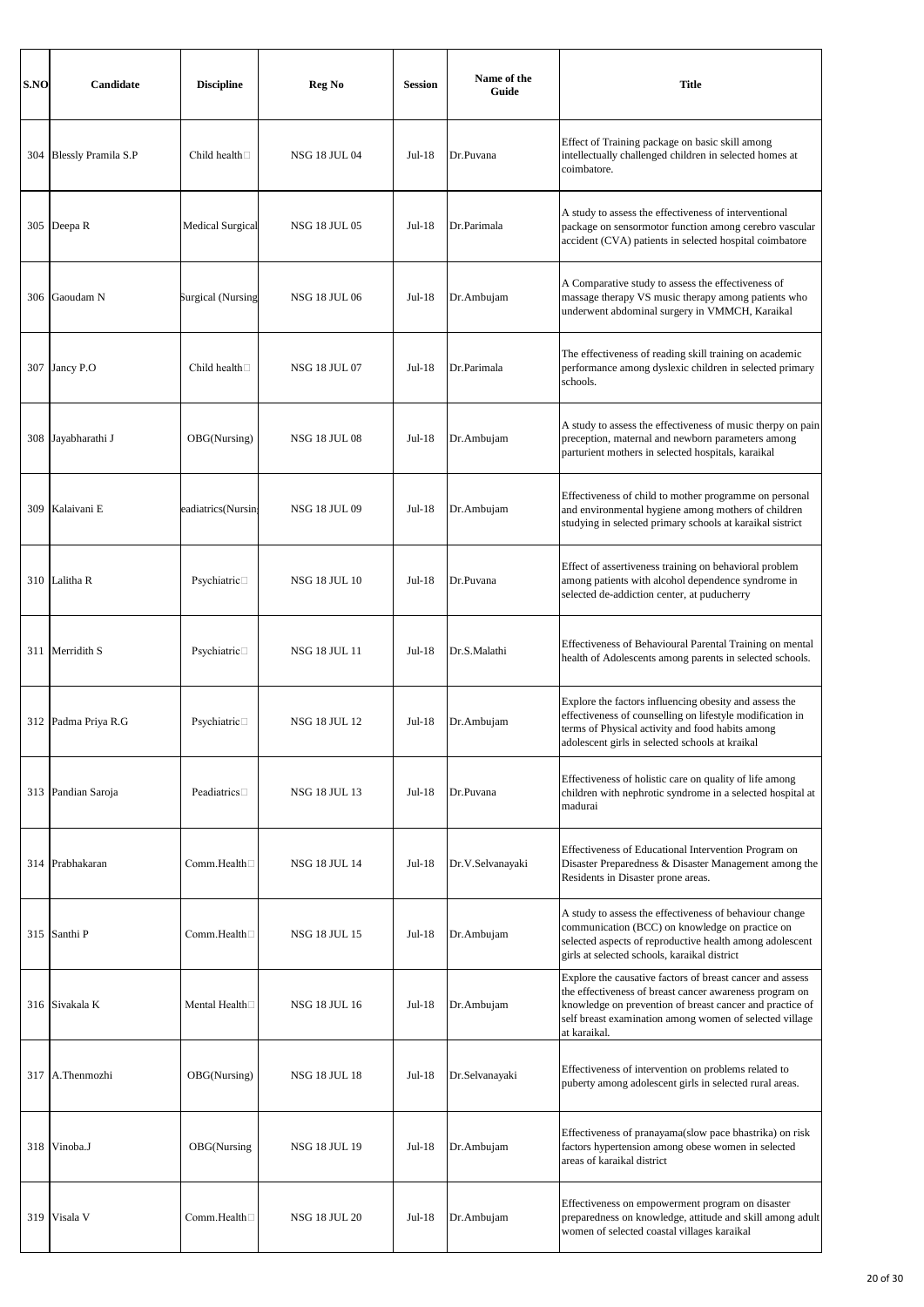| S.NO | Candidate                 | <b>Discipline</b>                | Reg No          | <b>Session</b> | Name of the<br>Guide | <b>Title</b>                                                                                                                                        |
|------|---------------------------|----------------------------------|-----------------|----------------|----------------------|-----------------------------------------------------------------------------------------------------------------------------------------------------|
|      | 320 Anoop.P               | Pharmaceutical<br>Administration | PHARM 18 JUL 01 | Jul-18         | Dr.Umamaheswari      | Development and evaluation of Anti Diabetic formulation<br>from selected medicinal plants                                                           |
| 321  | Babitha M.C               | Pharmaceutics                    | PHARM 18 JUL 02 | Jul-18         | Dr.V.Gomathi         | Anti Neuroinflammatory & Antioxidant activity of<br>selected medicinal plants in LPS induced Neurotoxicity                                          |
| 322  | Bandreddy Anish babu      | Pharmaceutics                    | PHARM 18 JUL 03 | $Jul-18$       | Dr.Margret chandira  | Formulation optmization and characterization of<br>inflammation targetted curcumin loaded nano carriers for<br>ulcerative colitis                   |
| 323  | Chavala NVS Mastanrao     | Pharmaceutics                    | PHARM 18 JUL 04 | Jul-18         | Dr.Margret chandira  | Design and evaluation of nano lipid based drug delivery<br>system of anti malarial drugs                                                            |
| 324  | Sobhanbabu Kota.          | Pharmacognosy                    | PHARM 18 JUL 05 | Jul-18         | Dr.M.V.Kumuthavalli  | Development and validation of new analytical methods for<br>the estimation of plant products and pharmaceutical<br>compounds                        |
|      | 325 Mary Sheeja.T.L       | Pharmaceutical<br>Chemistry      | PHARM 18 JUL 06 | Jul-18         | Dr.V.Gomathi         | Cognitive Enhancement and Neuroproductive activity of<br>selected medicinal plants in alzheimer's disease model.                                    |
|      | 326 Me Jo Joseph          | Pharmaceutical<br>Chemistry      | PHARM 18 JUL 07 | Jul-18         | Dr. Alexander Martin | Design, Synthesis and characterization of sulphur<br>containing Hetrocycles and their chalcones for possible<br>pharmacological screening           |
| 327  | Pavan Kumar Reddy Daggula | Pharmaceutical<br>Chemistry      | PHARM 18 JUL 08 | $Jul-18$       | Dr.V.Muruganantham   | Not yet completed                                                                                                                                   |
|      | 328 Praseeda k.G          | Pharmaceutical<br>Chemistry      | PHARM 18 JUL 09 | Jul-18         | Dr.V.Gomathi         | Phytochemical investigation on nephroprotective activity<br>and antioxidant potential of selected medicinal plants                                  |
| 329  | Raja sekharan T           | Pharmaceutics                    | PHARM 18 JUL 10 | Jul-18         | Dr.Margret chandira  | Design development and evaluation of eutectic liquid<br>based curcumin formulation                                                                  |
|      | 330 Rani Sebastian        | rmaceutical Anal                 | PHARM 18 JUL 11 | Jul-18         | Dr.V.Gomathi         | Evaluation of anticancer and Antioxidant activity of<br>selected medicinal plants.                                                                  |
|      | 331 Sankar V              | Pharmacology                     | PHARM 18 JUL 12 | Jul-18         | Dr.Kothai            | Evaluation of invitro and invivo anticancer potential of<br>abutilon crispum linn. Against lung cancer.                                             |
|      | 332 Senthamilkavitha      | Pharmacognosy                    | PHARM 18 JUL 13 | $Jul-18$       | Dr.M.V.Kumudhavalli  | Pharmacognostical, Phytochemical, Pharmacological<br>evaluation and standardisation of Ayurvedic formulation<br>ptoladi kwatha churna for psoriasis |
|      | 333 Sri Ram K             | Pharmacy                         | PHARM 18 JUL 14 | Jul-18         | Dr.Arul              | Not yet completed                                                                                                                                   |
| 334  | Valli Manalan             | Pharmaceutics                    | PHARM 18 JUL 15 | Jul-18         | Dr.Arul              | Development of pegylated polypropylene dendritic<br>architecture for an anti tubercular drug.                                                       |
| 335  | Thripuramallu J Mohan rao | Pharmacology                     | PHARM 18 JUL 16 | $Jul-18$       | Dr.Margret chandira  | Development and standardisation of polyherbal<br>formulation for the treatment of autoimmune diseases                                               |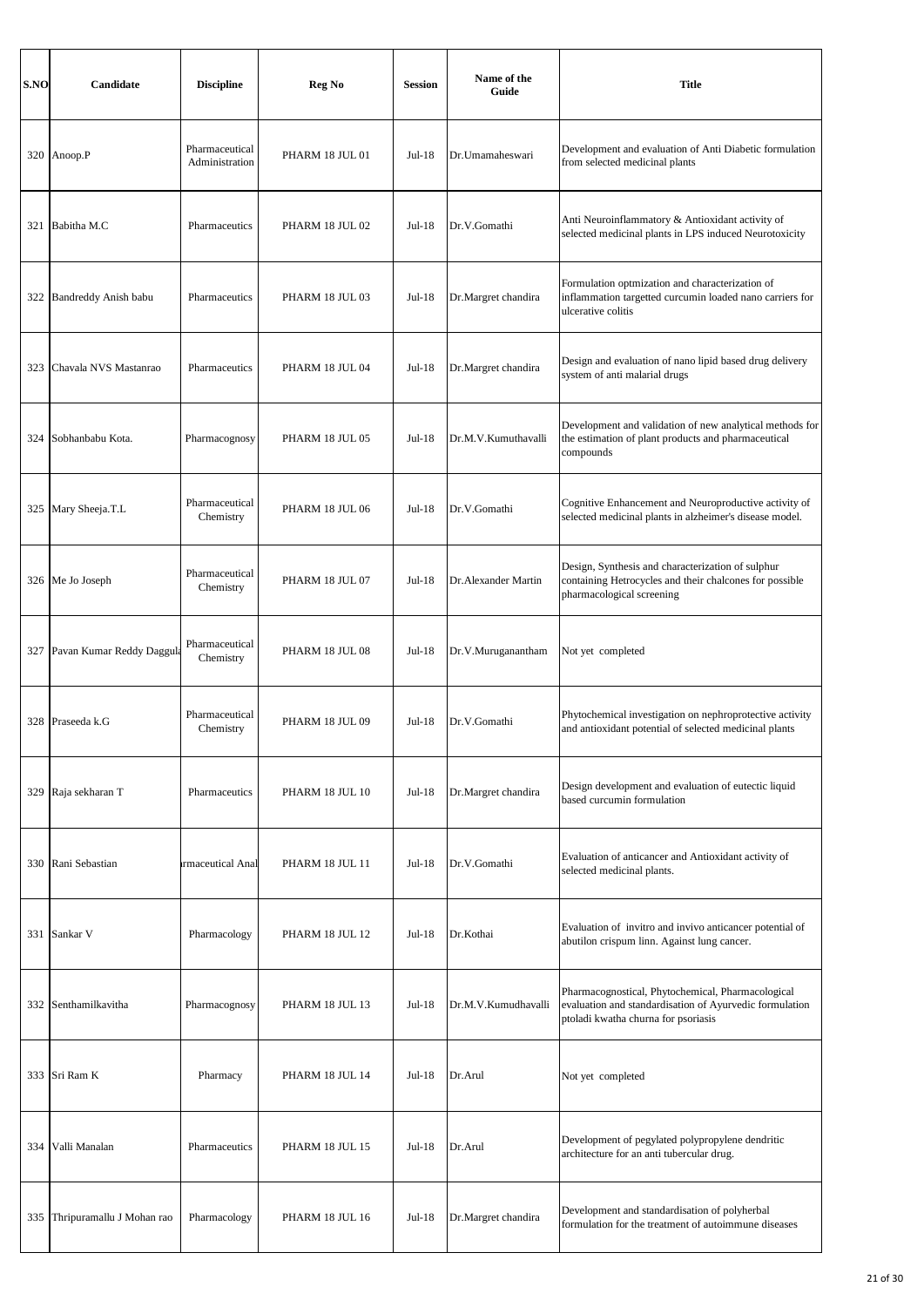| S.NO | Candidate                       | <b>Discipline</b> | Reg No                             | <b>Session</b> | Name of the<br>Guide  | <b>Title</b>                                                                                                                                                                        |
|------|---------------------------------|-------------------|------------------------------------|----------------|-----------------------|-------------------------------------------------------------------------------------------------------------------------------------------------------------------------------------|
|      | 336 Mr.Senthil Kumar            | Chemistry         | CHEM 19 JUL 02                     | Jul-19         | Dr.V.Anbazhagan       | Green synthesis of ZnO NPs Using Vinca Rosea plant leaf<br>extract and its medicinal applications                                                                                   |
|      | 337 Ms.Asha                     | Biochemistry      | BIOCHEM 19 JUL 01                  | Jul-19         | Dr.M.Murugan          |                                                                                                                                                                                     |
|      | 338 Mr. Abinesh                 | Comp.Science      | CS 19 JUL 01                       | $Jul-19$       | Dr.M.Prakash          | Localized detection and centralized verification scheme<br>for efficient secure communication in WSN                                                                                |
|      | 339 Mr.Deepak KV                | Comp.Science      | CS 19 JUL 02                       | Jul-19         | Dr.K.Sasikala         | Novel approach to detect and classify the bone tumor cells                                                                                                                          |
|      | 340 Mr.Fredy Varghese           | Comp.Science      | <b>CS 19 JUL 04</b>                | Jul-19         | Dr.P.Sasikala         | Enhancement of secure data tansmission using intelligent<br>approach to data hiding in image processing                                                                             |
|      | 341 Mr.Dhasaradhan              | Comp.Science      | CA 19 JUL 01                       | Jul-19         | Dr.Jaichandran        | Study on the performance of machine learning algorithms<br>in diseases prediction                                                                                                   |
|      | 342 Mr.Syed Ershad Ahmed        | Dentistry         | <b>DENT 19 JUL 01</b>              | Jul-19         | Dr.Jayashree<br>Mohan | Influence of protheses and dietary intake (Nutrition) on<br>cognitive functioning in completely edentulous patients.                                                                |
|      | 343 Ms. Uma Maheswari           | Dentistry         | <b>DENT 19 JUL 02</b>              | Jul-19         | Dr.Saranyan           | Effectiveness of "MC gurk effect" In pediatric dental<br>practice - A Prospective study                                                                                             |
|      | 344 Mr.Jawahar                  | Biotechnology     | <b>BIOTECH 19 JUL 01</b>           | Jul-19         | Dr.M.Sridevi          | Synthesis of silver nanoparticles from medicinal plants<br>and its anticancer activity                                                                                              |
|      | 345 Mr. Saravanan. B            | Civil             | <b>CIVIL 19 JUL 01</b>             | Jul-19         | Dr. D.S. Vijayan      | Experimental investigation of novel method utilization of<br>red mud, micro silica and M sand IN concrete                                                                           |
|      | 346 Mr. Parthiban               | Civil             | <b>CIVIL 19 JUL 02</b>             | Jul-19         | Dr. D.S. Vijayan      | Experimental study on stabilization performance of<br>expansiva soil by amalgamated geopolymer                                                                                      |
|      | 347 Mr. K. Naveenkumar          | Civil             | CIVIL 19 JUL 03                    | Jul-19         | Dr.Divahar            | Flexural Behavior of Reinforced concrete beam with Eco-<br>Friendly High Strength concrete                                                                                          |
|      | 348   Kalangiri Praveena Kumari |                   | Medical Anatom ANAT 19 JUL 01      | Jul-19         | Dr.Deepthi Shasthri   | Histological and histomorphometrical analysis of thyroid<br>gland, liver and kidney of femala wistar (albino) rats with<br>different doses of thyroxine                             |
| 349  | Vasuki V                        |                   | Medical MicrobicMEDMICRO 19 JUL 01 | Jul-19         | Dr.R.Latha            |                                                                                                                                                                                     |
|      | 350 Mr. Vignesh Kanna B         |                   | Medical MicrobicMEDMICRO 19 JUL 02 | Jul-19         | Dr.Latha R            | Phenotypic and molecular characterization of malassezia<br>species isolated from pityriasis versicolor patients and<br>healthy individuals in pondicherry, south india              |
|      | 351 Mr. Abdul Rahman A          | Pharmacology      | PRMOC 19 JUL 01                    | Jul-19         | Dr.Sivaraj            | Study of the efficacy, tolerability and morbidity benefit of<br>spironlactone add on therapy to antihypertensive drugs in<br>the management of patients with resistant hypertension |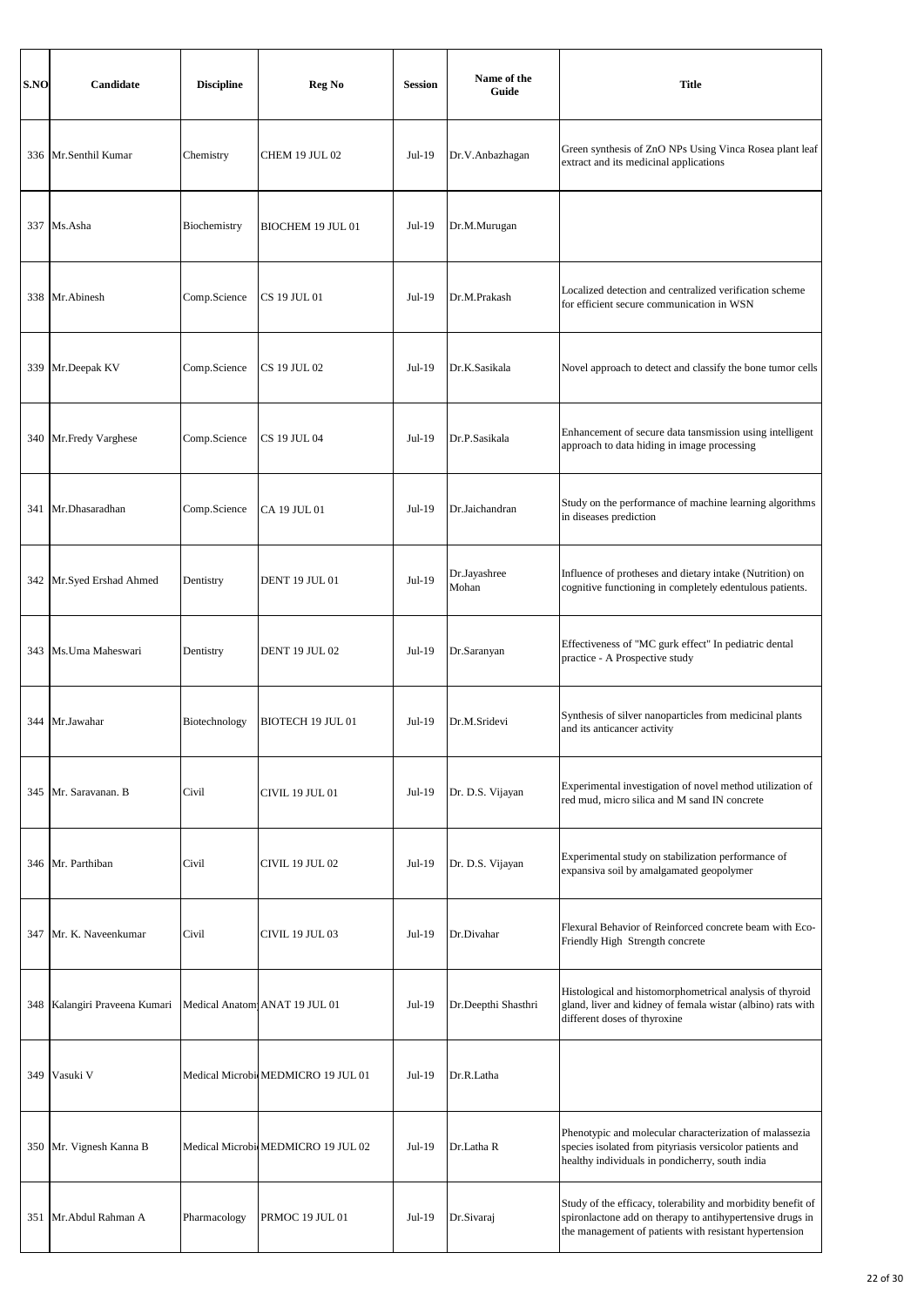| S.NO | Candidate                                                     | <b>Discipline</b>              | Reg No                          | <b>Session</b> | Name of the<br>Guide | <b>Title</b>                                                                                                                                                                                                                                                |
|------|---------------------------------------------------------------|--------------------------------|---------------------------------|----------------|----------------------|-------------------------------------------------------------------------------------------------------------------------------------------------------------------------------------------------------------------------------------------------------------|
|      | 352 Ms.Nithya                                                 | Pharmacology                   | PRMOC 19 JUL 02                 | $Jul-19$       | Dr.S.Rajaram         | Evaluation of nootropic activity of vishnukranthi<br>(Evolvulus alsinoides) on mice                                                                                                                                                                         |
| 353  | Vamsi Krishna Donepudi                                        | Pharmacology                   | PRMOC 19 JUL 03                 | Jul-19         | Dr.S.Rajaram         | The study of antidiarrhoeal efficacy of abelmoschus<br>moschatus medik extract in rat models                                                                                                                                                                |
| 354  | Mr.Ramesh Babu Murikipud Medical Biochen MEDBIOCHEM 19 JUL 01 |                                |                                 | Jul-19         | Dr.S.Ponnudhali      | Association of -429T/C and -374T/A Receptor for<br>advanced Glycation and (Rage) gene polymorphism in<br>type 2 diabetes mellitus patients with diabetic<br>nephropathy                                                                                     |
| 355  | Ms. AdiLakshmi Perla                                          | Physiology                     | PHYSI 19 JUL 01                 | Jul-19         | Dr. V. Suganthi      | To study the combined fects of basil seeds(Ocimum<br>Basilicum) consumptionand high intensity resistance<br>training(HIRT) on adipomyokine levels in healthy<br>individuals                                                                                 |
|      | 356 Ms.Athira                                                 | Physiology                     | <b>PHYSI 19 JUL 02</b>          | Jul-19         | Dr.Milind V Bhutkar  | Physiological effect of vestibular exercise and yoga in<br>metabolic parameter and anthropometry in Diabetic<br>Patients                                                                                                                                    |
|      | 357 Ms. Khaleel Ahmed Manik                                   | Physiology                     | PHYSI 19 JUL 03                 | $Jul-19$       | Dr.P.P.Sheela Joice  | Sleep pattern in parkinson's disease and parkinson plus<br>syndromes                                                                                                                                                                                        |
|      | 358 Ms.Reshmi                                                 | Physiology                     | PHYSI 19 JUL 04                 | Jul-19         | Dr. V. Suganthi      | Effect of exercise and exersice cessation on peroxisome<br>proliferator activated receptors: An experimental study                                                                                                                                          |
| 359  | Ms. T. Sahithi Deepthi                                        | Physiology                     | PHYSI 19 JUL 05                 | Jul-19         | Dr.P.P.Sheela Joice  | Cardiovascular risk predition by biological age<br>determination based on vascular integrity and other<br>markers in yours health volunteers                                                                                                                |
|      | 360 Ms. Amutha Angelina K                                     | Medical Surgical NSG 19 JUL 01 |                                 | Jul-19         | Dr.Selvanayaki V     | Assessment Of The Prevalence of restless LEG Syndrome<br>(RLS) and Eveluation of the effectiveness of selected<br>interventions on sysptoms, sleep and quality of life<br>of hemodialysis clients with RLS Attending<br>nephrological out patient services. |
| 361  | Ms.Dorathi Priya Santhini.M Psychiatric Nursi NSG 19 JUL 02   |                                |                                 | Jul-19         | Dr.Sasi Vaithilingam | Effectiveness of nurse led intervention on physical and<br>mental well being among clients with traumatic brain<br>injury                                                                                                                                   |
| 362  | Ms.Geetha K                                                   | <b>OBG</b>                     | NSG 19 JUL 03                   | $Jul-19$       | Dr.K.Cheran          | A study to assess the effectiveness of objective structure<br>Clinical evaluation on knowledge and skills regarding<br>labour final year nursing students at selected institution,<br>karaikal                                                              |
|      | 363 Ms.Meera                                                  |                                | Community HealNSG 19 JUL 04     | $Jul-19$       | Dr.Mathivanan S      | Assess the effectiveness of structured teaching programme<br>on knowledge and practice of therapeutic yoga among<br>school chilfdrean in selected schools at tumkur, karnataka                                                                              |
| 364  | Mr. M. Prabu                                                  |                                | Mental Health NuNSG 19 JUL 05   | $Jul-19$       | Dr.S.Parimala        | A Comparative study to evaluate the effectiveness of<br>social skill Training and occupational therapy on self<br>integration and quality of life among patient with<br>schizophrenic disorder at selected hospital, coimbatore                             |
| 365  | Ms.Rajalakshmi                                                |                                | Community Heal NSG 19 JUL 06    | Jul-19         | Dr.Sasi Vaithilingam | A cohort study to explore the impact of injectable depot<br>medroxy progesterone acetate administration on selected<br>outcome measures                                                                                                                     |
| 366  | Mr.Santhoshkumar J                                            |                                | Psychiatric Nursi NSG 19 JUL 07 | Jul-19         | Dr.S.Parimala        | Effectiveness of mindfulness integrated cognitive<br>behaviour therapy (MiCBT) and body-mind-sprit group<br>therapy(BMSGT) on SLSLC quality indicators among<br>patient with substance abuse                                                                |
|      | 367 Ms.Saranya R                                              |                                | Medical Surgical NSG 19 JUL 08  | $Jul-19$       | Dr.S.Parimala        | Impact of interventional package of quality of life and<br>exploration of lived experience among patient undergone<br>cardiac surgery a mixed method approach                                                                                               |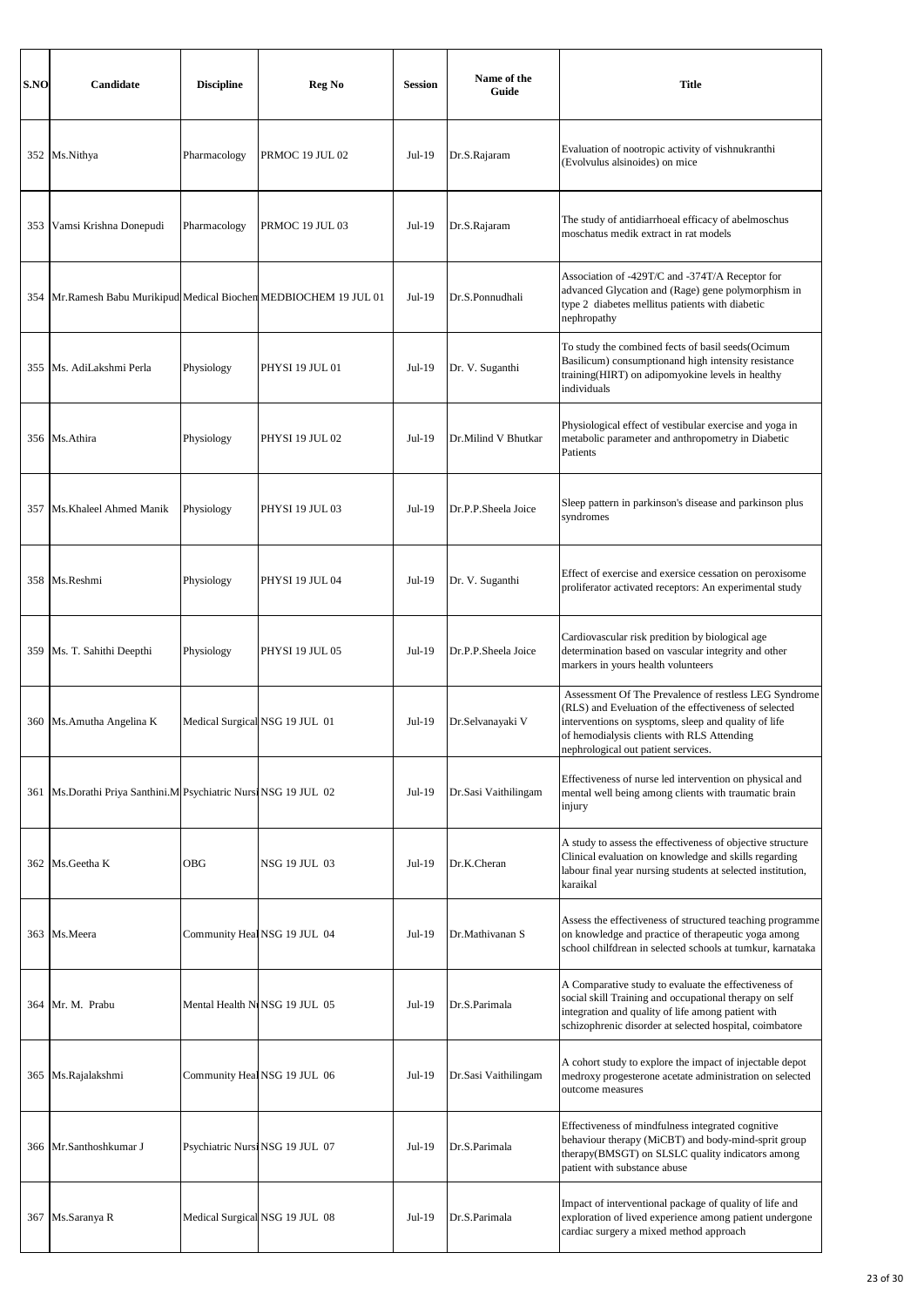| S.NO | Candidate                               | <b>Discipline</b> | <b>Reg No</b>                  | <b>Session</b> | Name of the<br>Guide | <b>Title</b>                                                                                                                                                                                                                |
|------|-----------------------------------------|-------------------|--------------------------------|----------------|----------------------|-----------------------------------------------------------------------------------------------------------------------------------------------------------------------------------------------------------------------------|
|      | 368 Ms. Yamini                          |                   | Child Health Nur NSG 19 JUL 09 | Jul-19         | Dr.K.Cheran          | A study to assess the effectiveness of cognitive behaviour<br>play therpy on the level of self esteem and self efficacy<br>among intellectual disability school children in selected<br>day care centre in thanjur district |
| 369  | Ms.Anusha Kota                          | Pharmacy          | PHARM 19 JUL 01                | $Jul-19$       | Dr.Kumuthavalli      | Development and validation of stability indicating UPLC<br>MS/MS for the determination of selected pharmaceutical<br>drugs                                                                                                  |
|      | 370 Ms.Christina Das                    | Pharmacy          | PHARM 19 JUL 02                | $Jul-19$       | Dr.Muruganatham      | Design, characterization and optimization of nano<br>practicle embeded gel of anti parkinsomism drug using<br>different polymers                                                                                            |
|      | 371 Ms.Deepika P                        | Pharmacy          | PHARM 19 JUL 03                | $Jul-19$       | Dr.Uma Maheswari     | Design, synthesis and anticancer activity of benzimidazole<br>and quinoline fused chalcone derivatives                                                                                                                      |
|      | 372   Ms. Githa Elizabeth Mathew        | Pharmacy          | PHARM 19 JUL 04                | Jul-19         | Dr.M.Kumar           | Sulphur and nitrogen containing scaffolds as a new class<br>of antialzheimer's agents                                                                                                                                       |
|      | 373 Ms.Hemalatha S                      | Pharmacy          | PHARM 19 JUL 05                | $Jul-19$       | Dr.Alexandar         | Isolation, Characterization and evaluation of anticancer<br>potential of clematis paniculata                                                                                                                                |
|      | 374 Mr.Jayakumar K.S                    | Pharmacy          | PHARM 19 JUL 06                | Jul-19         | Dr.Pasupathi         | Impact of patient counselling in safe practice of self<br>medication                                                                                                                                                        |
|      | 375 Mr.Jobin Kunjumon Vilapura Pharmacy |                   | PHARM 19 JUL 07                | $Jul-19$       | Dr.G.R.Vijaya Sankar | A prospective study to determine the impact of patient<br>counseling in decreasing the severity and recurrence of<br>nephrolithiasis in adult patients                                                                      |
|      | 376 P.P.John                            | Pharmacy          | PHARM 19 JUL 08                | $Jul-19$       | Dr.J.Banurekha       | HPTLC Fingerprinting and validation of a polyherbal<br>formulation containing selected indian medicinal plants.                                                                                                             |
| 377  | Ms.Juna Bright Chacko                   | Pharmacy          | PHARM 19 JUL 09                | Jul-19         | Dr.G.R.Vijaya Sankar | Formulation, optimization & evaluation of novel drug<br>delivery system for llymphatic targeting                                                                                                                            |
|      | 378 Mr.Krishna Pillai                   | Pharmacy          | PHARM 19 JUL 10                | $Jul-19$       | Dr.G.R.Vijaya Sankar | Design, development and statistical optimization of anti<br>diabetic a floating drug delivery system                                                                                                                        |
|      | 379 Ms.Malini S                         | Pharmacy          | PHARM 19 JUL 12                | Jul-19         | Dr.Pasupathii        | Study of Professionalism and pharmaceutical care services<br>provided by pharmacists in various regions of kerala                                                                                                           |
|      | 380 Ms.Meena Kurup                      | Pharmacy          | PHARM 19 JUL 13                | Jul-19         | Dr.Pasupathii        | Design and optimization of Herbal formulations in silver<br>nano particles to enhance wound healing activity                                                                                                                |
|      | 381 Mr.Parasuraman                      | Pharmacy          | PHARM 19 JUL 14                | Jul-19         | Dr.J.Banurekha       | Insilco design, synthesis, characterization and<br>pharmacological screening of novel nitrogen containing<br>hetercyclic hybrids.                                                                                           |
| 382  | Prabahar T                              | Pharmacy          | PHARM 19 JUL 15                | Jul-19         | Dr.J.Banurekha       | Pharmalognostical standardization Phyto analytical studies<br>and therapeutic implication on cancer cell lines of selected<br>medicinal plants                                                                              |
|      | 383 Ms.Preetha Mathew                   | Pharmacy          | PHARM 19 JUL 16                | Jul-19         | Dr.Muruganatham      | Fabrication, development and evaluation of colon based<br>drug delivery system for ulcerative colitis                                                                                                                       |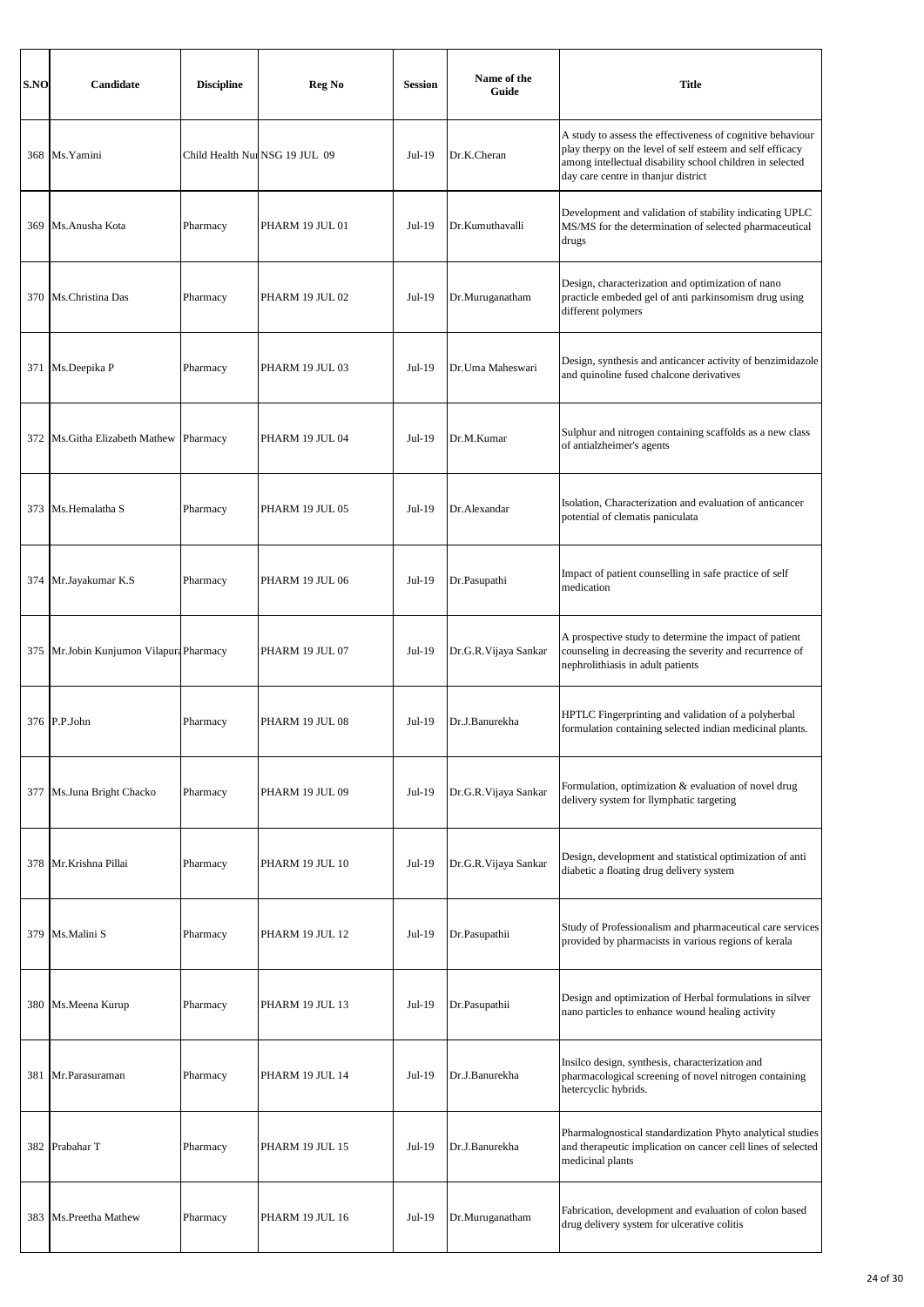| S.NO | Candidate             | <b>Discipline</b>                        | <b>Reg No</b>         | <b>Session</b> | Name of the<br>Guide      | <b>Title</b>                                                                                                                                       |
|------|-----------------------|------------------------------------------|-----------------------|----------------|---------------------------|----------------------------------------------------------------------------------------------------------------------------------------------------|
|      | 384 Ms.Priya Kurian   | Pharmacy                                 | PHARM 19 JUL 17       | Jul-19         | Dr.J.Banurekha            | Pharmacognostical standardization, chemical and<br>cytotoxic evaluation of selected indian medicinal plants                                        |
| 385  | Ranganathan K         | Pharmacy                                 | PHARM 19 JUL 18       | Jul-19         | Dr.Muruganatham           | Design and optimization of selected antiepileptic drug<br>loaded nanoparticles (in SITU gel) for brain targeting                                   |
|      | 386 Mr.Ravisankar M   | Pharmacy                                 | PHARM 19 JUL 19       | Jul-19         | Dr.Alexandar              | Method development and validation of elemental<br>impuritiesanalysis in selected drug molecules by<br>inductively coupled plasma mass spectrometry |
|      | 387 Sangeetha M       | Pharmacy                                 | PHARM 19 JUL 20       | $Jul-19$       | Dr.J.Banurekha            | Bioactivity guided isolation characterization of<br>phytoconstituents and pharmacological screening of<br>selected medicinal plants                |
|      | 388 Ms.Sini T.Inasu   | Pharmacy                                 | PHARM 19 JUL 21       | Jul-19         | Dr.Kumuthavalli           | Impact of pharmacist intervention program on improving<br>clinical outcomes in patients with diabetes mellitus                                     |
|      | 389 Mr.Siva P         | Pharmacy                                 | PHARM 19 JUL 22       | Jul-19         | Dr.G.R.Vijaya Sankar      | Design, chracterization and in vitro in vivo evaluation of<br>polymeric nanoparticle of rosuvastatin calcium factorial<br>design appraoch          |
|      | 390 Mr.Sreekanth M.C  | Pharmacy                                 | PHARM 19 JUL 23       | Jul-19         | Dr.Muruganatham           | Antpsychotic polymericnanocapsules: optimazation<br>charecterization and bioavailability study                                                     |
|      | 391 Mr.Umesh          | Pharmacy                                 | PHARM 19 JUL 24       | Jul-19         | Dr.Kumuthavalli           | Pharmacognostical, phytochemical and pharmacological<br>investigations of selected medicinal plants their poly<br>herbal formulation               |
|      | 392 Mr. Vijayakumar B | Pharmacy                                 | PHARM 19 JUL 25       | Jul-19         | Dr.J.Banurekha            | Computer aided design, synthesis and biological<br>evaluation of certain bioactive heterocycles                                                    |
| 393  | Ms.Nirmala Devi       | Physics                                  | PHY 19 OCT 01         | $Oct-19$       | Dr.G.Suresh               |                                                                                                                                                    |
|      | 394 M. Kalpana        | Chemisty                                 | <b>CHEM 19 OCT 01</b> | $Oct-19$       | Dr.R.Nagalakshmi          |                                                                                                                                                    |
|      | 395 N. Prabhu Dasu    | Molecular<br>Biology &<br>Human genetics | MICRO 19 OCT 01       | $Oct-19$       | Dr. S. Ravikumar          | Role of Megsin and Oxidative Biomarkers in Diagnosis<br>and Prognosis of Liver Cirrhosis                                                           |
|      | 396 V. Sathish Kumar  | Microbiology                             | MICRO 19 OCT 02       | $Oct-19$       | Dr. R. Indra Priyadharsir | Detection of Colistin-resitance among carbapenem-<br>resistant Gramnegative bacilli from various clinical<br>samples in a Tertiary care hospital   |
|      | 397 D. Balaji         | Mathematics                              | MATHS 19 OCT 01       | $Oct-19$       | Dr. M. Thamizhsudar       |                                                                                                                                                    |
| 398  | Loganathan . S        | Mathematics                              | MATHS 19 OCT 02       | $Oct-19$       | Dr. M. Thamizhsudar       |                                                                                                                                                    |
| 399  | G. Hemalatha          | Microbiology                             | CS 19 OCT 01          | $Oct-19$       | Dr. P. Sasikala           | File Security in Big Data Applications with Cloud<br>Eniveronment Using Secutiry Algorithms in<br>Authentcation of Application for Nodes           |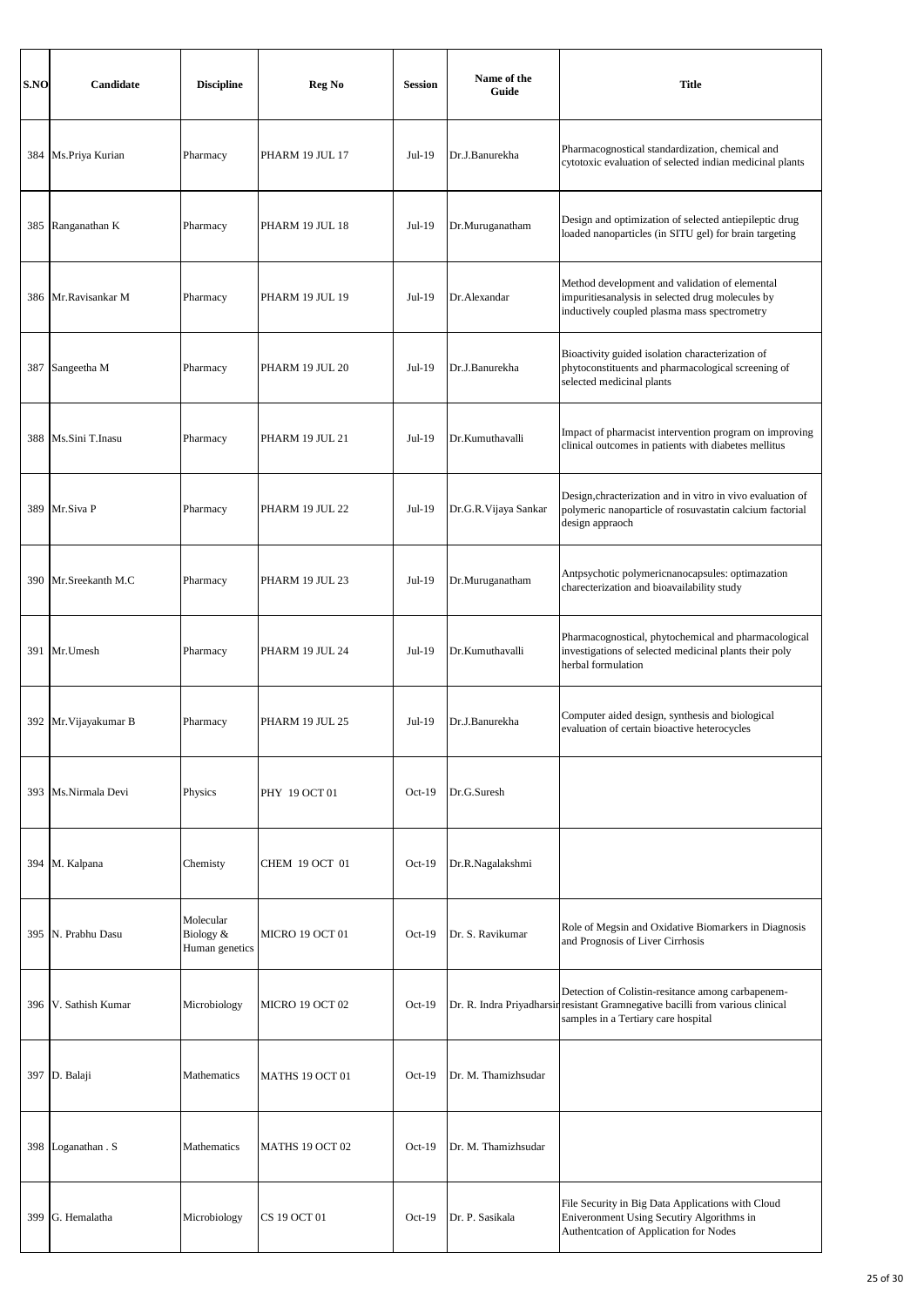| S.NO | Candidate                    | <b>Discipline</b> | Reg No                               | <b>Session</b> | Name of the<br>Guide       | <b>Title</b>                                                                                                                                                     |
|------|------------------------------|-------------------|--------------------------------------|----------------|----------------------------|------------------------------------------------------------------------------------------------------------------------------------------------------------------|
| 400  | Mr.Aravindan V               | Mech.Engg         | MECH 19 OCT 01                       | $Oct-19$       | Dr.Bubeshkumar             |                                                                                                                                                                  |
| 401  | Varghese M.P                 | <b>ECE</b>        | <b>ECE 19 OCT 01</b>                 | $Oct-19$       | Dr.Muthumanickam T         | 'Performance analysis of e-model for analog CMOS<br>Circuits                                                                                                     |
| 402  | Juluru Srija                 |                   | Civil Engineering CIVIL 19 OCT 01    | $Oct-19$       | Dr. R. Divahar             |                                                                                                                                                                  |
| 403  | Mr.Thirunavukarasu           | Civil             | CIVIL 19 OCT 02                      | $Oct-19$       | Dr.T.Subramani             |                                                                                                                                                                  |
| 404  | Kalaiselvi B                 | <b>EEE</b>        | <b>EEE 19 OCT 01</b>                 | $Oct-19$       | Dr.G.Ezhilaasan            |                                                                                                                                                                  |
| 405  | Vijay.J                      | <b>EEE</b>        | <b>EEE 19 OCT 02</b>                 | $Oct-19$       | Dr. Hema. L.K              |                                                                                                                                                                  |
| 406  | V.Subapriya                  | CSE               | CSE 19 OCT 01                        | $Oct-19$       | Dr. L.K.<br>Shunmuganathan |                                                                                                                                                                  |
| 407  | Subathra M                   | Biotechnology     | BIOTECH 19 OCT 01                    | $Oct-19$       | Dr. R. Devika              | Zero Waste Management of Sewage by Hydrothermal<br>Liquefaction                                                                                                  |
| 408  | Ms. Vinithra Suresh          |                   | Medical MicrobicMEDMICRO 19 OCT 01   | $Oct-19$       | Dr.Sethumadhavan           | Molecular and Immunological Diagnostic Markers of<br>Rheumatoid Arthritis Among Seropositive and<br>Seronegative Patients in South India                         |
| 409  | Prabakaran J                 |                   | Community Med COMMMED 19 OCT 01      | $Oct-19$       | Dr.S.Sangeetha             | A Study on Artificial Intelligence AI technology in<br>healthcare and its application in TB diagnosis using X-Ray<br>in Greater Chennai Corporation, Tamilnadu   |
| 410  | Deepa Molluru                |                   | Medical Biochen MEDBIOCHEM 19 OCT 01 | $Oct-19$       | Dr.Priya K Dhas            |                                                                                                                                                                  |
|      | 411 J. Praveen Kumar         |                   | Medical Biochen MEDBIOCHEM 19 OCT 02 | $Oct-19$       | Dr.Priya K Dhas            |                                                                                                                                                                  |
|      | 412 Mr.Rajkumar gundu        |                   | Medical Biochem MEDBIOCHEM 19 OCT 03 | $Oct-19$       | Dr.Ponnudhali D            | Peptidyl arginine deiminase type IV (PAD 4) and<br>rheumatoid arthritis                                                                                          |
|      | 413   Ms.Peddareddemma Petlu |                   | Medical Biochen MEDBIOCHEM 19 OCT 04 | $Oct-19$       |                            | Plasma adiponectin and its relastionship to<br>Dr. Vijayasamundeeswar inflammatory, metabolic and oxitative stress markers in<br>chronic kidney disease pateints |
|      | 414 B. Indira Devi           |                   | Medical Anatom MEDANAT 19 OCT 01     | $Oct-19$       | Dr. J. Kalaivannan         |                                                                                                                                                                  |
|      | 415 S. Kondamma              |                   | Medical Anatom MEDANAT 19 OCT 02     | $Oct-19$       | Dr. J. Kalaivannan         |                                                                                                                                                                  |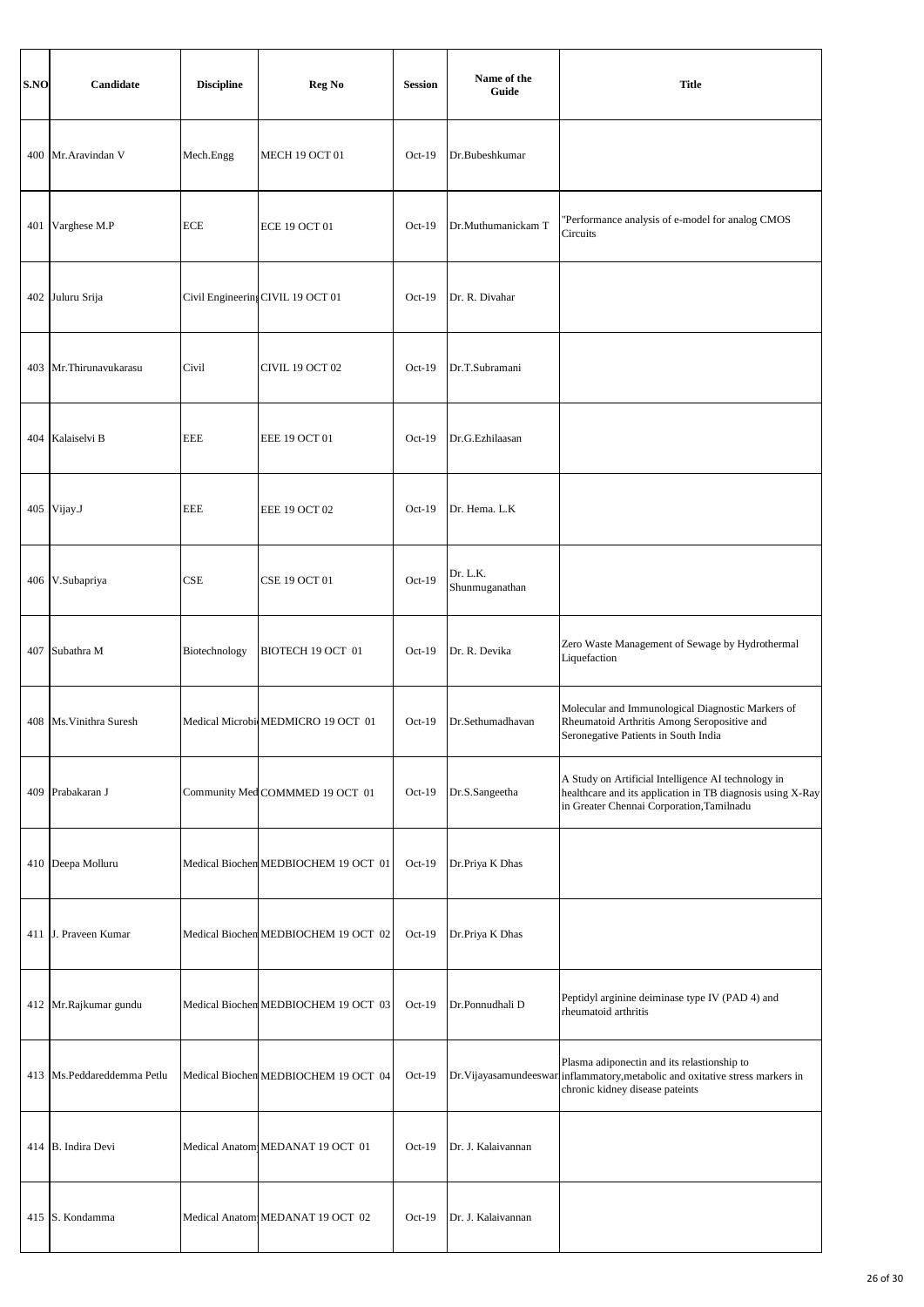| S.NO | Candidate                   | <b>Discipline</b> | Reg No                           | <b>Session</b> | Name of the<br>Guide | <b>Title</b>                                                                                                                                                                                          |
|------|-----------------------------|-------------------|----------------------------------|----------------|----------------------|-------------------------------------------------------------------------------------------------------------------------------------------------------------------------------------------------------|
|      | 416 Sherin R.S              |                   | Medical Anatom MEDANAT 19 OCT 03 | $Oct-19$       | Dr.Deepthi Sasthri   | Major area of the Research work title Not yet finalized                                                                                                                                               |
|      | 417 Ms. Kavitha M           | Dentistry         | <b>DENT 19 OCT 01</b>            | $Oct-19$       | Dr.N.Mohan           |                                                                                                                                                                                                       |
|      | 418 Mr.Mahesh P             | Dentistry         | <b>DENT 19 OCT 02</b>            | $Oct-19$       | Dr.Jayashree Mohan   |                                                                                                                                                                                                       |
|      | 419 Ms. Alby Johnson        | Nursing           | NSG 19 OCT 01                    | $Oct-19$       | Dr.Sasi V            |                                                                                                                                                                                                       |
|      | 420 Mr.Binu Xavier          | Nursing           | <b>NSG 19 OCT 02</b>             | $Oct-19$       | Dr.Sasi V            | Effectiveness of Early Mobility Protocol on Outcomes<br>Among Patient In Surgical Intensive Care Units.                                                                                               |
|      | 421 Ms.Nithya N             | Nursing           | NSG 19 OCT 03                    | $Oct-19$       | Dr.Selvanayaki V     | Effectiveness of Nursing Interventional Package on<br>Vascular Symptoms, Quality of Life, and Perinatal<br>Outcome among Pregnant Women with Pregnancy<br>Induced Hypertension at selected Hospitals, |
|      | 422 Ms.Rajagopal Geetha     | Nursing           | NSG 19 OCT 04                    | $Oct-19$       | Dr.T.Puvana          |                                                                                                                                                                                                       |
|      | 423 Ms.Santhi Priya A       | Nursing           | <b>NSG 19 OCT 05</b>             | $Oct-19$       | Dr.Selvanayaki V     | Effectiveness of Nurse-Led Intervention Program on<br>Functional Capacity and Quality of Life among Patients<br>with Peripheral Arterial Disease.                                                     |
|      | 424 Ms.Sasikala K           | Nursing           | NSG 19 OCT 06                    | $Oct-19$       | Dr.Selvanayaki V     | Effect of Nursing care Bundle on Level of Cognitive<br>Function and Consciousness among Patients with<br>Traumatic Brain Injury at selected Hospitals.                                                |
|      | 425 Selvaraj. P             | Nursing           | <b>NSG 19 OCT 07</b>             | $Oct-19$       | Dr.Sasi V            |                                                                                                                                                                                                       |
|      | 426 Ms.M.Selvi              | Nusing            | NSG 19 OCT 08                    | $Oct-19$       | Dr.Sasi V            |                                                                                                                                                                                                       |
|      | 427 Ms.Suganthi A           | Nusing            | <b>NSG 19 OCT 09</b>             | $Oct-19$       | Dr.Selvanayaki V     |                                                                                                                                                                                                       |
|      | 428 Anjana. M.N             | Pharmacy          | PHARM 19 OCT 01                  | $Oct-19$       | Dr.A.Pasupathi       | Design, Optimization and Enhancement of Bioavailability<br>of Gastro Retentive Containning Anti Platelet Agent                                                                                        |
|      | 429 Jyothi Lakshmi. V. Nair | Pharmacy          | PHARM 19 OCT 02                  | $Oct-19$       | Dr.V.Muruganantham   | Design, Characterization and Evaluation of some<br>Antifungal Agents for Topical appications                                                                                                          |
|      | 430 Jyothi M Joy            | Pharmacy          | PHARM 19 OCT 03                  | $Oct-19$       | Dr.S.Alexandar       |                                                                                                                                                                                                       |
|      | 431 Rajeev. P. Thomas       | Pharmacy          | PHARM 19 OCT 04                  | $Oct-19$       | Dr.M.V.Kumuthavalli  |                                                                                                                                                                                                       |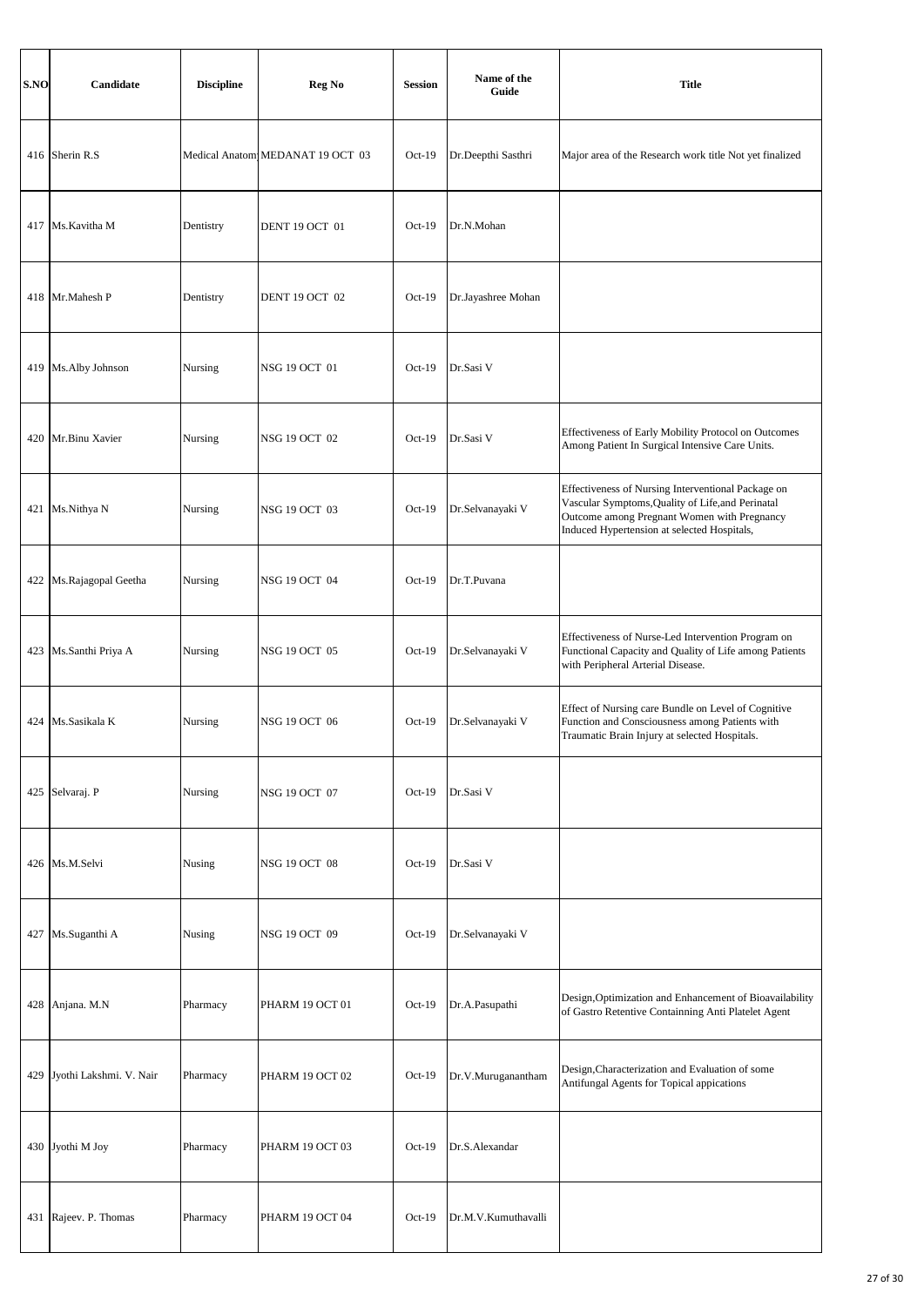| S.NO | Candidate                     | <b>Discipline</b>    | Reg No                    | <b>Session</b> | Name of the<br>Guide | <b>Title</b>                                                                                                                                                    |  |  |
|------|-------------------------------|----------------------|---------------------------|----------------|----------------------|-----------------------------------------------------------------------------------------------------------------------------------------------------------------|--|--|
|      | 432   Ms.Shaik. Salma Sultana | Pharmacy             | PHARM 19 OCT 05           | $Oct-19$       | Dr.J.Banurekha       |                                                                                                                                                                 |  |  |
|      | 433 Thasneem. C. K            | Pharmacy             | PHARM 19 OCT 06           | $Oct-19$       | Dr. Vijayasankar     | Design, Receptor Interaction<br>Studies, Synthesis, Charecterisation and Biological<br>Evaluation of Novel Derivatives Containing 1,3,4, -<br>Oxadia2016 Moiety |  |  |
| 434  | Thamotharan.G                 | Pharmacy             | PHARM 19 OCT 07           | $Oct-19$       | Dr.Kumar M           | Nootropic and Neuroprotective of Natural Products<br>Experimental Induced Alzheimer's Disease.                                                                  |  |  |
| 435  | Vimal Mathew                  | Pharmacy             | PHARM 19 OCT 08           | $Oct-19$       | Dr.D.Umamaheswari    |                                                                                                                                                                 |  |  |
|      | 436 Anita Prem                | Physiotherapy        | PHYSIO 19 OCT 01          | $Oct-19$       | Dr.Mohanraj          | Effect of Brain Computer Inteerface Based Attention<br>Training in the Mnanagement of Attention Disorders<br>Among Post Stroke Patients                         |  |  |
| 437  | Catherine Shalini. R          | Physiotherapy        | PHYSIO 19 OCT 02          | $Oct-19$       | Dr.Mohanraj          | Effects of Russian Current And Pollymetric Training On<br>Fitness Variables Among Young Female Athletes                                                         |  |  |
|      | 438 Joseph Oliver Raj . A     | Physiotherapy        | PHYSIO 19 OCT 03          | $Oct-19$       | Dr.Mohanraj          | Effects of Backward Locomotion And Iliopsoas Muscle<br>Activation On Fitness And Sports Performance in Active<br><b>Adults</b>                                  |  |  |
| 439  | Mohammad Rafi Syed            | Physiotherapy        | PHYSIO 19 OCT 04          | $Oct-19$       | Dr.Mohanraj          |                                                                                                                                                                 |  |  |
|      | 440 K. Prasana                | Physiotherapy        | PHYSIO 19 OCT 05          | $Oct-19$       | Dr.Mohanraj          | Effect of Matrix Rhythm Therapy And Myofascial Release<br>on Pain and Disability in Patients with Periarthritis<br>Shoulder                                     |  |  |
|      | 441 D.E. Sathish Kumar        | Physiotherapy        | PHYSIO 19 OCT 06          | $Oct-19$       | Dr.Mohanraj          |                                                                                                                                                                 |  |  |
|      | Thesis Submitted              |                      |                           |                |                      |                                                                                                                                                                 |  |  |
| S.NO | Candidate                     | Discipline           | Reg No                    | Session        | Name of the Guide    | Title                                                                                                                                                           |  |  |
|      | 442 Shridhar Hegde            | Management           | O546100024                | 2005           | Dr.H.V.S.Ragavan     | A study on online insurance customers of private car<br>owners                                                                                                  |  |  |
|      | 443 P.S.Pandian               | Civil                | <b>CENGG 2009 JA 14</b>   | 2009           | Dr.T.Meenambal       | A Novel Approach to Evaluate Environmental<br>management system in sago industries by innovative<br>technologies.                                               |  |  |
|      | 444 R.R.Kumar                 | <b>Bio Chemistry</b> | <b>BIOCHEM 2009 AP 42</b> | 2009           | Dr.Biswajit Mohanty  | Maternal Inheritance of Mitochondrial DNA in Diabetes<br>Mellitus                                                                                               |  |  |
| 445  | K.Narayana Rao                | Biotechnology        | <b>BIOTECH 2009 AP 58</b> | 2009           | Dr.B.Jayapal Gowda   | EvaluationEvaluation of recombinant Protein (rOmp26)<br>for the Development of Diagnostics for Brucellosis in<br>Human Beings & Swine                           |  |  |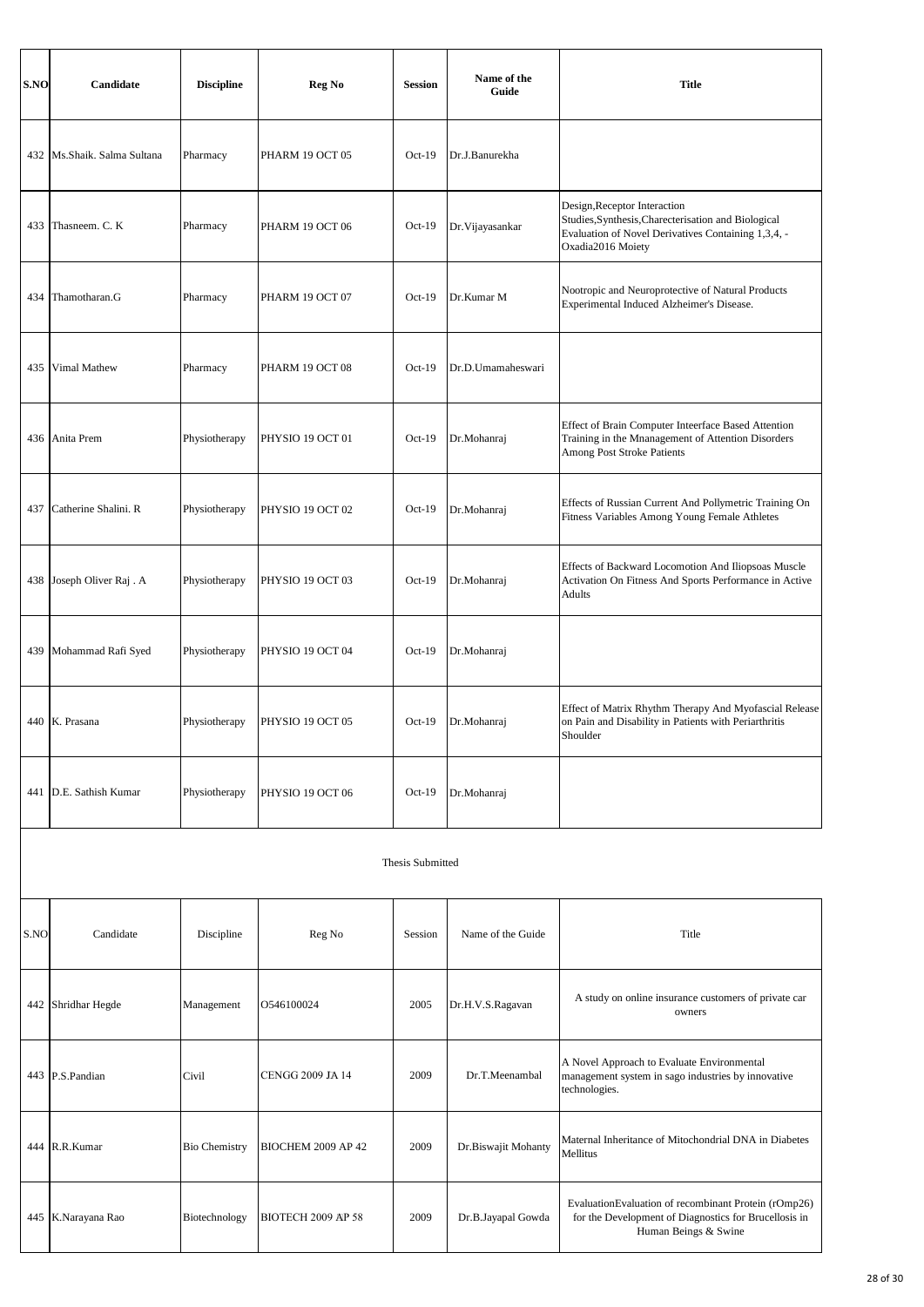| S.NO | Candidate            | <b>Discipline</b>         | Reg No                     | <b>Session</b> | Name of the<br>Guide        | <b>Title</b>                                                                                                                                            |
|------|----------------------|---------------------------|----------------------------|----------------|-----------------------------|---------------------------------------------------------------------------------------------------------------------------------------------------------|
|      | 446 J.Selvi          | Civil                     | <b>CENGG 2009 AP 15</b>    | 2009           | Dr.G.Baskar                 | Study on structural failures and remedial measures                                                                                                      |
|      | 447 S. Suresh        | Social Work               | SW 2009 AP 08              | 2009           | Dr.Joby.E.C -<br>9443427930 | Study on Psychosocial Problems of HIV Infected women<br>another children                                                                                |
|      | 448 P.Sajith         | Pharmacy                  | <b>PHAR 2009</b><br>AP 164 | 2009           | Dr.V.Ganesan                | Phytochemical & Pharmacological Evaluation of<br>Macaranga peltata                                                                                      |
|      | 449 J.Renjith        | Pharmacy                  | <b>PHAR 2009</b><br>AP 165 | 2009           | Dr.V.Ganesan                | Evaluation of suspectedadverse drug reactions of<br>antimicrobial and antidiabetic drugs                                                                |
|      | 450 Christy K Jose   | Pharmacy                  | PHAR 2009 JA 156           | 2009           | Dr.N.A.Aley Kutty           | Phytochemical & Anti - Arthritic Studies of some Selected<br>Plants                                                                                     |
|      | 451 Rajan.T          | Anatomy                   | ANAT 11 A 07               |                | 2011 Manjunath.K.Y          | Anatomical Variation of the Extensortendons over the<br>Dorsum of the hand a Cadaveric dissection Study in<br>South Indians                             |
|      | 452 Sathyapriya.B    | Anatomy                   | ANAT 11 A 16               | 2011           | K.R.Srinivasan              | Study of Micronuclei in Premalignant and Malignant<br>Lesions Affecting the Oral Mucosa                                                                 |
| 453  | Mohamed Ali.K        | Community<br>Medicine 2   | COMMU 11 B 02              | 2011           | Dr.S.Sangeetha              | Occupational Health Hazards of Bus Drivers and<br>Conductors                                                                                            |
|      | 454 Senthil Nathan.R | CSE                       | CSE 11 A 02                | 2011           | Dr.M.Nithya                 | Cloud Computing-Problems Associate with Cloud<br>Storage, Risk of Storing Data, On-line File Management,<br>Managing Project and Performance Evaluation |
|      | 455 Babitha.R        | Physiology<br>(Medical)   | PHYSI 11 A 02              | 2011           | Dr.R.Gunasekaran            | Anisocytosis as a Predictor of Coronary Artery Disease                                                                                                  |
|      | 456 Sohinder Kaur    | Anatomy                   | ANAT 12 B 01               | 2012           | Dr.M.L.Jain                 | Role of Nuclear Anomalies and DNA Damages in the<br>Early Diagnosis of Cervical Carcinoma                                                               |
|      | 457 G.Saravanan      | Mech. Engg.               | <b>MECH 12 B 04</b>        | 2012           | Dr.K.G.Muthurajan           | A study of Heat Pump Reversing Valve Performance in<br>Air                                                                                              |
|      | 458 K.Geetha         | Nursing                   | NSG 12 B 01                | 2012           | Dr.Selvanayaki.V            | An Interventional Programme to under five Children with<br>Vitamin - A deficiency                                                                       |
| 459  | V.Bindu              | CSE                       | <b>CSE 13 A 01</b>         | 2013           | Dr.M.Nithya                 | A New Approach to Secure Data Aggregation in Wireless<br><b>Sensor Networks</b>                                                                         |
|      | 460 G.Kumaresan      | Mech. Engg.               | <b>MECH 13 A 01</b>        | 2013           | K.G.Muthurajan              | Experimental Studies on Behaviour of Wind Mill Yaw<br>Drive Using Polymer Composite Material.                                                           |
|      | 461 P.Kanchanadevi   | Microbiology<br>(Medical) | MEDMICRO 13 A 01           | 2013           | Dr.S.Chandrasekaran         | Phenotypic Detection of Metalobetalactamase from<br>Imipenem Resistant Gram Negative Bacilli Isolated from<br>both Unpatients and Outpatients           |